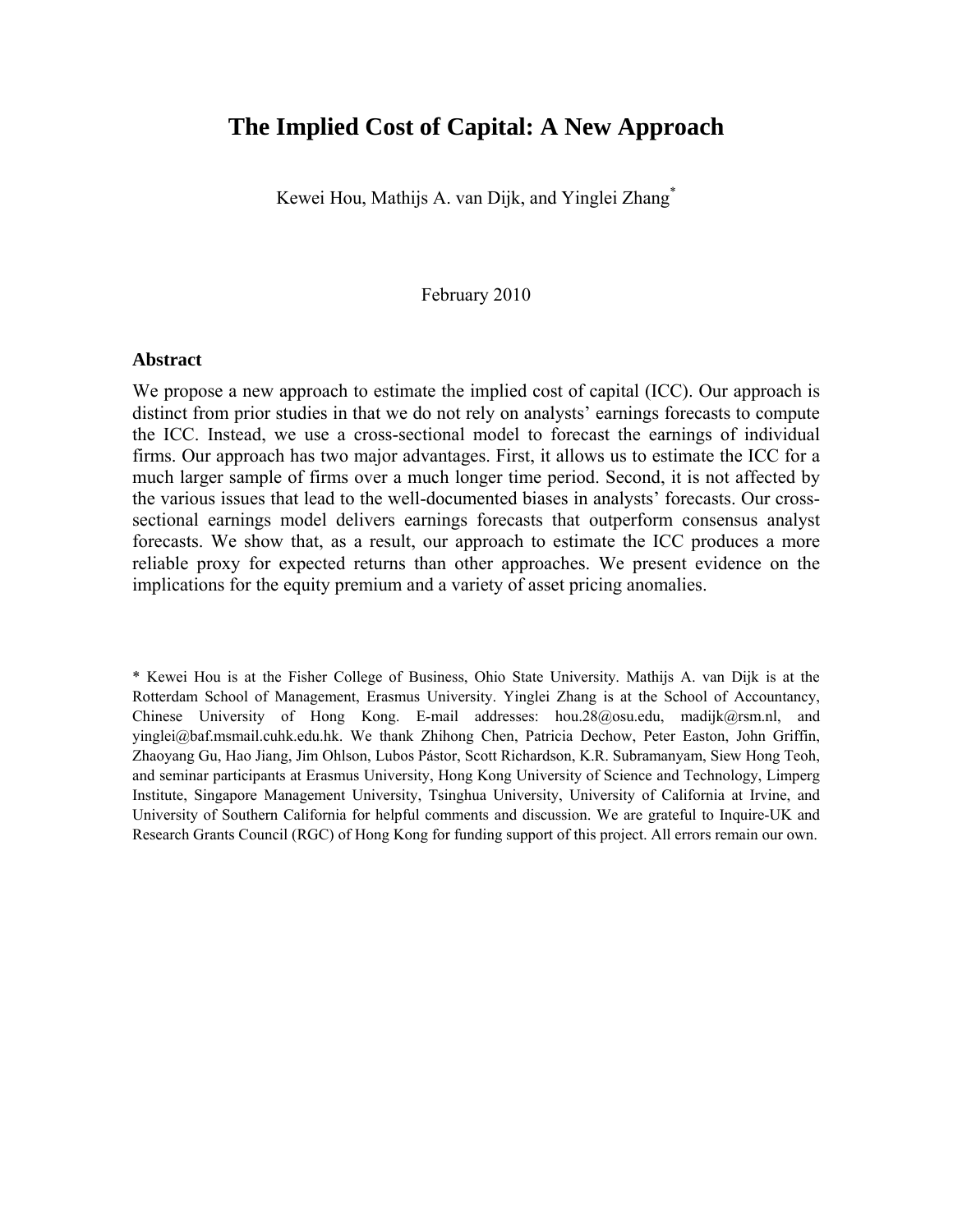Estimating a firm's expected stock return (or cost of equity capital) is essential for testing the tradeoff between risk and return, a central theme in modern finance. A large body of accounting research also relies on expected return estimates to study the impact of corporate governance and disclosure on the cost of capital. In addition, expected stock returns play a key role in capital budgeting and other corporate finance decisions, and are important to investment management practices such as portfolio allocation, performance evaluation, active risk management, and style/attribution analysis.

 Prior academic studies almost exclusively rely on average realized (ex post) stock returns to measure ex ante expected returns. However, as many researchers (e.g., Blume and Friend, 1973; Sharpe, 1978; Froot and Frankel, 1989; Elton, 1999) point out, realized returns are a noisy proxy for expected returns. Empirically, expected return estimates that are based on average realized returns have proven inadequate in many regards. Elton (1999) provides examples that show that average realized returns can deviate significantly from expected returns over prolonged periods of time. Traditional asset pricing models such as the CAPM and the APT as well as empirically motivated models such as the Fama and French (1993) three-factor model can also generate expected return estimates, but these too are based on realized returns. Moreover, they are notoriously imprecise (see, e.g., Fama and French, 1997).

To address these deficiencies, recent accounting and finance literature (e.g., Claus and Thomas, 2001; Gebhardt, Lee, and Swaminathan, 2001; Pástor, Sinha, and Swaminathan, 2007) proposes an alternative approach to estimate expected returns: the implied cost of capital  $(ICC)^{1}$  $(ICC)^{1}$  $(ICC)^{1}$ . The ICC of a given firm is the internal rate of return that equates the firm's stock price to the present value of expected future cash flows (typically measured by analysts' earnings forecasts). In other words, it is the discount rate that the market uses to discount the expected cash flows of the firm. The main advantage of the ICC approach is that it does not rely on noisy realized returns or on a specific asset pricing model. Instead, it derives expected returns directly from stock prices and earnings forecasts.

The idea behind the ICC is simple and intuitively appealing. As a result, the ICC estimated based on analysts' forecasts has been applied in many studies on empirical asset pricing (e.g., Gebhardt, Lee, and Swaminathan, 2001; Pástor, Sinha, and Swaminathan, 2007; Chava and Purnanandam, 2009; Chen and Zhao, 2009) and on issues related to corporate governance and disclosure (e.g., Francis, Khurana, and Pereira, 2005; Hail and Leuz, 2006ab; Hribar and Jenkins, 2004). However, there is growing evidence suggesting that the performance of the analyst-based ICC as a proxy for expected returns is not satisfactory. Several authors (e.g., Easton and Monahan, 2005; Guay, Kothari, and Shu, 2005) study the reliability of the ICC as an expected return estimate by examining the relation between the ICC and realized returns. The general conclusion is that the analystbased ICC is not a reliable proxy for expected returns. For example, Easton and Monahan (2005) find that these ICC estimates are negatively correlated with realized returns after controlling for proxies for cash flow news and discount rate news.<sup>[2](#page-1-1)</sup> They attribute the lack

1

<sup>1</sup> We refer to Easton (2009) for a comprehensive review of this literature.

<span id="page-1-1"></span><span id="page-1-0"></span> $2^2$  According to Campbell (1991), realized returns must, mechanically, equal the sum of expected returns, news about future cash flows (cash flow news), and news about future expected returns (discount rate news). Therefore, a reliable expected return proxy should be positively correlated with realized returns after controlling for cash flow news and discount rate news.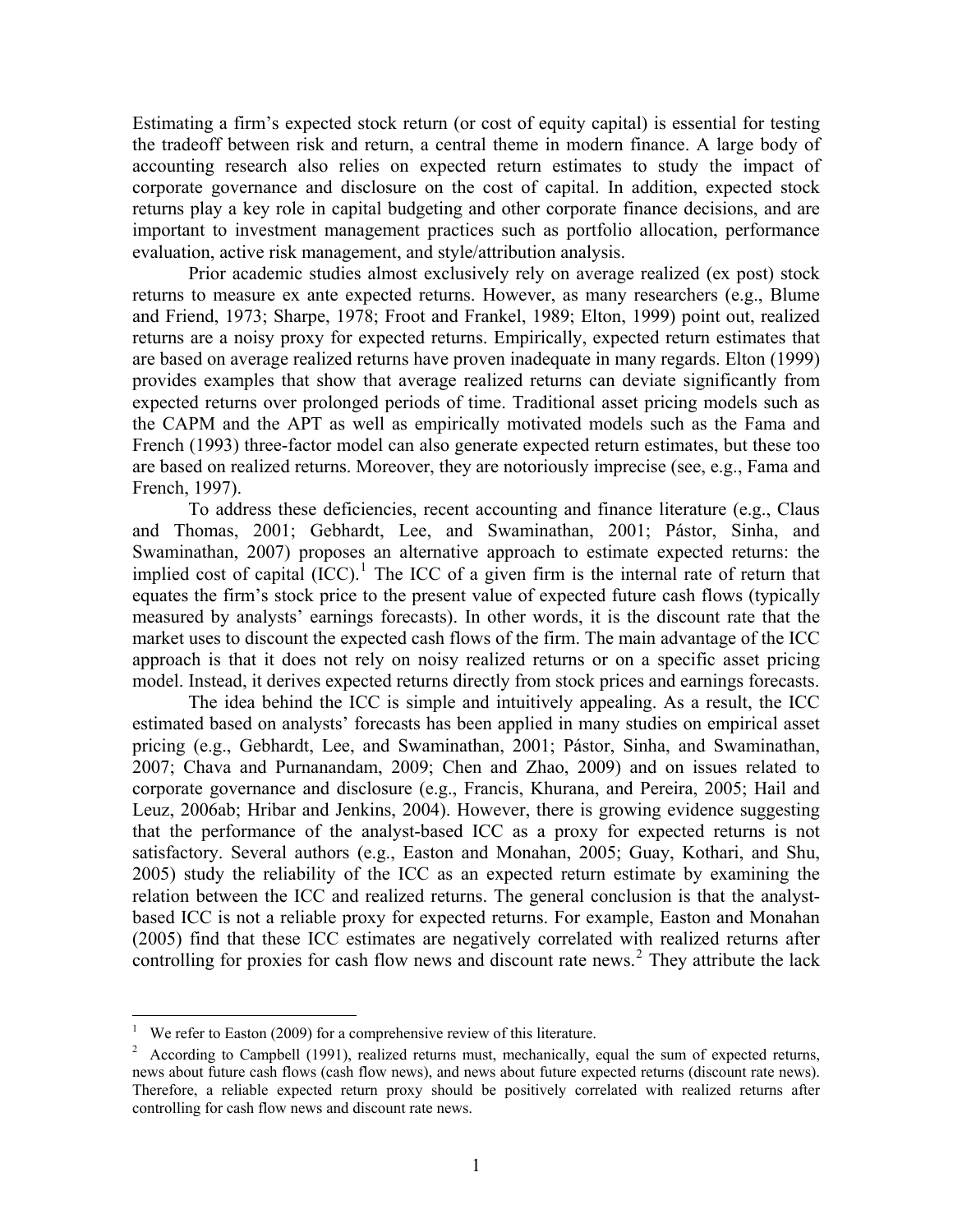of reliability of the ICC to the biases in analysts' earnings forecasts, and call for additional research on accounting-based expected return proxies.

There are other concerns about the analyst-based ICC estimates. First, it is not clear that analysts' earnings forecasts truly reflect market expectations. Although analysts' forecasts are widely used by researchers and practitioners, they also exhibit important biases. A large number of studies (see, e.g., Easton and Sommers, 2007) document that analysts' forecasts tend to be too optimistic. Analysts also overreact (underreact) to good (bad) earnings news, consistent with incentive-based explanations of analyst optimism (e.g., Abarbanell and Bernard, 1992; Dugar and Nathan, 1995; Lin and McNichols, 1998). Furthermore, Abarbanell and Bushee (1997) and Francis, Olsson, and Oswald (2000) find large valuation errors when analysts' forecasts are used in valuation models.

Second, the IBES analyst data are only available after 1976, and small firms and financially distressed firms are underrepresented (La Porta, 1996; Hong, Lim, and Stein, 2000; Diether, Malloy, and Scherbina, 2002). In addition, for many firms with analyst data, earnings forecasts beyond the second year are not available. This is especially true in the earlier years. As a result, the analyst-based ICC has limited cross-sectional and time series coverage, which can impede the investigation of issues that require a long time series of expected return estimates or expected return estimates for small or distressed firms.

In this paper, we propose a new approach to estimate the ICC. Building on the work of Fama and French (2000, 2006), Hou and Robinson (2006), and Hou and van Dijk (2010), we use a cross-sectional model to forecast the earnings of individual firms. These studies show that cross-sectional models are remarkably powerful in capturing variation in future profitability across firms. We then input the model-based earnings forecasts into the discounted residual income model to estimate the ICC for a large cross-section of U.S. firms.

 A major advantage of our approach is that it uses the large cross-section of individual firms to compute earnings forecasts and therefore generates statistical power while imposing minimal survivorship requirements. Our approach allows us to compute the ICC for any firm with publicly traded equity and information on a limited number of accounting variables. Hence, the cross-sectional coverage of our ICC estimates is much larger than in studies that use analysts' forecasts. In addition, we are able to estimate the ICC for earlier periods during which the IBES analyst data are not available.

 A second important advantage of forecasting earnings using a cross-sectional model is that the forecasts are not affected by issues related to analysts' incentives, which cause analysts' forecasts to be biased. Rather, the model provides a parsimonious and unbiased way of capturing market expectations of future earnings based on a limited set of public information that is available to market participants ex ante.

 Our cross-sectional earnings model captures a substantial fraction of the variation in earnings performance across firms using variables that are known at the time of the forecast. The average adjusted  $R^2$ s of the regressions forecasting one-, two-, and three-year ahead earnings are 87%, 81%, and 77%, respectively. More importantly, the model produces earnings forecasts that are comparable to the consensus analyst forecasts in terms of accuracy, but exhibit much lower levels of bias and much higher levels of earnings response coefficients.

Following Easton and Monahan (2005), we assess the reliability of the model-based ICC by examining the relation between the ICC estimates and realized returns (controlling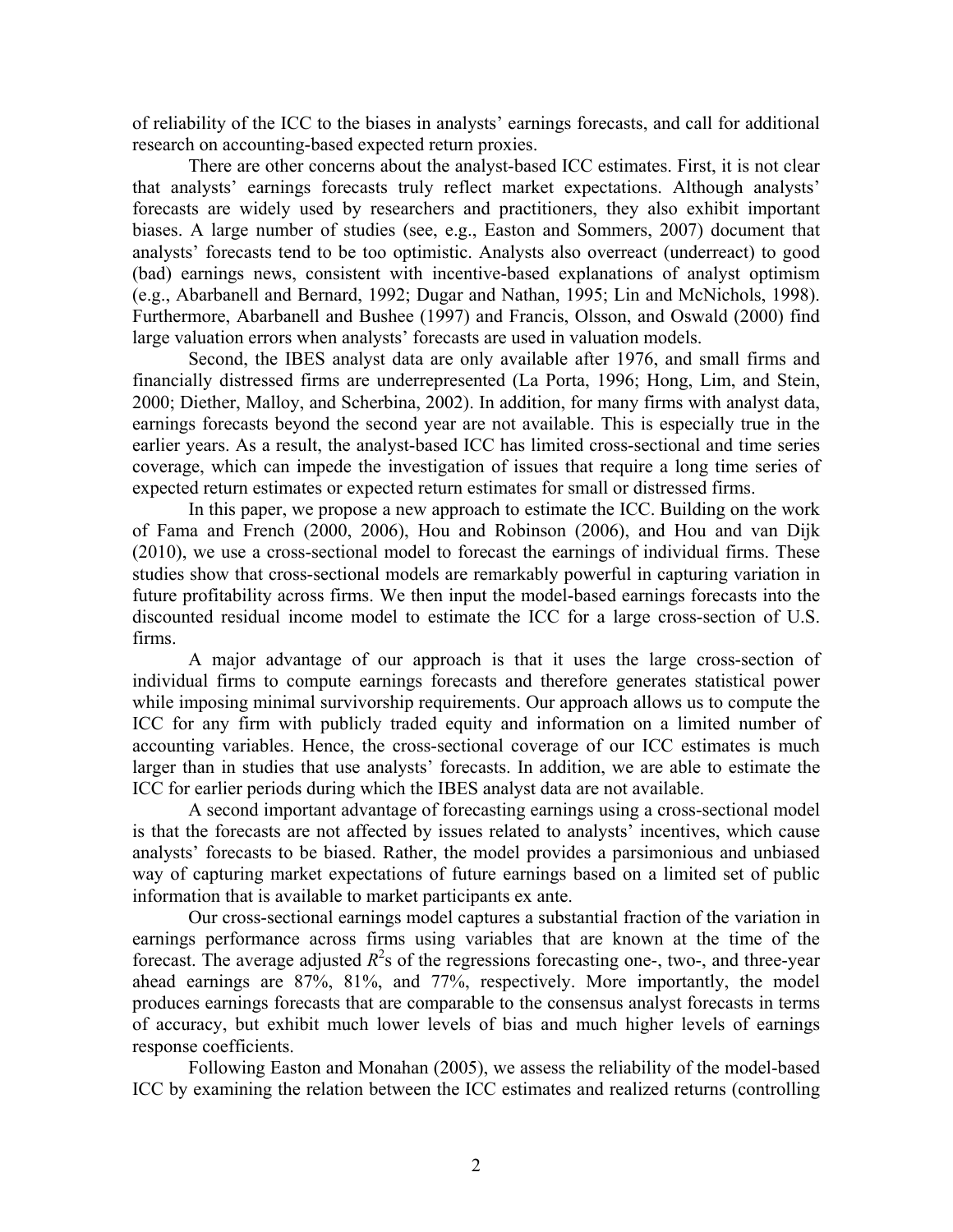for proxies for cash flow news and discount rate news). We find that our ICC estimates are significantly positively correlated with realized returns, while – in line with the findings of Easton and Monahan (2005) – the traditional ICC estimates based on analysts' forecasts are negatively correlated with realized returns. A spread portfolio that longs stocks with high ICC estimates and shorts stocks with low ICC estimates produces a positive average return of close to 9% per annum for the model-based ICC and a negative average return of up to -10% for the analyst-based ICC.

We provide evidence suggesting that the greater reliability of our ICC estimates stems from the superior earnings forecasts produced by the cross-sectional model. We sort firms into tercile portfolios based on their forecast bias, forecast accuracy, or the firmspecific earnings response coefficient. We then compute the correlation between the ICC estimates and realized stock returns within each of the tercile portfolios. We find that this correlation is the highest for the portfolio of firms with the lowest forecast bias, the highest accuracy, or the greatest earnings response coefficient. The correlation decreases as the bias increases, the accuracy worsens, or as the earnings response coefficient decreases. Hence, better earnings forecasts translate into a closer association between the ICC and realized stock returns.

Our approach to estimate the ICC has important implications for a number of key issues in asset pricing. We re-examine the equity premium and a variety of asset pricing anomalies using our ICC estimates. Our analysis indicates that using our new, ex ante measure of expected returns leads to different inferences about the equity premium as well as the cross-sectional return anomalies related to size, distress, asset growth, accruals, net operating assets (NOA), and analysts' forecast dispersion, compared to studies that rely on ex post measures of expected returns.

The rest of the paper is organized as follows. Section 1 introduces the data, the firmlevel cross-sectional earnings model, and the residual income model used to estimate the ICC. Section 2 reports the properties of the earnings forecasts generated by the crosssectional model and compares them to those of the consensus analyst forecasts. Section 3 describes the ICC estimates based on both the earnings forecasts from the cross-sectional model and those based on the consensus analyst forecasts, and relates them to realized returns. Section 4 examines the equity premium and a number of cross-sectional return anomalies using the model-based ICC estimates. Section 5 concludes.

# **1. Data and empirical methodology**

Our sample includes all NYSE, Amex, and Nasdaq listed securities with sharecodes 10 or 11 (i.e., excluding ADRs, closed-end funds, and REITs) that are at the intersection of the CRSP monthly returns file from July 1963 to June 2008 and the Compustat industrial annual file from 1963 to 2005. We use the following variable definitions. Earnings is net income before extraordinary items from Compustat. Book equity is Compustat stockholder's equity. The market value of a firm is defined as its total assets plus market equity (stock price times the number of shares outstanding at fiscal year end) minus book equity. Total assets and dividends are also from Compustat. We also calculate operating accruals using the indirect balance sheet method as the change in non-cash current assets less the change in current liabilities excluding the change in short-term debt and the change in taxes payable minus depreciation and amortization expense.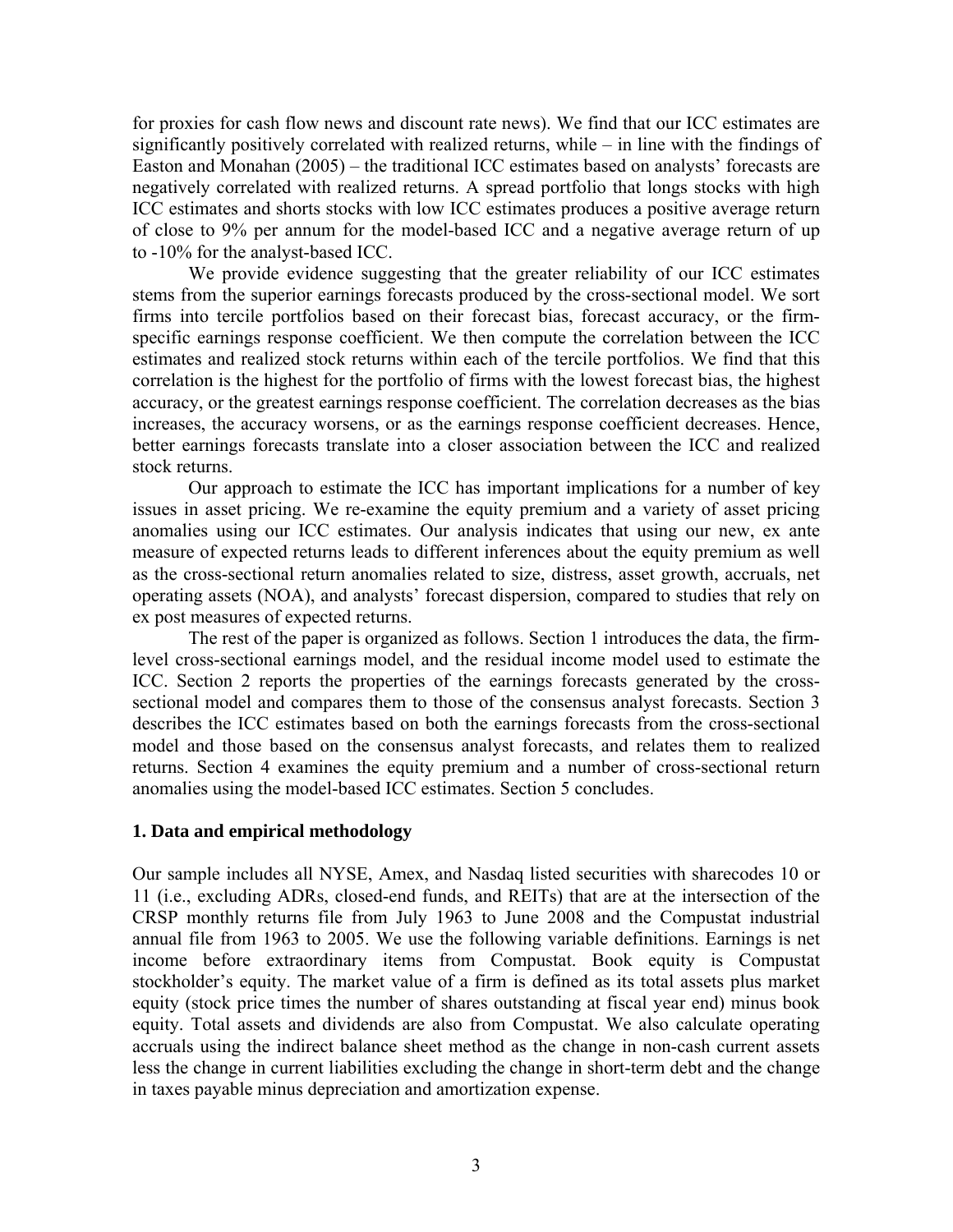To forecast earnings at the individual firm level, we use a model that is based on an extension and variation of the cross-sectional profitability models in Fama and French (2000, 2006), Hou and Robinson (2006), and Hou and van Dijk (2010). Previous studies on earnings forecasting (e.g., Freeman, Ohlson, and Penman, 1982; O'Brien, 1988; Allee, 2008) tend to use separate time series regressions fit to individual firms with long earnings histories. This data requirement introduces survivorship bias to the tests. In addition, estimates based on these individual time series models are not very precise. The advantage of our cross-sectional approach is that it provides statistical power without imposing strict survivorship requirements.

Specifically, for each year *t* between 1967 and 2005, we estimate the following pooled cross-sectional regressions using the previous ten years (three years minimum) of data:

$$
E_{i,t+\tau} = \alpha_0 + \alpha_1 V_{i,t} + \alpha_2 A_{i,t} + \alpha_3 D_{i,t} + \alpha_4 D D_{i,t} + \alpha_5 E_{i,t} + \alpha_6 N e g E_{i,t} + \alpha_7 A C_{i,t} + \varepsilon_{i,t+\tau}, \quad (1)
$$

where  $E_{i,t+\tau}$  ( $\tau = 1, 2, \text{ or } 3$ ) denotes the earnings of firm *i* in year  $t+\tau$ ,  $V_{i,t}$  is the market value of the firm,  $A_{i,t}$  is the total book assets,  $D_{i,t}$  is the dividend payment,  $DD_{i,t}$  is a dummy variable that equals 0 for dividend payers and 1 for non-payers, *Neg*  $E_{i,t}$  is a dummy variable that equals 1 for firms with negative earnings (0 otherwise), and  $AC_{i,t}$  is the operating accruals. All explanatory variables are measured at the end of year *t*. This model is also consistent with the fundamental forecasting framework proposed by Richardson, Tuna, and Wysocki (2009).

 The main difference between Equation (1) and the cross-sectional models in prior studies (e.g., Fama and French, 2000) is that we use the model to forecast dollar earnings for the next three years, whereas the other papers use cross-sectional models to predict profitability (earnings scaled by total assets) for the next year. We focus on dollar earnings to make our forecasts comparable with analysts' forecasts. In addition, it is a common practice in the literature to use dollar earnings forecasts in the residual income model to estimate the ICC. That said, we are concerned about overweighting firms with extreme earnings in the regressions. To mitigate the influence of such observations, we winsorize earnings and other level variables each year at the 0.5% and 99.5% percentiles (observations beyond the extreme percentiles are set to equal to the values at those percentiles). We also carry out robustness checks by scaling the earnings (and the other variables in the earnings regressions) using total assets, market equity, sales, or net operating assets (NOA) and obtain similar results. Furthermore, our main results are robust when we estimate the earnings regressions for each size quintile or industry (using the Fama-French 12 industry definitions downloaded from Ken French's website) separately. To save space, we do not report these and other robustness findings in the paper, but they are available upon request.

 For each firm and each year *t* in our sample, we estimate expected earnings for year  $t+1$ ,  $t+2$ , and  $t+3$  (i.e.,  $E_t[E_{t+1}]$ ,  $E_t[E_{t+2}]$ , and  $E_t[E_{t+3}]$ ) by multiplying the independent variables observed at the end of year *t* with the coefficients from the pooled regression estimated using the previous ten years (three years minimum) of data. This is to ensure that our earnings forecasts are strictly out of sample (that is, all information that is required to forecast earnings for year *t+*1, *t+*2, and *t+*3 is available at the end of year *t*). Note that we only require a firm to have non-missing values for the independent variables for year *t* to calculate its earnings forecasts. As a result, the survivorship requirement is minimal.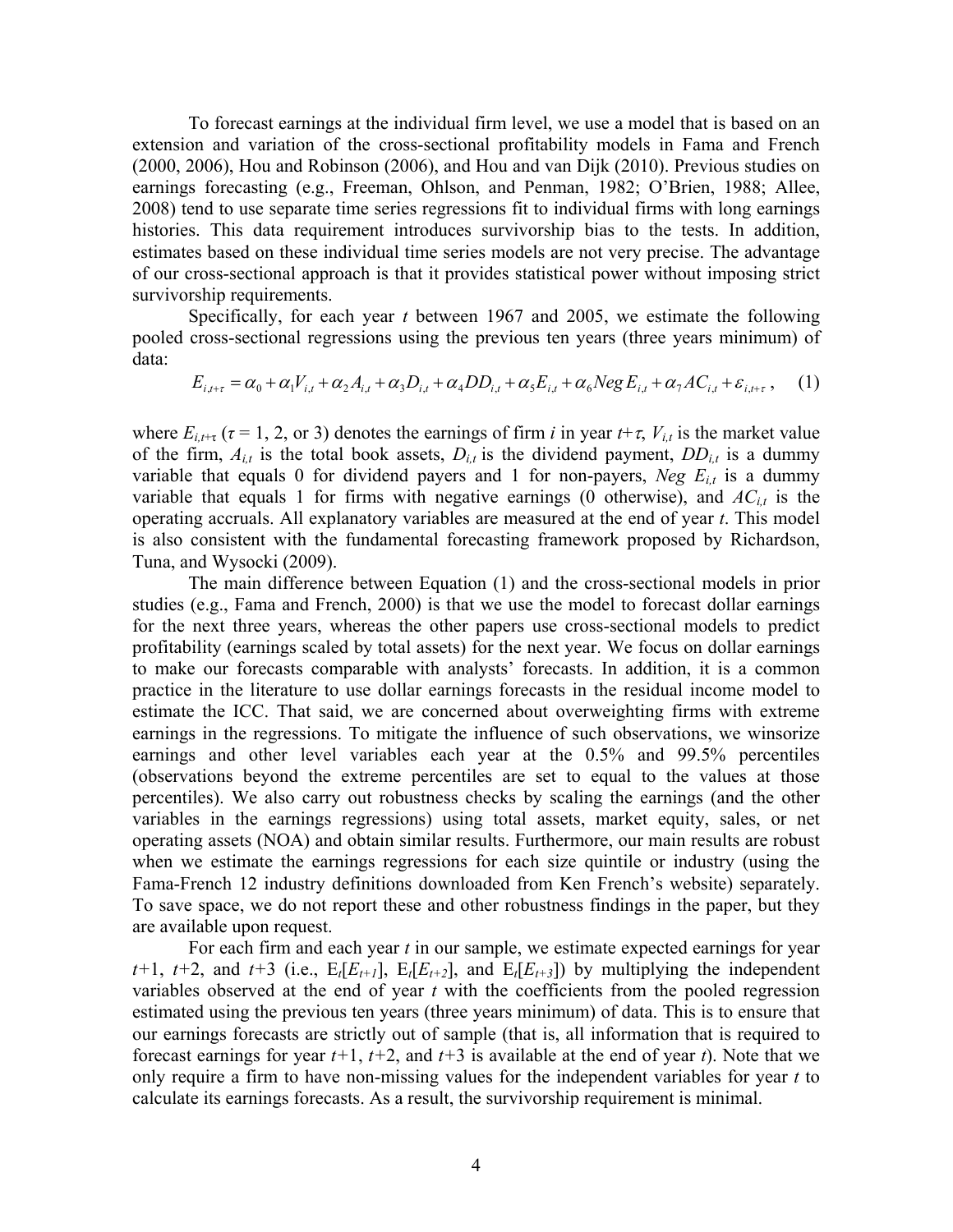<span id="page-5-0"></span>The ICC for a given firm is the internal rate of return that equates the current stock price to the present value of expected future cash flows. One common approach to estimate the ICC is to use the discounted residual income model, which has the following general form:

$$
P_{i,t} = BPS_{i,t} + \sum_{k=1}^{\infty} \frac{\mathrm{E}_{t}[(ROE_{i,t+k} - R_{i}) \times BPS_{i,t+k-1}]}{(1 + R_{i})^{k}}, \tag{2}
$$

where  $P_{i,t}$  is the stock price of firm *i*,  $R_i$  is the implied cost of equity capital (ICC),  $BPS_{i,t}$  is book equity per share,  $E_t$ [] denotes market expectations, and  $(ROE_{i,t+k} - R_i) \times BPS_{i,t+k-1}$  is the firm's residual income for year  $t+k$ , defined as the difference between the after tax return on book equity and the ICC multiplied by book equity per share for the previous year. Intuitively, a firm's residual income measures its ability to earn income beyond that required by equity investors. Assuming "clean surplus" accounting, equation (2) is equivalent to the familiar dividend discount model.<sup>[3](#page-5-0)</sup> Previous studies (e.g., Penman and Sougiannis, 1998; Francis, Olsson, and Oswald, 2000; Gebhardt, Lee, and Swaminathan, 2001) argue that the residual income model does a better job in capturing the effect of economic profits on firm value, and the resulting valuation is less sensitive to assumptions about long-term growth rates.

We compute the ICC as the cost of capital  $R_i$  that solves an adapted version of equation (2):

$$
M_{i,t} = B_{i,t} + \sum_{\kappa=1}^{11} \frac{E_t[(ROE_{i,t+\kappa} - R_i) \times B_{i,t+\kappa-1}]}{(1+R_i)^{\kappa}} + \frac{E_t[(ROE_{i,t+12} - R_i) \times B_{i,t+11}]}{R_i \times (1+R_i)^{11}}.
$$
 (3)

This equation is identical to the model of Gebhardt, Lee, and Swaminathan (2001), but expresses firm valuation in terms of market equity  $(M_{i,t})$  and book equity  $(B_{i,t})$  instead of stock price and book equity per share. In line with Gebhardt, Lee, and Swaminathan (2001), we estimate expected *ROE* for year *t*+1 to *t*+3 using the earnings forecasts from our crosssectional model and book equity determined based on clean surplus accounting  $(B_{i,t+\tau})$  $B_{i,t+\tau-1} + E_{i,t+\tau} - D_{i,t+\tau}$ , where  $D_{i,t+\tau}$  is the dividend for year  $t+\tau$ , computed using the current dividend payout ratio for firms with positive earnings, or using current dividends divided by  $0.06 \times$  total assets as an estimate of the payout ratio for firms with negative earnings). After year *t*+3, we assume that the *ROE* mean-reverts to the historical industry median value by year  $t+11$ , after which point the residual income becomes a perpetuity. As in Gebhardt, Lee, and Swaminathan (2001), we exclude loss firms when calculating the industry median ROE.

 We estimate the ICC for each firm at the end of June of each calendar year *t* using the end-of-June market value and the earnings forecasts at the previous fiscal year end. We follow previous studies and discard negative ICC estimates. In addition, we winsorize the ICC estimates at the 0.5% and 99.5% percentiles to minimize the impact of outliers. However, our main results are robust to relaxing the non-negativity restriction or removing the winsorization. We match the ICC estimates of individual firms with their annual stock returns from July of year *t* to June of year *t*+1.

<u>.</u>

<sup>3</sup> Clean surplus accounting requires that all gains and losses affecting book equity are included in earnings. In other words, the change in book equity is equal to earnings minus net dividends.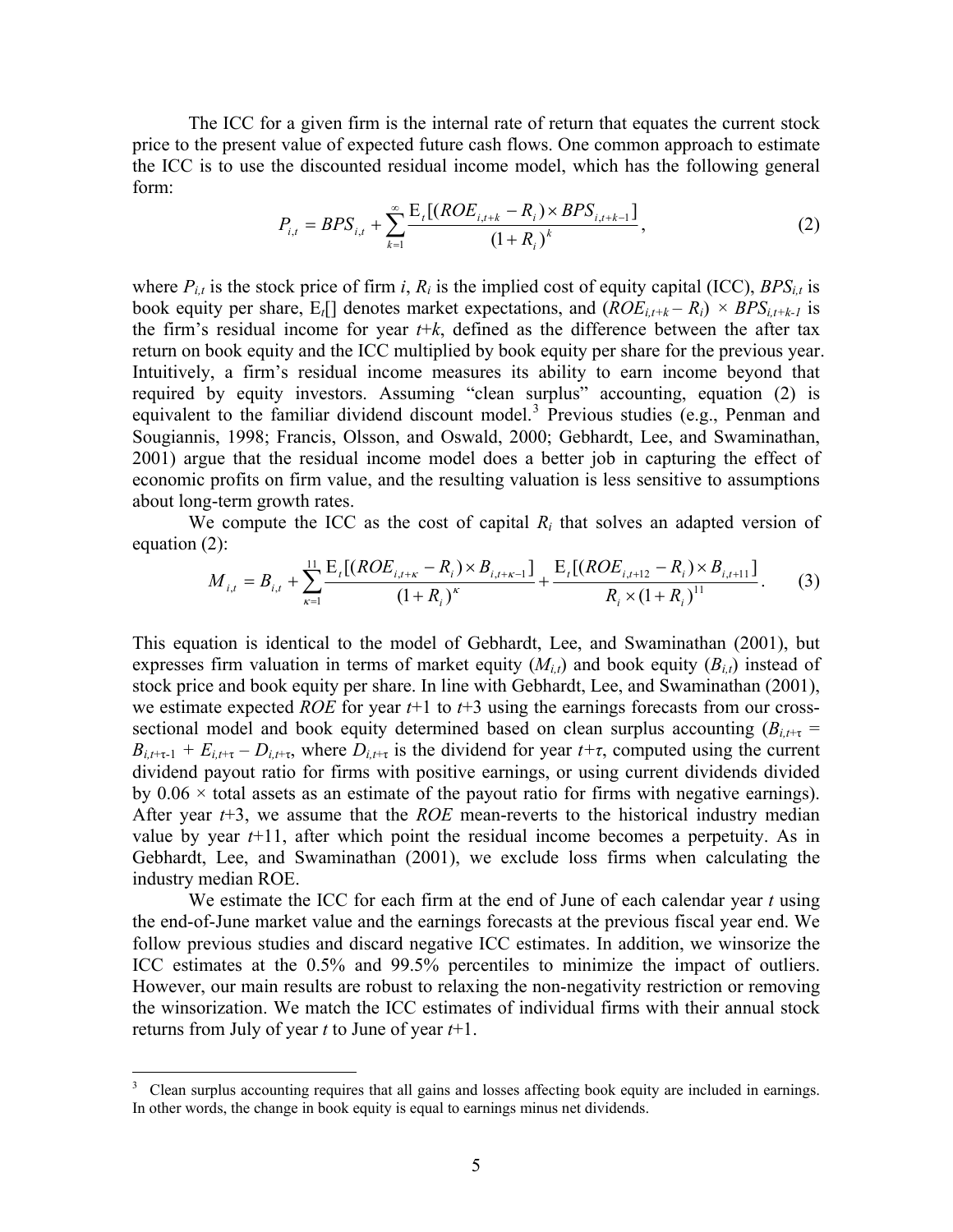#### <span id="page-6-0"></span>**2. Properties of the earnings forecasts based on the cross-sectional model**

Panel A of Table 1 presents summary statistics (the time series averages of the crosssectional mean, median, standard deviation, and select percentiles) of the variables used in the cross-sectional earnings model in Equation (1). Panel B of Table 1 reports the average coefficients from the pooled cross-sectional regressions estimated each year from 1967 to 2005 and their time series *t*-statistics. The average coefficients for all of the explanatory variables (except the negative earnings dummy) have the same sign for the one-, two-, and three-year ahead earnings regressions. Consistent with the results of Fama and French (2006), Hou and Robinson (2006), and Hou and van Dijk (2010), earnings are highly persistent. The coefficients on lagged earnings are 0.6839, 0.5981, and 0.5398 (and highly statistically significant) for the one-, two-, and three-year ahead earnings regressions, respectively.<sup>[4](#page-6-0)</sup> Earnings are positively related to the lagged market value of the firm and negatively related to lagged total assets. Firms that pay out more dividends and firms with lower operating accruals tend to have higher future earnings. The coefficient on the negative earnings dummy is negative for year  $t+1$  and positive for year  $t+2$  and  $t+3$ , although it is only statistically significant in the three-year ahead regression.

Our model captures a substantial part of the variation in future earnings performance across firms using variables that are strictly ex ante. The average regression  $R^2$ is 87% for the one-year ahead earnings regressions, 81% for the two-year ahead regressions, and 77% for the three-year ahead regressions. This is quite remarkable considering the parsimonious specification of our earnings model.<sup>[5](#page-6-0)</sup>

Table 2 reports, for June of each year from 1968 to 2006, the value-weighted one-, two-, and three-year ahead earnings forecasts based on our cross-sectional model (using data from the previous fiscal year end) as well as the most recent IBES consensus analyst forecasts (as of June) that are used to estimate the ICC. To facilitate comparison, we scale the model-based and the analyst-based earnings forecasts (which are on a per share basis) using the firm's end-of-June market capitalization and stock price, respectively. The average model-based earnings forecasts are in decline since the late 1970s, which is consistent with the finding of Fama and French (2004) that U.S. publicly traded firms have become less profitable over time. The analyst-based forecasts exhibit a similar time series pattern.

 Table 2 also reports the number of firms for which the model-based and analysts' earnings forecasts are available for each year. The difference in the coverage between the two approaches is striking. The number of firms for which we can compute the forecasts

<sup>&</sup>lt;sup>4</sup> Since we estimate the model every year using the previous ten years of pooled data, the *t*-statistics reported in Table 1 are potentially biased. Unreported results show that many of the *t*-statistics are still significant after correcting for overlapping data. We note that we only use the coefficients, not the *t*-statistics, to compute the firm-level earnings forecasts.

<sup>&</sup>lt;sup>5</sup> We have considered many additional earnings predictors, such as capital expenditure, R&D, and firm age. We do not include these variables in Equation (1) due to lack of explanatory power, or because they do not help improve the quality of the earnings forecasts and the reliability of the resulting ICC estimates. In particular, we have used the analyst consensus forecast as an additional predictor (using the subsample of firms with analyst coverage) and found that even though the analyst forecast shows up significantly in the earnings regressions, it contributes very little to the performance of the model-based earnings forecasts and the associated ICC estimates.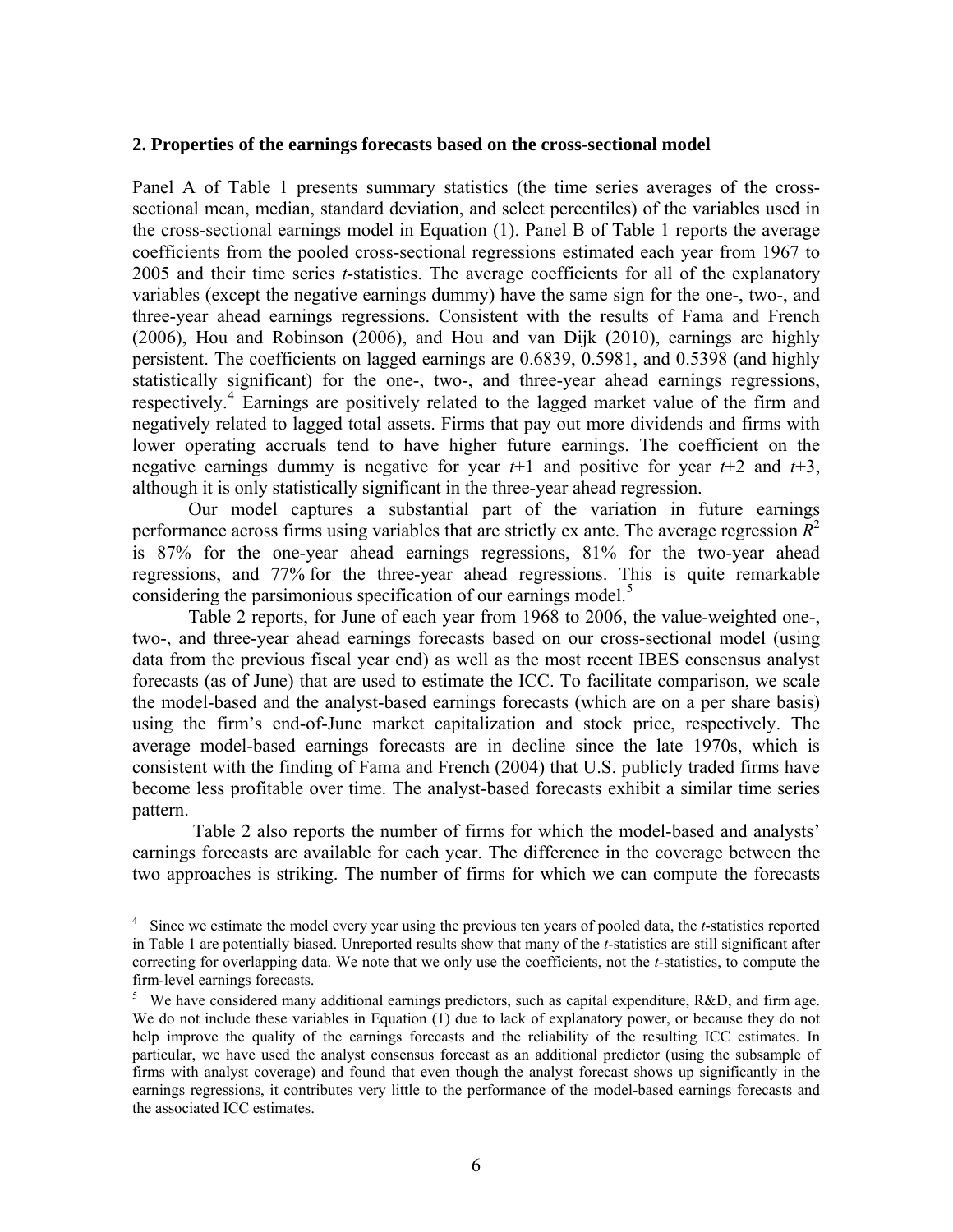<span id="page-7-0"></span>increases steadily from just above 1,000 in the late 1960s to almost 4,000 in the late 1990s, after which it drops to around 3,000 during recent years. On the other hand, analysts' forecasts start in 1982 which is the earliest year we can either obtain the three-year ahead forecasts directly from IBES or impute three-year ahead forecasts using long-term growth forecasts and two-year ahead forecasts (see Footnote 6 below for more details), and the initial coverage is very limited; it only reaches the level that is comparable to those of the model-based forecasts by the mid-1990s.<sup>[6](#page-7-0)</sup> The difference in the coverage between modelbased and analyst earnings forecasts implies that we are able to estimate the model-based ICC for a much larger sample of firm-years than the analyst-based ICC. Not only does the greater number of observations enhance the power of the tests performed using the ICC, it also allows us to address research questions that require a long time series of expected return estimates and/or require expected return estimates for small or distressed firms, for which analysts' forecasts are scarce.

Table 3 reports the time series averages of the value-weighted forecast bias, forecast accuracy, and the cross-sectional earnings response coefficient (ERC) for the model-based earnings forecasts and the analysts' forecasts. Panel A reports the bias, accuracy, and ERC for the model-based forecasts for the full sample of firm-year observations for which these forecasts are available (the sample period is 1968-2006). To compare our model-based forecasts with the analysts' forecasts, Panels B and C report the bias, accuracy, and ERC for the model-based and the analysts' forecasts for the common sample of firm-year observations for which both forecasts are available (the sample period is restricted to 1982- 2006).

 Following the literature, we define the forecast bias as the difference between realized earnings and the earnings forecast, scaled by market equity for the model-based forecasts and by price for the analysts' forecasts.<sup>[7](#page-7-0)</sup> A negative bias indicates an optimistic forecast. Focusing on the common sample, we observe that analysts are overly optimistic. The average forecast bias is negative and increases monotonically with the forecasting horizon (-0.0050, -0.0150, and -0.0195 for one-, two-, and three-year ahead forecasts, respectively), consistent with the evidence in prior studies. The cross-sectional earnings model also tends to overestimate future earnings. However, the biases of the model-based forecasts are much smaller (-0.0020, -0.0029, and -0.0057 for one-, two-, and three-year ahead forecasts, respectively), and represent only 40%, 19%, and 29% of the magnitude of the corresponding analyst biases for the three forecasting horizons.

 Turning to the forecast accuracy, which is defined as the absolute value of the forecast bias (a small number is indicative of a more accurate earnings forecast), the picture is more balanced. On the whole, analysts' forecasts are more accurate than the model-based forecasts. The average forecast accuracy for analysts is 71% to 88% of those associated

1

<sup>&</sup>lt;sup>6</sup> The three-year ahead analysts' earnings forecasts can only be obtained for a substantially smaller number of firms when compared to the one- and two-year ahead analyst forecasts. Even as recently as 2006, the threeyear ahead earnings forecast is available for just 1,721 firms (not tabulated), about half of the number of firms with one- and two-year ahead earnings forecasts. We follow prior studies in the ICC literature and estimate an imputed three-year ahead analyst forecast from the consensus long-term growth forecast and the two-year ahead forecast for firms for which the three-year ahead analyst forecast is not available. This treatment boosts the total number of firm-year observations with available three-year ahead forecasts from 16,046 to 55,820 (and from 1,721 to 2,755 in 2006).

<sup>7</sup> We measure realized earnings using net income before extraordinary items from Compustat for modelbased forecasts and actual earnings per share provided by IBES for analysts' forecasts.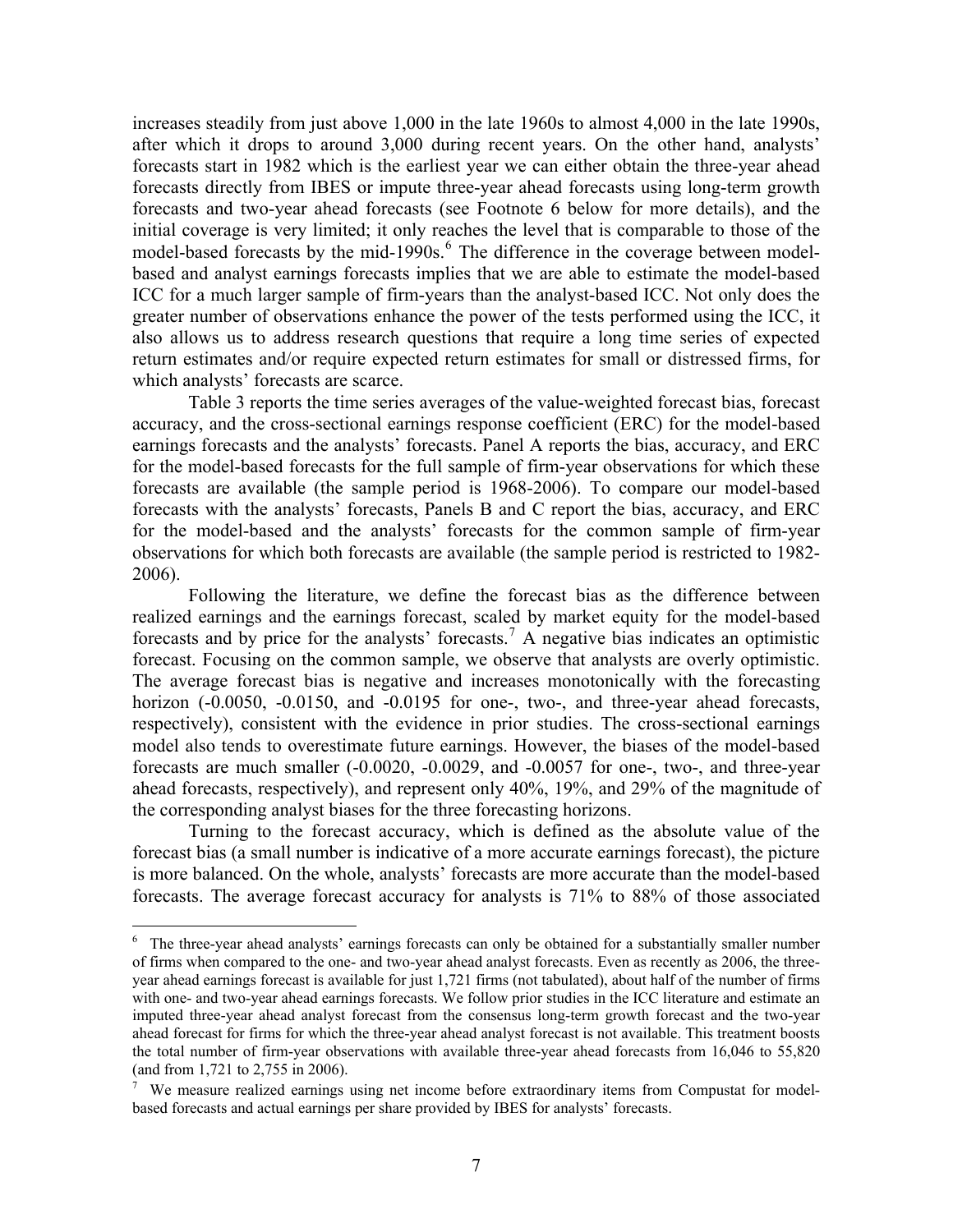<span id="page-8-0"></span>with the cross-sectional earnings model, depending on the forecasting horizon. However, the differences in the forecast accuracy between the two types of earnings forecasts are considerably smaller than the differences in the forecast bias.

Although comparing the forecast bias and accuracy provides insights into the attributes of the model-based and the analyst-based earnings forecasts, the comparison is hindered by the fact that the underlying earnings definitions are different. The model produces forecasts based on GAAP earnings, whereas the analysts' forecasts are based on pro forma (street) earnings (which may or may not equal GAAP earnings). Further, earnings forecasts that are more accurate and/or less biased do not necessarily do a better job in capturing the market's expectations about future earnings performance (see, among others, Brown, 1993; O'Brien, 1988; Wiedman, 1996). We therefore consider an additional and more direct way of evaluating the performance of the model-based forecasts relative to analysts' forecasts: comparing their earnings response coefficients (ERC). The ERC captures the reaction of stock prices to unexpected earnings (i.e., the difference between realized and forecasted earnings).<sup>[8](#page-8-0)</sup> If the model-based forecasts (or analysts' forecasts) provide a better approximation of market expectations about future earnings, we should see a stronger stock price reaction when realized earnings deviate from the model's (or analysts') forecasts.

We estimate the ERCs for the three forecasting horizons by running annual crosssectional regressions of the one-, two-, and three-year ahead realized returns on the firmspecific unexpected earnings (based on either the cross-sectional earnings model or analysts' forecasts) measured over the same horizon. We standardize the unexpected earnings to have unit variance for each cross section to make the ERCs comparable between model-based and analysts' forecasts.

For the common sample, the ERCs associated with the model-based forecasts are 0.1812, 0.5123, and 0.8508 for the one-, two-, and three-year forecasting horizons, respectively. By contrast, the ERCs for the corresponding analysts' forecasts are 0.1044, 0.2060, and 0.3258, which correspond to 58%, 40%, and 38% of the ERCs for the modelbased forecasts. The stock prices thus react considerably more strongly to earnings surprises relative to the model-based forecasts than relative to the analysts' forecasts. These results provide clear evidence that the model-based earnings forecasts are a better proxy for market expectations than the analysts' forecasts.

The full sample average accuracy and ERC for the model-based forecasts are lower than those for the common sample. This makes sense, as the firms for which IBES analyst data are not available tend to be small firms for which earnings are harder to predict and stock returns are more volatile. The average forecast biases for the model-based forecasts are very close to zero for the full sample. Our parsimonious cross-sectional model thus on average produces unbiased earnings forecasts for a large sample of firms over an extended period of time.

<sup>&</sup>lt;sup>8</sup> The literature on the ERC dates back to Ball and Brown (1968), Lev and Ohlson (1982), and Easton and Zmijewski (1989).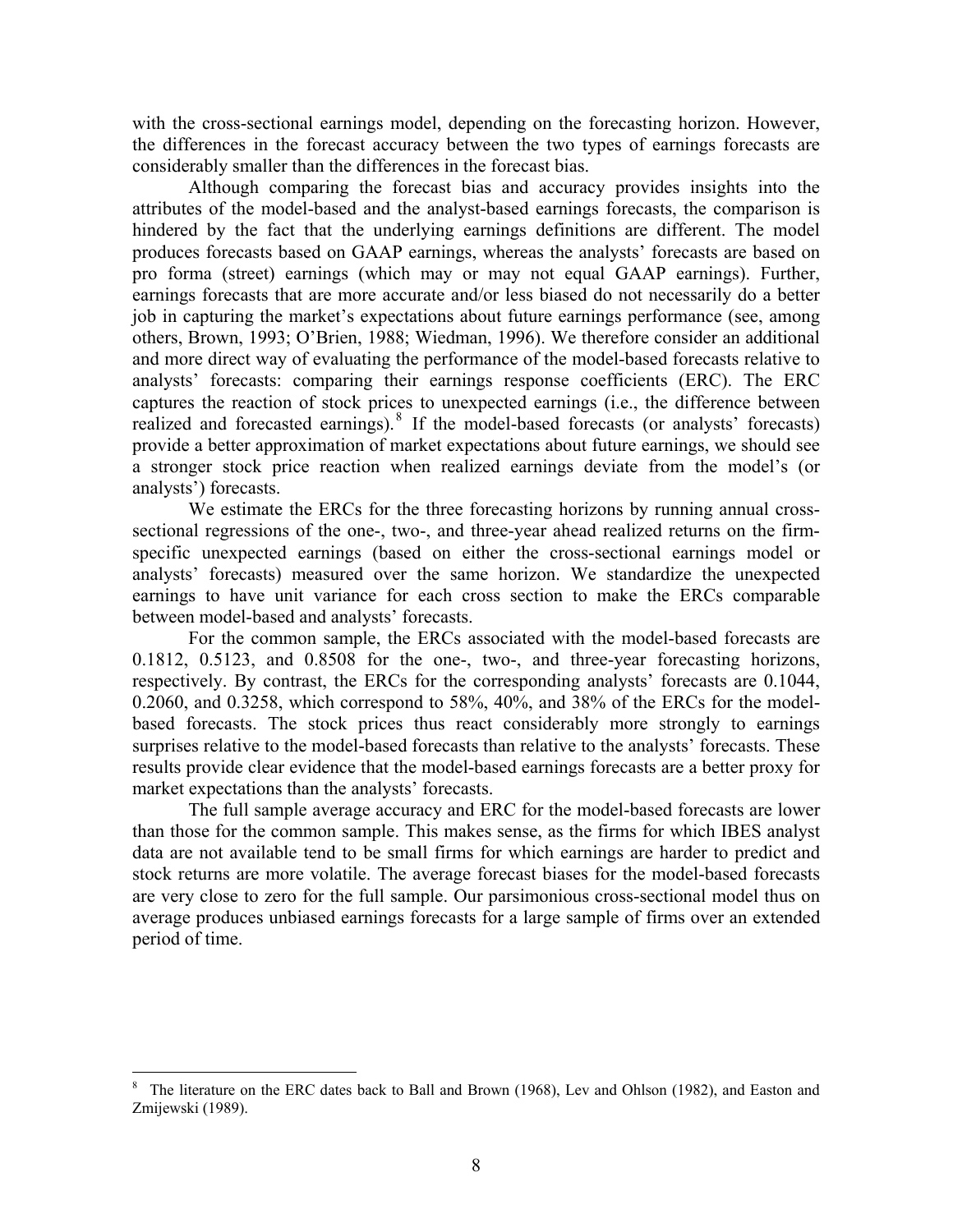#### <span id="page-9-0"></span>**3. Properties of the ICC based on the cross-sectional earnings model**

So far, we have shown that the cross-sectional earnings model is remarkably powerful in explaining differences in future earnings across firms. The earnings forecasts produced by the model are on average slightly less accurate than consensus analyst forecast, but are superior in terms of forecast bias and earnings response coefficient. In this section, we examine the performance of the ICC estimated using the earnings forecasts generated by the cross-sectional model and compare it to the performance of the analyst-based ICC.

 Table 4 presents summary statistics of the ICC estimates for each year from 1968 to 2006. The table reports the number of firms for which we are able to estimate the ICC as well as the mean, the standard deviation, and the  $25<sup>th</sup>$ ,  $50<sup>th</sup>$  (median), and  $75<sup>th</sup>$  percentiles of the ICC estimates of each year.

The coverage of the model-based ICC is around 1,000 firms during the first few years, but rapidly increases to more than 2,500 firms from 1975 onwards. Over the entire sample period 1968-2006, we are able to estimate the ICC for a total of 102,067 firm-year observations. Table 4 shows that there is considerable variation in the ICC over time. The mean ICC increases from around 15% during the late 1960s to a high of 20% in 1982, and then gradually declines to around 7% toward the end of our sample period.<sup>[9](#page-9-0)</sup> The ICC also shows significant variation across firms, as witnessed by the substantial cross-sectional standard deviation for each year.

 For comparison, we also report the summary statistics for the ICC estimated based on analysts' forecasts. The coverage of the analyst-based ICC starts in 1982, and is much more limited than that of the model-based ICC for the majority of the 1980s and 1990s; only in recent years does it converge to the model-based ICC coverage. The total number of firm-year observations for the analyst-based ICC sample is 51,572, about half of the number for model-based ICC. The mean analyst-based ICC shows a declining pattern over time, from a high of 13% in 1982 to around 9% toward the end of the sample period. The cross-sectional standard deviation for the analyst-based ICC is always smaller than that of model-based ICC for each year in the common sample period 1982-2006.

 Following Easton and Monahan (2005), we study the reliability of the model-based and the analyst-based ICC as measures of expected returns by examining their correlations with realized returns. Easton and Monahan (2005) conclude that the analyst-based ICC is not a reliable proxy for expected returns because of its negative correlation with realized stock returns. Panel A of Table 5 reports the time series averages of the cross-sectional correlations between the ICC and annual realized returns for the three years following the computation of the ICC (denoted  $r_{t+1}$ ,  $r_{t+2}$ , and  $r_{t+3}$ , respectively). We calculate the correlations between the ICC and the realized returns for the second and third year here because the ICC represents a weighted average of the discount rates for all future horizons, and thus is expected to be positively correlated with realized returns in subsequent years as well.

<u>.</u>

<sup>9</sup> The decline in the ICC after the early 1980s coincides with a dramatic increase in the number of newly listed firms on major U.S. exchanges. Fama and French (2004) hypothesize that the increase in the new lists is due to a decline in the cost of equity capital. Our results support this explanation. In addition, they suggest that the high stock market valuations in the late 1990s are possibly driven by low required rates of return demanded by investors.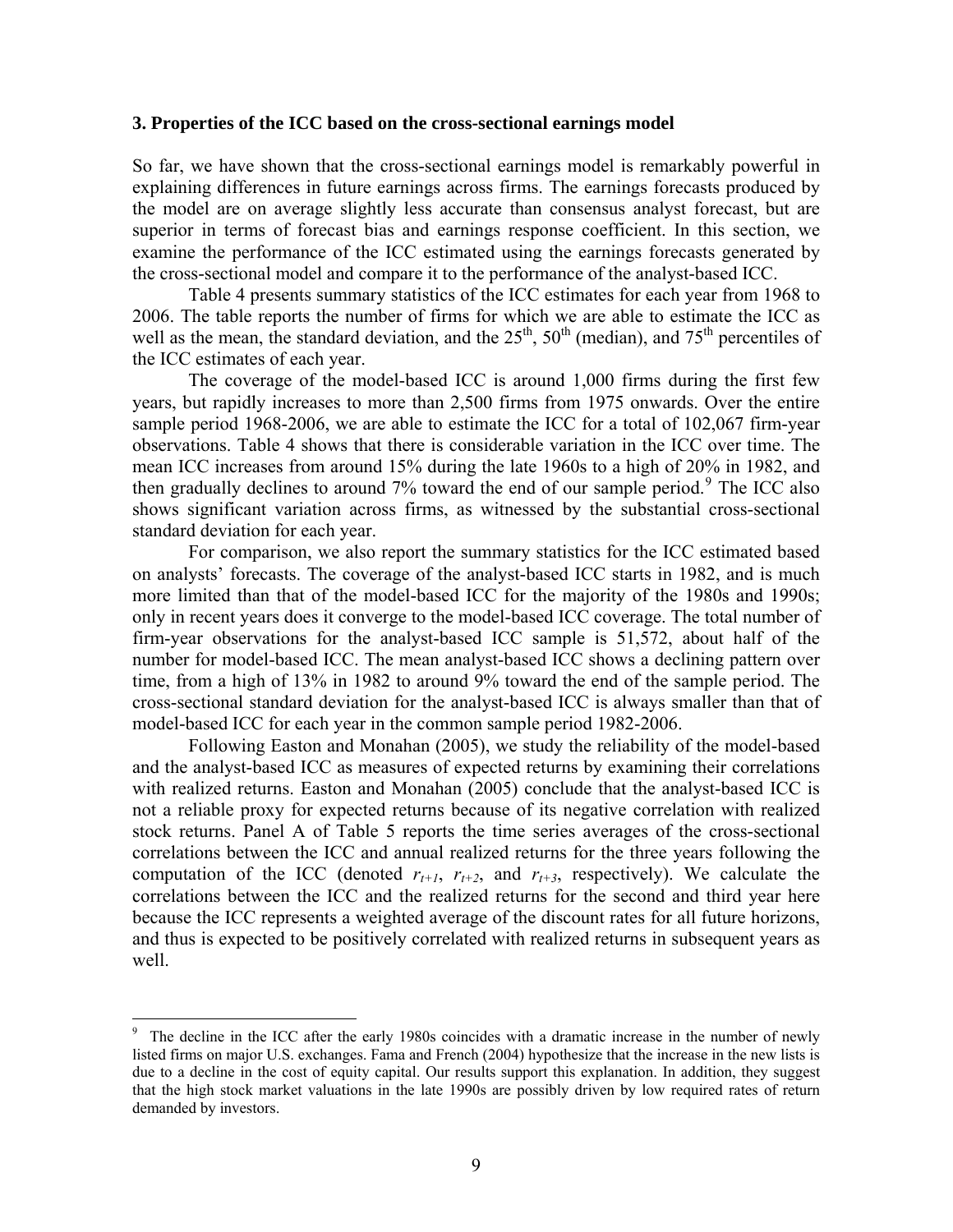<span id="page-10-0"></span> Consistent with Easton and Monahan (2005), we find negative correlations between the analyst-based ICC and realized returns. The average correlations are -0.0149 (*t*-stat = -0.60) for year *t*+1 realized returns, and -0.0641 (*t*-stat = -2.80) and -0.0755 (*t*-stat = -3.84) for year *t*+2 and *t*+3 returns, respectively. On the other hand, for the model-based ICC, we find positive average correlations of  $0.0551$  (*t*-stat = 2.83),  $0.0511$  (*t*-stat = 3.03), and  $0.0429$  (*t*-stat = 2.65) with year  $t+1$ ,  $t+2$ , and  $t+3$  realized returns, respectively.

The magnitude of the positive correlations between the model-based ICC and realized returns (around 5%) may seem modest. However, this magnitude is consistent with studies that apply the Campbell (1991) return decomposition analysis to individual stock returns (e.g., Vuolteenaho, 2002; Chen and Zhao, 2009) and find that only a very small fraction of the variation in realized returns can be explained by variation in expected returns. As we show in tests below, the economic significance of these correlations – in terms of the realized return spreads of portfolios sorted on the model-based ICC – is substantial. Furthermore, we find considerably higher correlations within certain subgroups of firms in additional analyses. The bottom line is that, in contrast to the analyst-based ICC, our model-based ICC estimates are significantly positively correlated with realized returns. This finding suggests that our new model-based ICC is a more reliable proxy for expected returns than the analyst-based ICC.

We carry out additional tests by running annual Fama-MacBeth (1973) crosssectional regressions of realized returns on the model-based or the analyst-based ICC. Following Easton and Monahan (2005), we control for proxies of cash flow news and discount rate news in the regressions. We measure cash flow news as the change in the earnings forecast, and discount rate news as the negative of the change in the ICC estimate for a given year. Since neither cash flow news nor discount rate news over a certain year should be predictable based on the ICC that is available at the beginning of the year, we orthogonalize the cash flow and discount rate news proxies with respect to the ICC.

Panel A of Table 5 reports the average regression coefficients and their associated time series *t*-statistics. When we regress year *t*+1 realized returns on the model-based ICC, the average coefficient is 0.2289 (*t*-stat = 2.45). The coefficient increases slightly to 0.2474 (*t*-stat = 2.16) after controlling for cash flow news and discount rate news in the regressions.<sup>[10](#page-10-0)</sup> We obtain similar results when we regress year  $t+2$  and  $t+3$  realized returns on the model-based ICC.

By way of contrast, the average coefficients when we regress realized returns on the analyst-based ICC are negative in all but one of the specifications. <sup>[11](#page-10-0)</sup> The negative coefficients range from -0.1003 to -0.5976 and are statistically significant at the 10% level in four specifications. Thus, the Fama-MacBeth regressions confirm the evidence from the correlation analysis that our new approach to estimate the ICC yields a more reliable measure of expected returns than the approach based on analysts' forecasts.

 To gauge the economic significance of the relation between ICC and realized returns, we sort firms into decile portfolios at the end of June of each year based on their

<u>.</u>

<sup>&</sup>lt;sup>10</sup> Since our proxies for cash flow and discount rate news are derived from the earnings forecasts of the crosssectional model and the resulting ICC estimates, the sign and significance of the coefficients on the cash flow and discount rate news proxies provide further evidence on the reliability of our ICC estimates. As expected, the coefficients on both news proxies are positive and statistically significant.

<sup>&</sup>lt;sup>11</sup> When we regress year t+1 returns on ICC and cash flow and discount rate news, the regression produces a positive but statistically insignificant average coefficient of 0.1475 (*t*-stat = 0.40).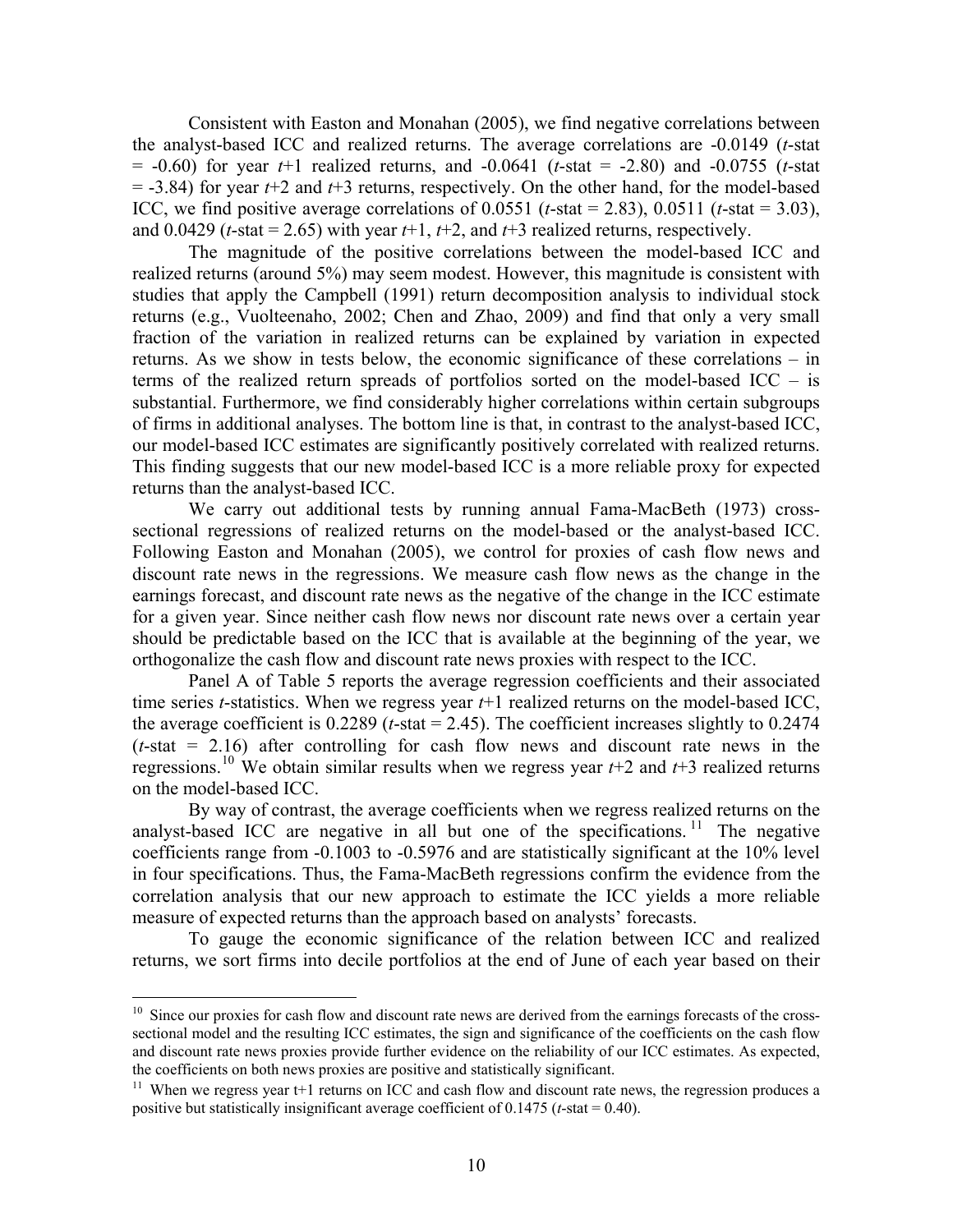<span id="page-11-0"></span>estimated ICC (model-based or analyst-based) and compute the equal-weighted and valueweighted average realized returns of each portfolio for the three years after portfolio formation. Panel B of Table 5 reports the average returns of these ICC-sorted decile portfolios. The results show that the realized returns for the next three years increase with the model-based ICC. The equal-weighted (value-weighted) average return spread between the portfolio of firms with the highest model-based ICC (Decile 10) and the portfolio of firms with the lowest ICC (Decile 1) is 8.84% (8.14%) per year with a *t*-statistic of 2.42 (2.46) in the first year following portfolio formation. High ICC firms continue to outperform low ICC firms in the second and third year after portfolio formation. The average equal-weighted (value-weighted) 10-1 return spreads are 9.91% (7.58%) and 9.08% (5.91%) for the second and third year, respectively, all of which are statistically significant with *t*-stats above 2.

 The contrast with the analyst-based ICC is, again, striking. Sorting on analyst-based ICC produces an average equal-weighted (value-weighted) return spread of 0.26% (-4.26%) with a *t*-statistic of 0.06 (-1.17) in the first year following portfolio formation. The relation between realized returns and analyst-based ICC becomes significantly more negative in subsequent years. In the second and third years after portfolio formation, the equalweighted and value-weighted average return spreads range from -5.48% to -10.42%, with *t*statistics from  $-1.57$  to  $-2.77$ .<sup>[12](#page-11-0)</sup>

The results up to this point suggest that the model-based ICC is a more reliable proxy for expected returns than the analyst-based ICC. Easton and Monahan (2005) and Easton and Sommers (2007), among others, attribute the lack of reliability of the ICC estimates based on analysts' forecasts to the poor quality of those forecasts. Table 6 provides complementary evidence on whether the greater reliability of our ICC estimates stems from the superior quality of the earnings forecasts delivered by our cross-sectional model. At the end of June of each year, we sort firms into tercile portfolios based on their forecast bias (Panel A), forecast accuracy (Panel B), or the earnings response coefficient (Panel C) associated with their model-based earnings forecasts for the next three years.<sup>[13](#page-11-0)</sup> We then compute the cross-sectional correlation between the model-based ICC estimates and realized returns for each group separately. To facilitate comparison with the results in Table 5, we also estimate annual Fama-MacBeth cross-sectional regressions of realized returns on the model-based ICC within each group. Table 6 reports the average correlations as well as the average Fama-MacBeth regression coefficients (and their associated time series *t*-statistics) for each of the tercile portfolios.

Table 6 shows that the relation between realized returns and the model-based ICC is the strongest for the group of firms with the smallest forecast bias. The middle portfolio (Tercile 2) – which has an average bias that is the closest to zero – shows the highest correlations between realized returns and the ICC, ranging from 0.1329 to 0.2009 for the three forecasting horizons. The correlations weaken considerably as the forecast bias

1

 $12$  We verify that the differences between the model-based and analyst-based ICC are not driven by the different sample periods. Unreported results show that the portfolio sorts based on the model-based ICC over the period for which the analyst-based ICC is available (after 1982) are very similar to the full sample period results. For example, for the post-1982 period, the average equal-weighted (value-weighted) return spread between the extreme ICC-sorted portfolios is 8.71% (6.91%) for the first year following portfolio formation.

 $^{13}$  In the spirit of the cross-sectional ERC reported in Table 3, we estimate a firm-specific ERC for each firm each year by dividing its one-, two-, and three-year ahead realized returns by the unexpected earnings measured over the same horizon. Firms with a negative ERC are excluded from the analysis.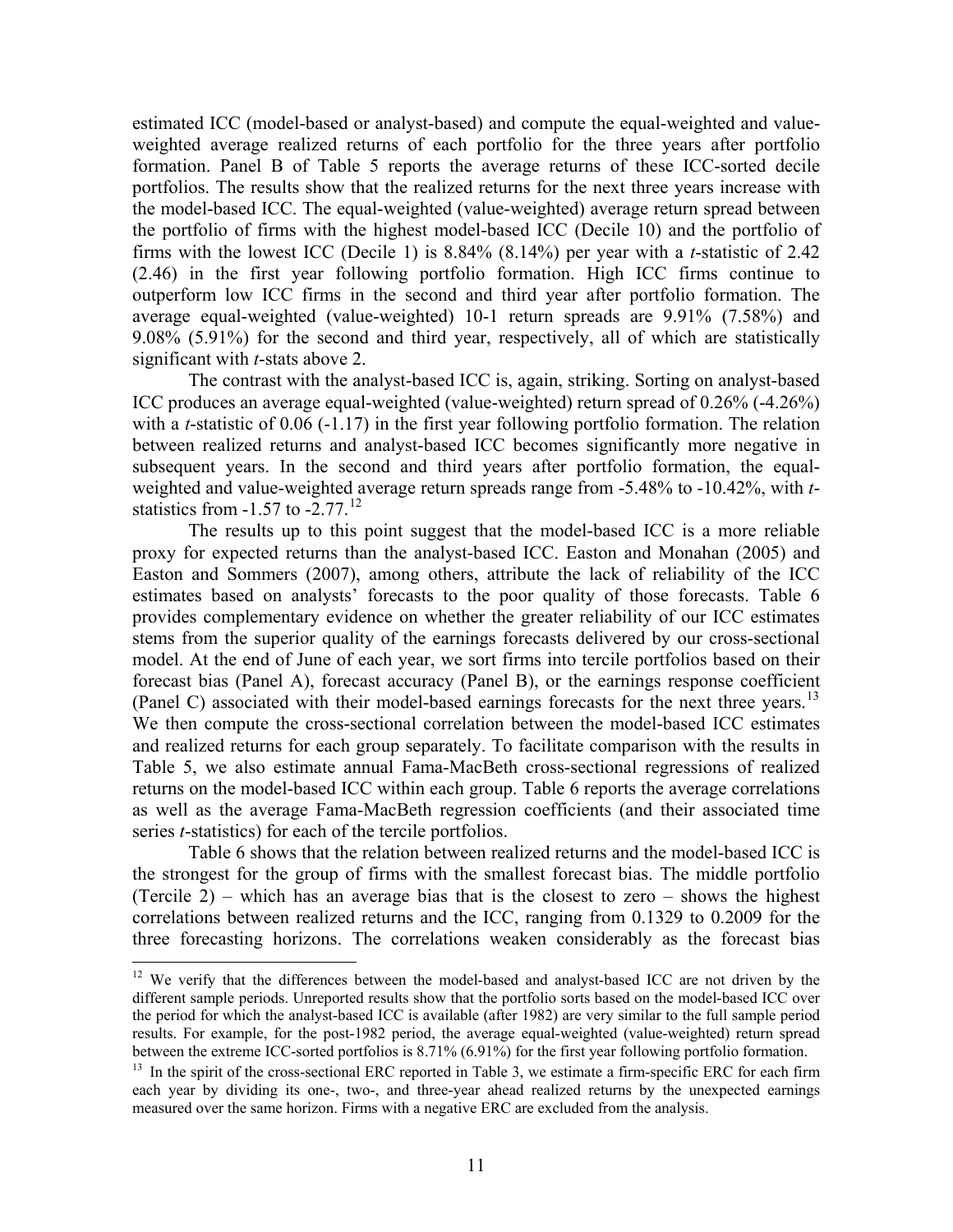<span id="page-12-0"></span>increases. The Fama-MacBeth regression coefficients exhibit a similar pattern; they are large, positive, and statistically significant for the middle portfolio, while the magnitude of the coefficients is substantially smaller for tercile portfolios 1 and 3.

The portfolios sorted on the forecast accuracy or the firm-specific ERC also show a clear pattern. The relation between realized returns and the model-based ICC is the strongest for firms with the most accurate earnings forecasts. Both the correlations and the Fama-MacBeth regression coefficients decrease monotonically as the forecast accuracy deteriorates. Similarly, the correlations and the Fama-MacBeth coefficients increase monotonically with the firm-specific ERC. For firms with the lowest ERC, the relation between realized returns and the model-based ICC is negative. But for firms with the highest ERC, the relation becomes positive and highly significant.<sup>[14](#page-12-0)</sup>

Overall, the results in Table 6 are supportive of the hypothesis that the improved reliability of our model-based ICC estimates derives from the greater quality of the underlying earnings forecasts.

#### **4. Implications for asset pricing**

Our new and improved measure of expected stock returns – the ICC based on earnings forecasts generated by the cross-sectional earnings model – allows us to re-evaluate a number of important issues in empirical asset pricing. In this section, we present evidence on the equity premium and a variety of cross-sectional return anomalies using our modelbased ICC estimates. Many of these issues are difficult to investigate using the analystbased ICC because they either require a long time series of expected return estimates or they involve firms that are not followed by analysts (for which the analyst-based ICC would not be available).

#### *4.1 The equity premium*

1

Table 7 reports the implied equity risk premium based on the model-based ICC. For comparison, we also report the realized excess returns of the CRSP market index (ex post equity premium). Panels A and B report equal-weighted and value-weighted results, respectively. We use two different proxies for the risk-free rate: the annualized 30-day T-Bill rate and the 10-year Treasury constant maturity rate.

Table 7 shows that the implied equity premium based on the ICC is substantially smaller than the average realized excess return of the market index, consistent with Claus and Thomas (2001) and Fama and French (2002). For the 1968-2006 sample period, the equal-weighted average market return is 9.31% in excess of the T-Bill rate or 7.75% in excess of the T-Bond rate. On the other hand, the equity premium implied by our modelbased ICC is only 6.81% over the T-Bill rate or 5.25% over the T-Bond rate, 2.5% lower than the ex post equity premium estimates. The difference increases to 3.41% for valueweighted equity premium estimates. The value-weighted realized market return is 5.98% relative in excess of the T-Bill rate or 4.42% in excess of the T-Bond rate, compared to an ICC-implied equity premium of 2.57% over the T-Bill rate or 1.01% over the T-Bond rate.

<sup>&</sup>lt;sup>14</sup> Firms with unexpected earnings close to zero could produce extreme observations for our firm-specific ERC measure. To ensure that these extreme observations do not dominate our tests, we also winsorize the unexpected earnings that are close to zero and recalculate the ERC. We find that the results are nearly identical to those reported in Panel C.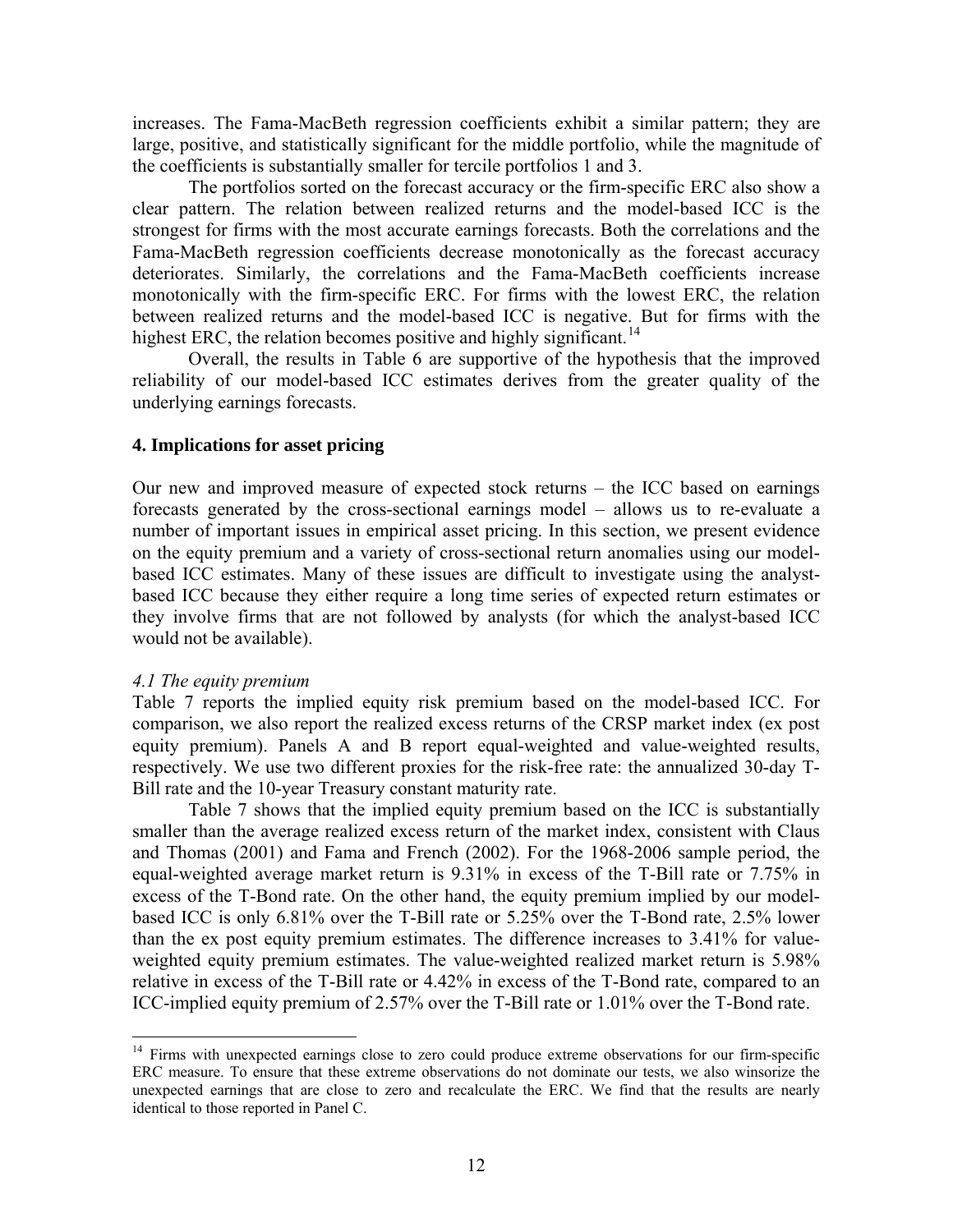Our estimate of the implied equity risk premium is lower than the estimates obtained by past studies using the analyst-based ICC. For example, both Claus and Thomas (2001) and Gebhardt, Lee, and Swaminathan (2001) estimate the implied equity premium (over the 10-year risk-free rate) to be around 3% over 1985-1998 and 1979-1995, respectively, compared to our estimate of 1.01% for the value-weighted market portfolio over 1968-2006. The difference in the estimates is consistent with the finding in Easton and Sommers (2007) that the optimism in analysts' earnings forecasts leads to an upward bias in the analyst-based ICC estimates.

 In Mehra and Prescott's (1985) paper on the equity premium puzzle, they demonstrate that the variance-covariance matrix of aggregate consumption and stock and bond returns, when combined with a reasonable level of risk aversion, implies an equity premium slightly below one percent. The value-weighted equity premium derived from our model-based ICC is consistent with this estimate.

Table 7 also reports the equal-weighted (Panel A) and value-weighted (Panel B) average realized excess returns and implied risk premiums for 12 industry portfolios (classified using the definitions downloaded from Ken French's website). Panel A shows that the equal-weighted average realized return of the industry portfolios ranges from a low of 8.00% (6.43%) for *Other* to a high of 13.37% (11.80%) for *Healthcare* in excess of the T-Bill rate (T-Bond rate). The implied risk premiums are considerably lower for most industries. The premium varies from 3.88% (2.31%) for *Energy* to 7.89% (6.32%) for *Consumer NonDurables* over the T-Bill rate (T-Bond rate). The results in Panel B paint a similar picture. The value-weighted average return ranges from 4.77% (3.21%) for *Consumer Durables* to 8.92% (7.35%) for *Energy*, whereas the implied risk premium ranges from 1.14% (-0.43%) for *Business Equipment* to 5.57% (4.01%) for *Utilities*, when measure against the T-Bill rate (T-Bond rate).

#### *4.2 Anomalies*

We investigate whether some of the well-known cross-sectional return anomalies also exist in ex ante expected returns as measured by the model-based ICC. Table 8 reports the results of univariate sorts based on various risk and firm characteristics that have been shown or hypothesized to predict average stock returns: market beta (see, for example, Fama and MacBeth, 1973; Fama and French, 1992), size (Banz, 1981; Fama and French, 1992), bookto-market equity (BE/ME) (Fama and French, 1992; Lakonishok, Shleifer, and Vishny, 1994), leverage (Bhandari, 1988; Fama and French, 1992), distress (Vassalou and Xing, 2004; Campbell, Hilscher, and Szilagyi, 2008), capital expenditures (CAPEX) (Titman, Wei, and Xie, 2004), asset growth (Cooper, Gulen, and Schill, 2008), accruals (Sloan, 1996), net operating assets (NOA) (Hirshleifer et al., 2004), and dispersion in analysts' earnings forecasts (Diether, Malloy, and Scherbina, 2002). If the return predictability associated with these variables represents systematic differences in ex ante expected returns, we should expect the differences to also show up in the ICC.

 Specifically, at the end of June of each year, we sort firms into decile portfolios based on the characteristic of interest and compute the equal-weighted and value-weighted annual realized returns and ICC for each decile portfolio. Table 8 reports the time series averages of the equal-weighted (Panel A) and value-weighted (Panel B) realized returns and ICC of the decile portfolios as well as the average spread (and its associated *t*-statistic) between Deciles 10 and 1 (High-Low).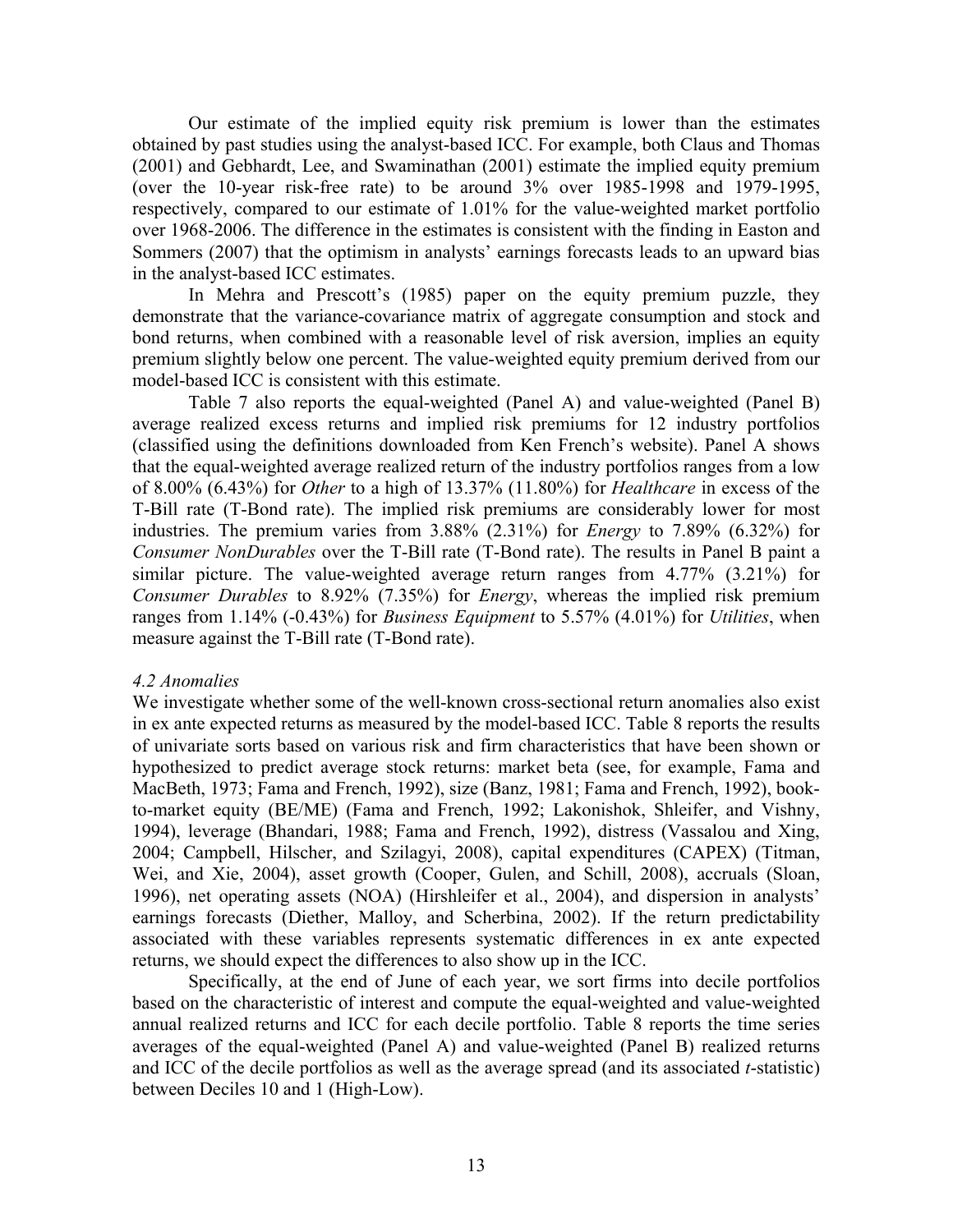<span id="page-14-0"></span>The relation between market beta and the ICC is similar to that between beta and realized returns. Both the ICC and realized returns appear to be negatively correlated with market beta, contrary to the prediction of the CAPM. The average realized return spreads between high beta firms (Decile 10) and low beta firms (Decile 1) are -4.01% (equalweighted) and -0.84% (value-weighted) per year and statistically insignificant (*t*-stats of -1.00 and -0.16, respectively). The spreads in the ICC are of similar magnitude (-4.57% equal-weighted and -1.26% value-weighted) but are statistically significant (*t*-stats of -7.77 and  $-2.41$ , respectively).<sup>[15](#page-14-0)</sup>

The relation between size and the ICC is considerably stronger than the size effect in realized returns. The average realized return spread between small firms (Decile 1) and large firms (Decile 10) is 4.53% (equal-weighted) and 4.03% (value-weighted) per year, neither of which is statistically significant (*t*-stats of 1.23 and 1.08, respectively). On the other hand, the average spreads in the ICC between small and big firms are 8.30% (equal weighted) and 6.38% (value-weighted), both of which are economically and statistically (*t*stats greater than 11) significant. Unreported results indicate that the stronger size effect in ICC relative to that in realized returns is driven by the second half of our sample period. This result is consistent with the evidence in Hou and van Dijk (2010) that negative cash flow shocks to small firms and positive cash flow shocks to big firms after the early 1980s mask the significant size premium in ex ante expected returns and cause the size effect in realized returns to be negligible.

The results based on BE/ME indicate that there is a significant value/growth effect in both realized and ex ante expected returns. The average realized spreads between high BE/ME firms (Decile 10) and low BE/ME firms (Decile 1) are 15.62% (equal-weighted) and 8.14% (value-weighted) per year, both of which are statistically significant (*t*-stats of 5.95 and 2.27, respectively). The spreads in ICC are smaller, especially for equal-weighted returns (7.49% equal-weighted and 7.95% value-weighted), but are still economically large and statistically significant (*t*-stats of 13.26 and 16.69).

The positive relation between leverage and realized returns (8.98% for the equalweighted 10-1 spread and 3.54% for the value-weighted spread) carries over to the ICC (6.98% for the equal-weighted spread and 4.90% for the value-weighted spread), but the statistical significance of the latter is much higher (*t*-stats of 2.45 vs. 20.43 for equalweighted returns and 0.90 vs. 14.66 for value-weighted returns). Similarly, distress (measured using a dynamic logit model as in Campbell, Hilscher, and Szilagyi, 2008) is positively related to both realized returns and the  $\text{ICC.}^{16}$  $\text{ICC.}^{16}$  $\text{ICC.}^{16}$  The average realized return spreads between high distress firms (Decile 10) and low distress firms (Decile 1) are 5.42% (equal-weighted) and 5.04% (value-weighted) per year. However, they are not statistically significant (*t*-stats of 1.28 and 0.90, respectively). On the other hand, the average spreads in ICC are 8.54% (equal-weighted) and 5.67% (value-weighted) per year, both of which are highly significant (*t*-stats above 9).

CAPEX is negatively related to realized returns with a spread between low CAPEX firms (Decile 1) and high CAPEX firms (Decile 10) of 6.12% (*t*-stat of 2.35) per year for equal-weighted returns and 3.80% (*t*-stat of 1.29) for value-weighted returns. The relation between CAPEX and the ICC is stronger in statistical terms (*t*-stats of 11.60 and 6.78 for

<u>.</u>

<sup>&</sup>lt;sup>15</sup> In general, the ICC spreads are associated with much higher *t*-statistics because the ICC is substantially less volatile than realized returns.

<sup>&</sup>lt;sup>16</sup> We obtain similar results when we use Altman's Z-score or Ohlson's O-score to measure distress.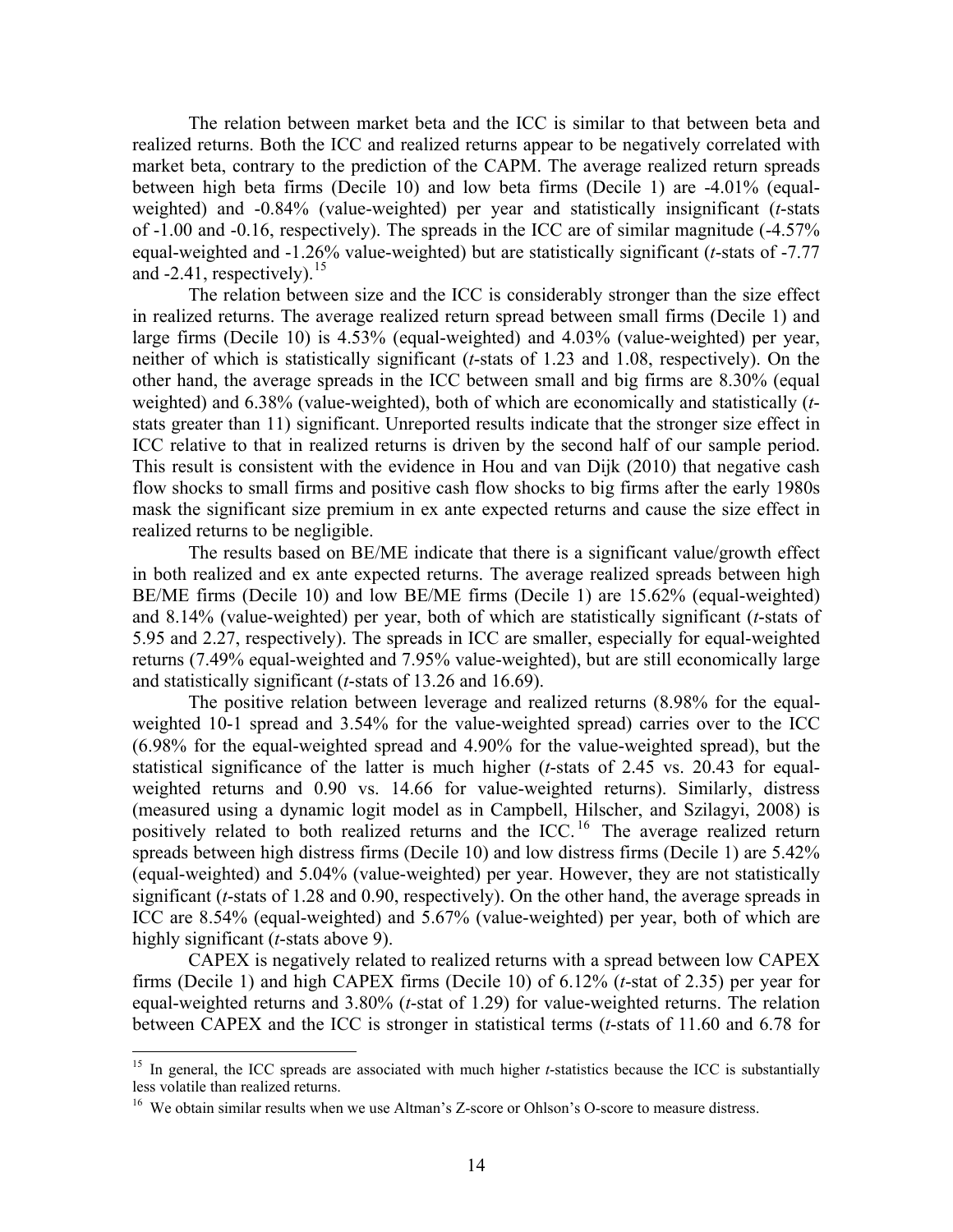equal-weighted and value-weighted returns, respectively) but slightly weaker in economic terms (4.86% and 2.17% for equal-weighted and value-weighted returns, respectively).

The negative relation between asset growth and the ICC is much weaker economically than the effect in realized returns. The average realized return spreads between low asset growth firms (Decile 1) and high asset growth firms (Decile 10) are 12.06% (equal-weighted) and 7.58% (value-weighted) per year, but the spreads in ICC are only 3.87% (equal-weighted) and 2.40% (value-weighted).

The results for accruals and NOA show that the two anomalies largely exist only in realized returns. For accruals, the average equal-weighted (value-weighted) spread between Deciles 1 and 10 decreases from 6.44% (5.51%) in realized returns to 1.26% (-0.37%) in ICC. Similarly, the average equal-weighted (value-weighted) spread between NOA Deciles 1 and 10 decreases from 11.71% (5.78%) in realized returns to 1.73% (-1.03%) in ICC.

In terms of realized returns, the analyst dispersion effect is among the strongest anomalies that we consider in this paper. The average realized return spreads between low dispersion (Decile 1) and high dispersion (Decile 10) firms are 14.21% (equal-weighted) and 10.42% (value-weighted) per year, both of which are statistically significant (*t*-stats above 2). Interestingly, the relation between analyst dispersion and the ICC is in the opposite direction of that in realized returns. The average 1-10 spreads in ICC are -2.38% (equal-weighted) and -3.66% (value-weighted), both of which are statistically highly significant (*t*-stats of -7.85 and -10.07, respectively).

In sum, the results in Table 8 show that the inferences about certain cross-sectional return anomalies are sensitive to the choice of the expected return proxy. In particular, we find little evidence that the patterns in average realized returns associated with asset growth, accruals, NOA, and analyst dispersion reflect reliable differences in ex ante expected returns measured by our model-based ICC. These findings suggest that risk-based interpretations may have limited scope for explaining these anomalies, but the evidence could be consistent with behavioral interpretations that attribute the patterns in realized returns to corrections of mispricing as earnings realizations differ from investors' expectations.

# **5. Conclusions**

We propose a new method to estimate the implied cost of capital (ICC) of a firm using earnings forecasts from a cross-sectional model. Our cross-sectional earnings model captures significant variation in future earnings performance across firms using ex ante publicly available information. In addition, it generates earnings forecasts that outperform consensus analyst forecasts in terms of forecast bias and earnings response coefficient. We find that the ICC estimated using the model-based earnings forecasts is a more reliable proxy for expected returns than the ICC based on analysts' forecasts, as witnessed by the stronger relation between the model-based ICC and realized stock returns.

 We re-examine the equity premium and a number of cross-sectional return anomalies using our new and improved ICC estimates. Consistent with the equity premium estimates derived by Mehra and Prescott (1985), we find a value-weighted implied equity premium of around 1% per annum. In addition, we find that the average return patterns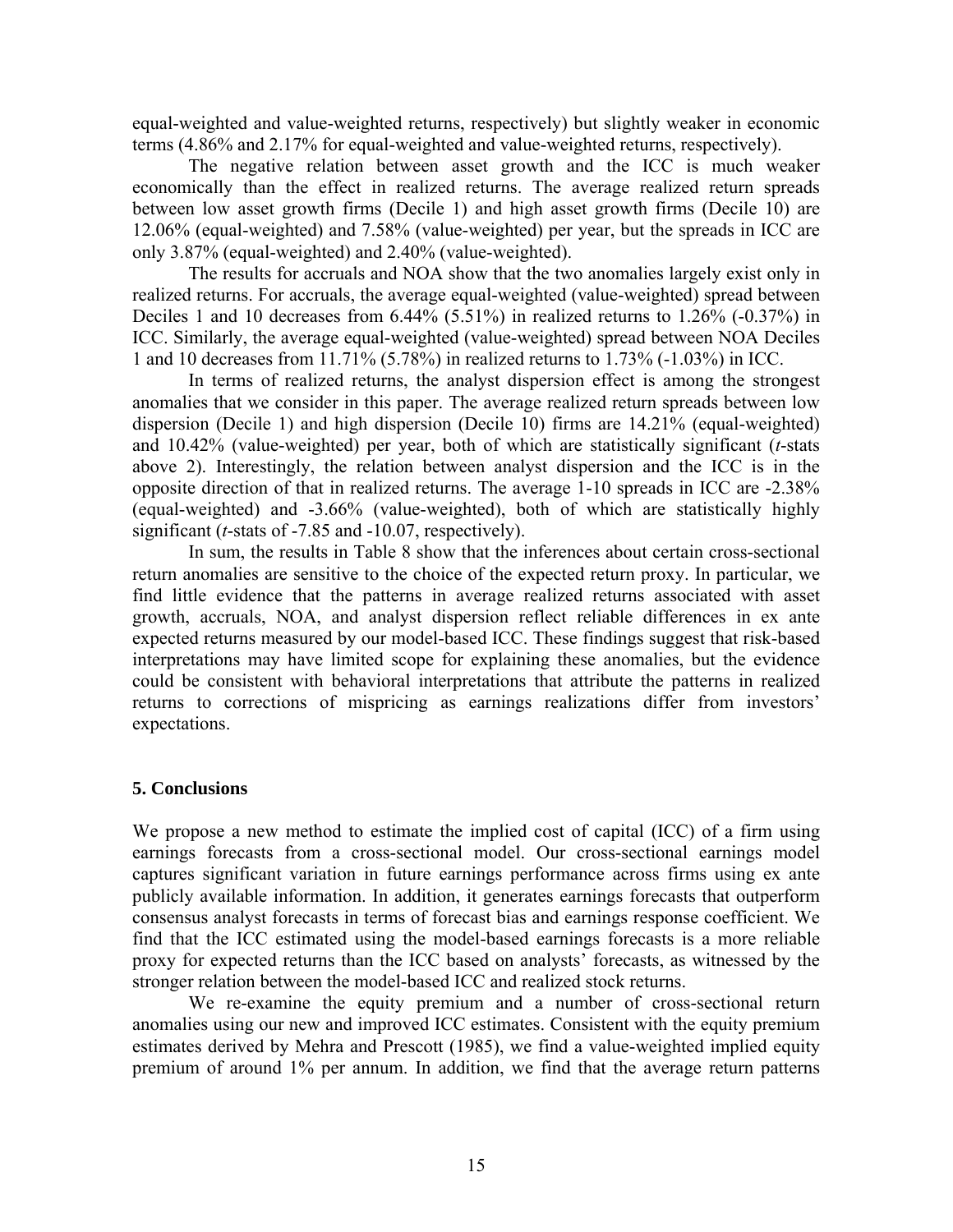<span id="page-16-0"></span>associated with asset growth, accruals, NOA, and analyst dispersion do not reflect reliable differences in ex ante expected returns.

 We present evidence that the greater reliability of the model-based ICC stems from the superior quality of the underlying earnings forecasts. As such, we also contribute to the on-going debate regarding the value relevance of GAAP vs. street earnings (e.g., Bradshaw and Sloan, 2002; Cohen, Hann, and Ogneva, 2007). In unreported preliminary tests, we find that the greater reliability of our ICC estimates not only derives from the power of the cross-sectional earnings model as a tool to forecast the earnings of individual firms, but also from the greater value relevance of the GAAP earnings forecasts produced by the model relative to the pro forma earnings (or "street earnings") forecasts produced by analysts.[17](#page-16-0) We leave more extensive tests to disentangle these two effects to future work.

# **References**

<u>.</u>

- Abarbanell, J., and V.L. Bernard, 1992, "Tests of Analysts' Overreaction/Underreaction to Earnings Information as an Explanation for Anomalous Stock Price Behavior," *Journal of Finance*, 47, 1181-1207.
- Abarbanell, J., and B. Bushee, 1997, "Fundamental Analysis, Future Earnings, and Stock Prices," *Journal of Accounting Research*, 35, 1-24.
- Allee, K.D., 2008, "Estimating Cost of Equity Capital with Time Series Forecasts of Earnings," working paper, Michigan State University.
- Ball, R., and P. Brown, 1968, "An Empirical Evaluation of Accounting Income Numbers," *Journal of Accounting Research*, 6, 158-178.
- Banz, R.W., 1981, "The Relationship between Return and Market Value of Common Stocks," *Journal of Financial Economics*, 9, 3-28.
- Bhandari, L.C., 1988, "Debt/Equity Ratio and Expected Common Stock Returns: Empirical Evidence," *Journal of Finance*, 43, 507-528.
- Blume, M.E., and I. Friend, 1973, "A New Look at the Capital Asset Pricing Model," *Journal of Finance*, 28, 19-33.
- Bradshaw, M., and R., Sloan, 2002, "GAAP versus The Street: An Empirical Assessment of Two Alternative Definitions of Earnings," *Journal of Accounting Research*, 40, 42-66.
- Brown, L.D., 1993, "Earnings Forecasting Research: Its Implications for Capital Markets Research," *International Journal of Forecasting*, 9, 295-320.
- Campbell, J.Y., 1991, "A Variance Decomposition for Stock Returns," *Economic Journal*, 101, 157-179.

<sup>&</sup>lt;sup>17</sup> We estimate the same cross-sectional model separately for GAAP earnings and street earnings and find that the correlation with realized returns is considerably higher for the ICC estimates based on the cross-sectional model of GAAP earnings than for the ICC based on the cross-sectional model of street earnings. This result is consistent with the hypothesis that market participants focus on GAAP earnings rather than street earnings in setting asset prices.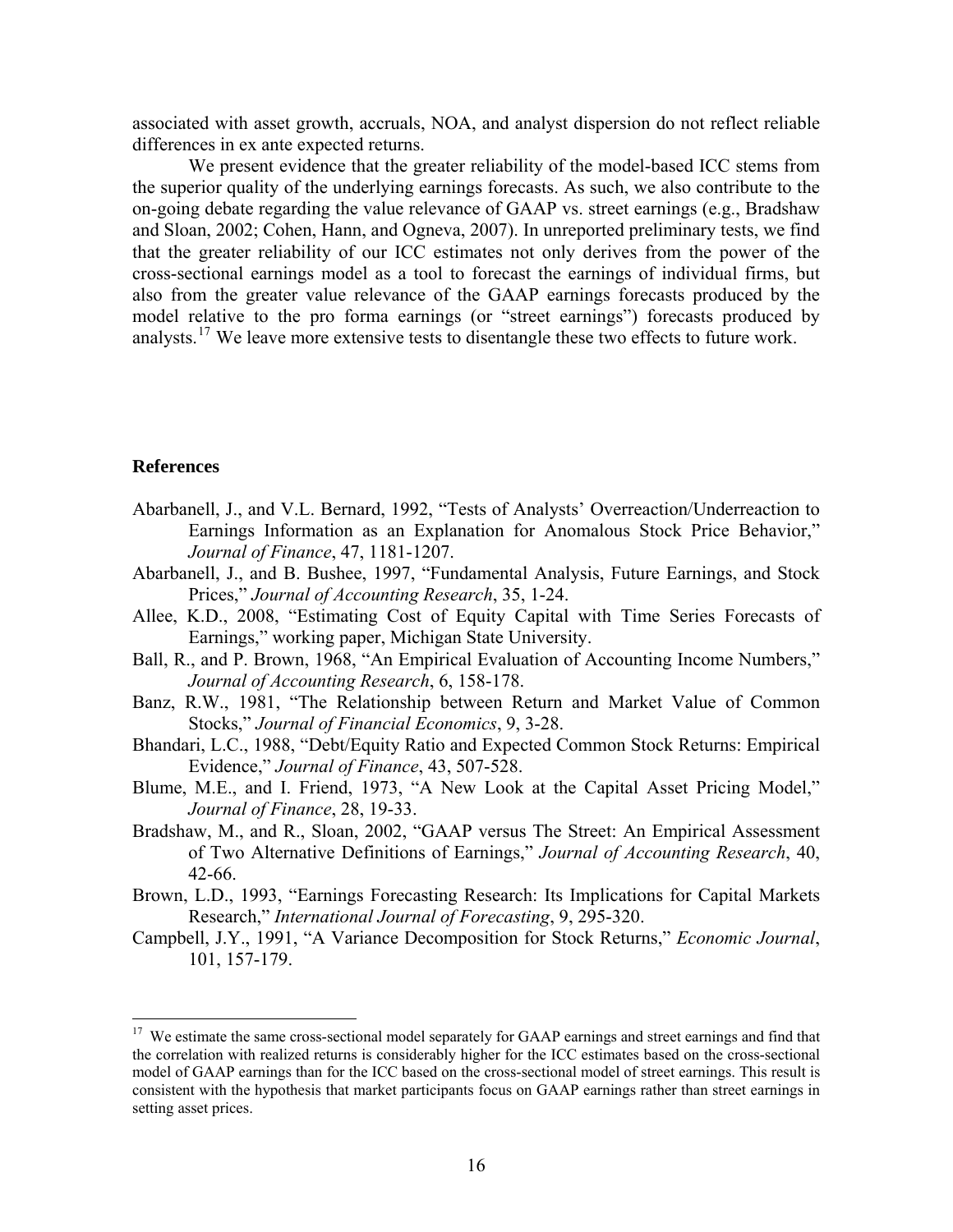- Campbell, J.Y., J. Hilscher, and J. Szilagyi, 2008, "In Search of Distress Risk," *Journal of Finance,* 63, 2899-2939.
- Chava, S., and A.K. Purnanandam, 2009, "Is Default Risk Negatively Related to Stock Returns?," *Review of Financial Studies*, forthcoming.
- Chen, L., and X. Zhao, 2009, "What Drives Stock Price Movement?," working paper, Washington University in St. Louis and Kent State University.
- Claus, J., and J. Thomas, 2001, "Equity Premia as Low as Three Percent? Evidence from Analysts' Earnings Forecasts for Domestic and International Stock Markets," *Journal of Finance,* 56, 1629-1666.
- Cohen, D.A., R. Hann, and M. Ogneva, 2007, "Another Look at GAAP versus The Street: An Empirical Assessment of Measurement Error Bias," *Review of Accounting Studies*, 12, 271-303.
- Cooper, M.J., H. Gulen, and M.J. Schill, 2008, "Asset Growth and the Cross-section of Stock Returns," *Journal of Finance*, 63, 1609-1651.
- Diether, K.B., C.J. Malloy, and A. Scherbina, 2002, "Differences of Opinion and the Cross Section of Stock Returns," *Journal of Finance*, 57, 2113-2141.
- Dugar, A., and S. Nathan, 1995, "The Effect of Investment Banking Relationships on Financial Analysts' Earnings Forecasts and Investment Recommendations," *Contemporary Accounting Research*, 12, 131-160.
- Easton, P.D., 2009, "Estimating the Cost of Capital Implied by Market Prices and Accounting Data," *Foundations and Trends in Accounting*, 2, 241-364.
- Easton, P.D., and S.J. Monahan, 2005, "An Evaluation of Accounting-Based Measures of Expected Returns," *Accounting Review*, 80, 501-538.
- Easton, P.D., and G.A. Sommers, 2007, "Effects of Analysts' Optimism on Estimates of the Expected Rate of Return Implied by Earnings Forecasts," *Journal of Accounting Research*, 45, 983-1015.
- Easton, P.D., and M.E. Zmijewski, 1989, "Cross-sectional Variation in the Stock Market Response to Accounting Earnings Announcements," *Journal of Accounting and Economics*, 11, 117-141.
- Elton, E.J., 1999, "Expected Return, Realized Return, and Asset Pricing Tests," *Journal of Finance*, 54, 1199-1220.
- Fama, E.F., and K.R. French, 1992, "The Cross-Section of Expected Stock Returns," *Journal of Finance*, 47, 427-465.
- Fama, E.F., and K.R. French, 1993, "Common Risk Factors in the Returns on Stocks and Bonds," *Journal of Financial Economics*, 33, 3-65.
- Fama, E.F., and K.R. French, 1997, "Industry Costs of Equity," *Journal of Financial Economics*, 43, 153-193.
- Fama, E.F., and K.R. French, 2000, "Forecasting Profitability and Earnings," *Journal of Business*, 73, 161-175.
- Fama, E.F., and K.R. French, 2002, "The Equity Premium," *Journal of Finance*, 57, 637- 659.
- Fama, E.F., and K.R. French, 2004, "New Lists: Fundamentals and Survival Rates," *Journal of Financial Economics*, 73, 229-269.
- Fama, E.F., and K.R. French, 2006, "Profitability, Investment and Average Returns," *Journal of Financial Economics*, 82, 491-518.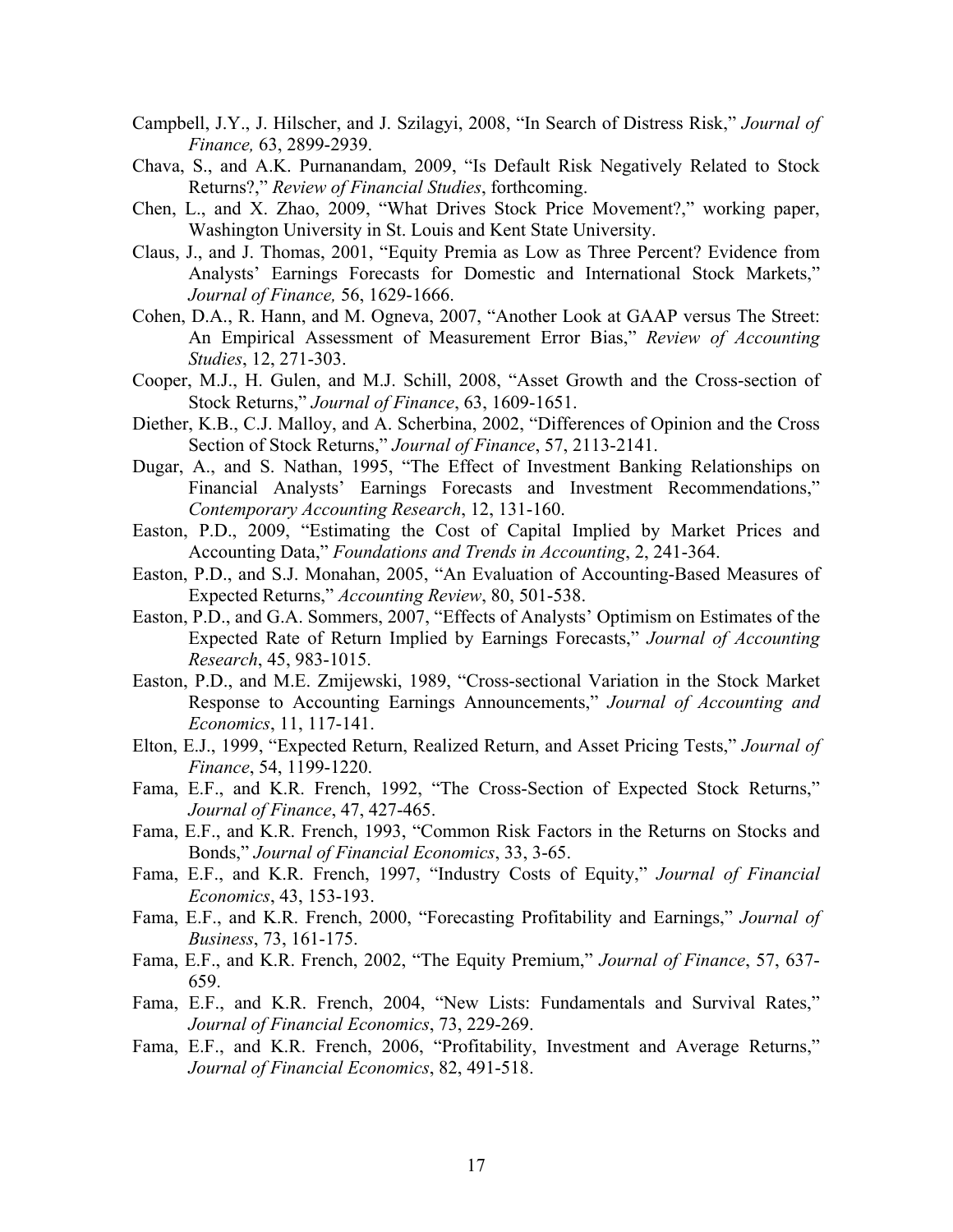- Fama, E.F., and J.D. MacBeth, 1973, "Risk, Return, and Equilibrium: Empirical Tests," *Journal of Political Economy*, 81, 607-636.
- Francis, J., I. Khurana, and R. Pereira, 2005, "Disclosure Incentives and Effects on Cost of Capital Around the World," *Accounting Review*, 80, 1125-1162.
- Francis, J., P. Olsson, and D. Oswald, 2000, "Comparing the Accuracy and Explainability of Dividend, Free Cash Flow, and Abnormal Earnings Equity Value Estimates," *Journal of Accounting Research*, 38, 45-70.
- Freeman, R.N., J.A. Ohlson, and S.H. Penman, 1982, "Book Rate-of-Return and Prediction of Earnings Changes: An Empirical Investigation," *Journal of Accounting Research*, 20, 639-653.
- Froot, K., and J.A. Frankel, 1989, "Forward Discount Bias: Is It an Exchange Risk Premium?," *Quarterly Journal of Economics*, 104, 139-161.
- Gebhardt, W.R., C.M.C. Lee, and B. Swaminathan, 2001, "Toward an Implied Cost of Capital," *Journal of Accounting Research*, 39, 135-176.
- Guay, W., S. Kothari, and S. Shu 2005, "Properties of Implied Cost of Capital Using Analysts' Forecasts," working paper, University of Pennsylvania.
- Hail, L. and C. Leuz, 2006a, "International Differences in Cost of Capital: Do Legal Institutions and Securities Regulation Matter?," *Journal of Accounting Research*, 44, 485-531.
- Hail, L. and C. Leuz, 2006b, "Cost of Capital Effects and Changes in Growth Expectations Around U.S. Cross-Listings," working paper, University of Pennsylvania / University of Chicago.
- Hirshleifer, D., K. Hou, S.H. Teoh, and Y. Zhang, 2004, "Do Investors Overvalue Firms With Bloated Balance Sheets?," *Journal of Accounting and Economics*, 38, 297- 331.
- Hong, H., T. Lim, and J. Stein, 2000, "Bad News Travels Slowly: Size, Analyst Coverage, and the Profitability of Momentum Strategies," *Journal of Finance*, 55, 265-295.
- Hou, K., and D.T. Robinson, 2006, "Industry Concentration and Average Stock Returns," *Journal of Finance*, 61, 1927-1956.
- Hou, K., and M.A. van Dijk, 2010, "Profitability Shocks and the Size Effect in the Cross-Section of Expected Stock Returns," working paper, Ohio State University and Erasmus University.
- Hribar, P., and N. Jenkins, 2004, "The Effect of Accounting Restatements on Earnings Revisions and the Estimated Cost of Capital," *Review of Accounting Studies*, 9, 337- 356.
- La Porta, R., 1996, "Expectations and the Cross-Section of Stock Returns," *Journal of Finance*, 51, 1715-1742.
- Lakonishok, J., A. Shleifer, and R.W. Vishny, 1994, "Contrarian Investment, Extrapolation, and Risk," *Journal of Finance* 49, 1541-1578.
- Lev, B., and J.A. Ohlson, 1982, "Market-Based Empirical Research in Accounting: A Review, Interpretation, and Extension," *Journal of Accounting Research*, 21, 249- 332.
- Lin, H.-W., and M.F. McNichols, 1998, "Underwriting Relationships, Analysts' Earnings Forecasts and Investment Recommendations," *Journal of Accounting and Economics* 25, 101-127.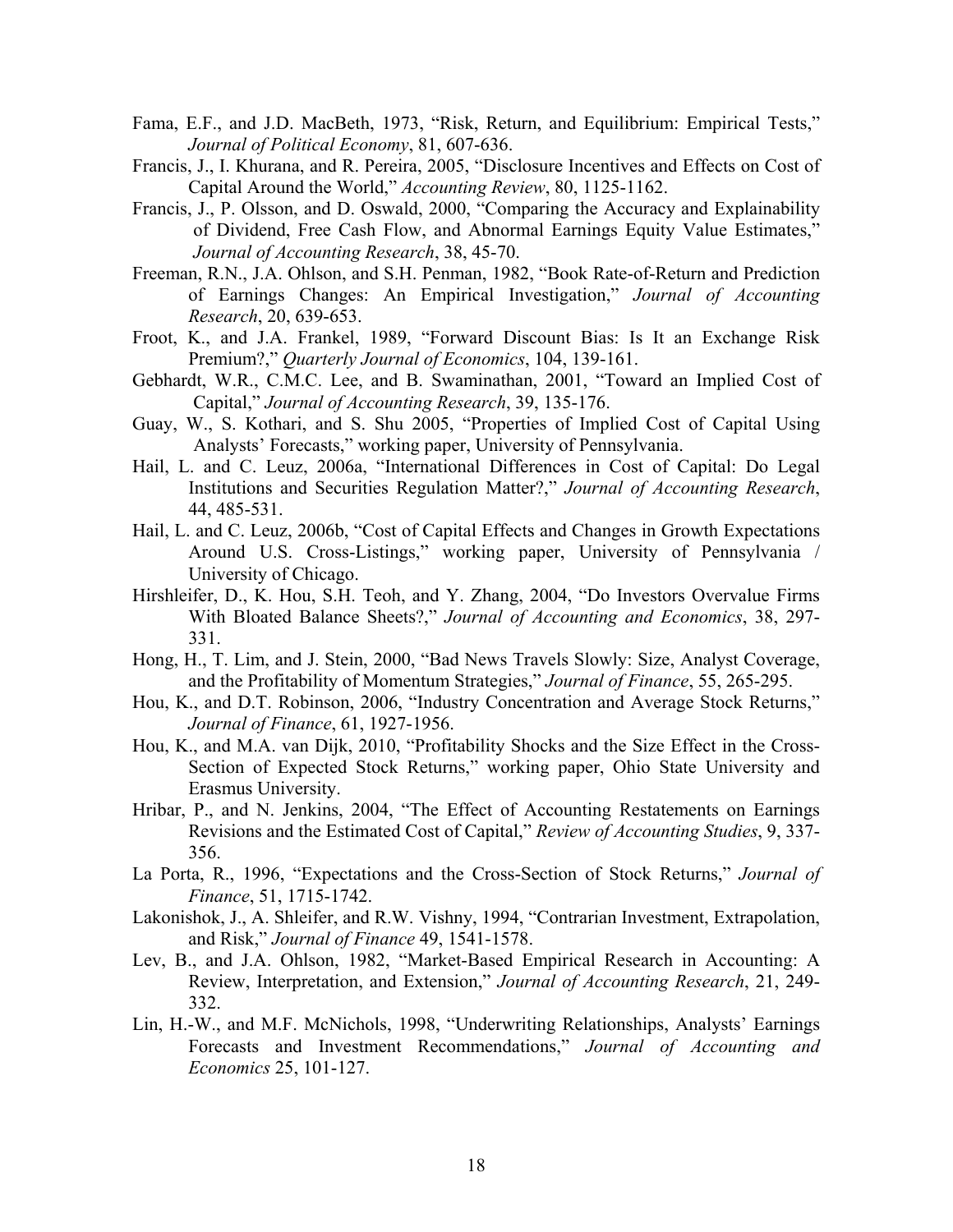- Mehra, R., and E.C. Prescott, 1985, "The Equity Premium: A Puzzle," *Journal of Monetary Economics*, 15, 145-161.
- O'Brien, P., 1988, "Analysts' Forecasts as Earnings Expectations," *Journal of Accounting and Economics*, 10, 53-83.
- Pástor, L., M. Sinha, and B. Swaminathan, 2007, "Estimating the Intertemporal Risk-Return Tradeoff Using the Implied Cost of Capital," *Journal of Finance*, forthcoming.
- Penman, S., and T. Sougiannis, 1998, "A Comparison of Dividend, Cash Flow, and Earnings Approaches to Equity Valuation," *Contemporary Accounting Research*, 15, 343-383.
- Richardson, S., I. Tuna, and P. Wysocki, 2009, "Accounting Anomalies and Fundamental Analysis: A Review of Recent Research Advances," *Journal of Accounting and Economics*, forthcoming.
- Sharpe, W.F., 1978, "New Evidence on the Capital Asset Pricing Model: Discussion," *Journal of Finance*, 33, 917-920.
- Sloan, R., 1996, "Do Stock Prices Fully Reflect Information in Accruals and Cash Flows About Future Earnings?," *The Accounting Review*, 71, 289-315.
- Titman, S., K.C.J. Wei, and F. Xie, 2004, "Capital Investments and Stock Returns," *Journal of Financial and Quantitative Analysis*, 39, 677-700.
- Vassalou, M., and Y. Xing, 2004, "Default Risk in Equity Returns," *Journal of Finance* 59, 831-868.
- Vuolteenaho, T., 2002, "What Drives Firm-Level Stock Returns?," *Journal of Finance*, 57, 233-264.
- Wiedman, C.I., 1996, "The Relevance of Characteristics of the Information Environment in the Selection of a Proxy for the Market's Expectations for Earnings: An Extension of Brown, Richardson, and Schwager [1987]," *Journal of Accounting Research*, 34, 313-324.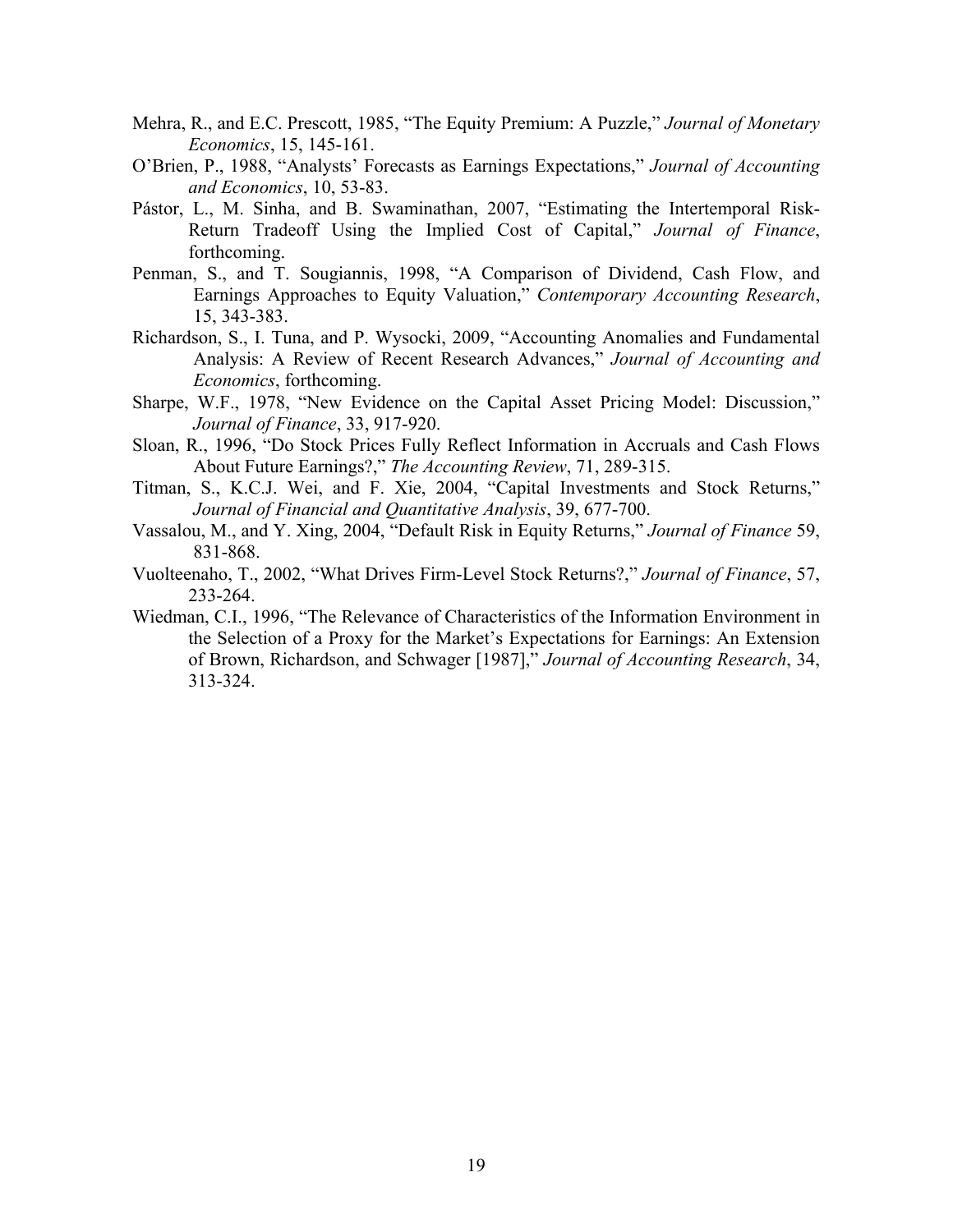# **Table 1: Cross-sectional earnings regressions, 1967-2005**

Panel A of this table presents summary statistics (the time series averages of the cross-sectional mean, median, standard deviation, and select percentiles) of the variables used in the cross-sectional earnings model. Panel B of this table reports the average slopes and their time series *t*-statistics from pooled regressions estimated each year from 1967 to 2005 using the previous ten years (three year minimum) of data.  $E_{t+1}$ ,  $E_{t+2}$ , and  $E_{t+3}$  are one-, two-, and three-year ahead earnings, respectively,  $V_t$  is the market value of a firm,  $A_t$  is the total assets,  $D_t$  is the dividend payment,  $DD_t$  is a dummy variable that equals 0 for dividend payers and 1 for non-payers, *Neg E<sub>t</sub>* is a dummy variable that equals 1 for firms with negative earnings and 0 otherwise, and  $AC<sub>t</sub>$  is the operating accruals. All variables except  $DD_t$  and  $Neg E_t$  are expressed in US\$m.

*Panel A: Summary statistics of the variables in the cross-sectional earnings model* 

| Variable  | Mean     | 1%         | 25%      | Median  | 75%    | 99%      | <b>STD</b> |
|-----------|----------|------------|----------|---------|--------|----------|------------|
|           |          |            |          |         |        |          |            |
| $E_t$     | 50.28    | $-149.24$  | $-0.46$  | 4.09    | 23.53  | 1077.86  | 345.05     |
| $V_t$     | 2867.86  | 4.04       | 54.66    | 216.00  | 973.94 | 52009.76 | 15421.67   |
| $A_t$     | 2225.83  | 2.58       | 34.15    | 140.46  | 638.35 | 38788.67 | 13706.90   |
| $D_t$     | 17.63    | 0.00       | 0.02     | 0.43    | 4.00   | 302.60   | 113.59     |
| $DD_t$    | 0.46     | 0.00       | 0.00     | 0.50    | 0.84   | 1.00     | 0.47       |
| $Neg E_t$ | 0.21     | 0.00       | 0.00     | 0.00    | 0.48   | 1.00     | 0.38       |
| $AC_t$    | $-52.06$ | $-1014.32$ | $-17.27$ | $-2.43$ | 0.66   | 91.38    | 325.31     |

*Panel B: Coefficient estimates of the cross-sectional earnings model* 

| <b>LHS</b> |                       | Intercept      |                 | $H_t$                | D,              | $DD_t$               | $E_t$           | $Neg E_t$            | $AC_t$               | Adj. $R^2$ |
|------------|-----------------------|----------------|-----------------|----------------------|-----------------|----------------------|-----------------|----------------------|----------------------|------------|
| $E_{t+I}$  | Coefficient<br>t-stat | 2.1958<br>7.22 | 0.0140<br>12.63 | $-0.0079$<br>$-6.89$ | 0.2487<br>8.11  | $-2.8010$<br>$-8.83$ | 0.6839<br>38.99 | $-0.3305$<br>$-0.79$ | $-0.0510$<br>$-9.87$ | 0.87       |
| $E_{t+2}$  | Coefficient<br>t-stat | 2.3349<br>6.20 | 0.0179<br>10.67 | $-0.0080$<br>$-4.74$ | 0.3939<br>9.33  | $-3.1478$<br>$-8.53$ | 0.5981<br>22.90 | 0.2372<br>0.47       | $-0.0571$<br>$-6.19$ | 0.81       |
| $E_{t+3}$  | Coefficient<br>t-stat | 2.5032<br>7.20 | 0.0225<br>10.65 | $-0.0088$<br>$-4.07$ | 0.4734<br>11.18 | $-3.4405$<br>$-9.85$ | 0.5398<br>18.80 | 0.8907<br>2.68       | $-0.0697$<br>$-5.14$ | 0.77       |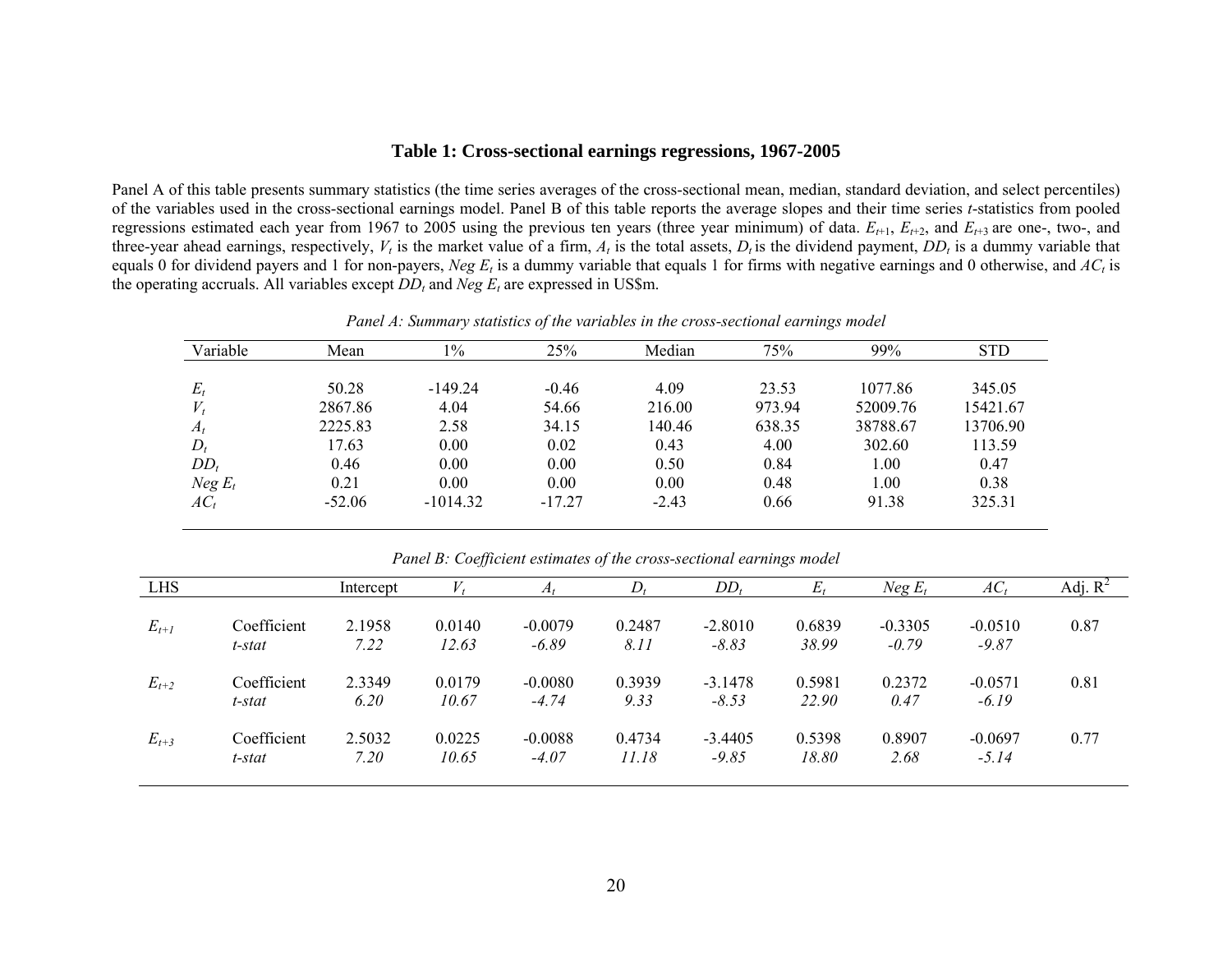# **Table 2: Summary statistics of earnings forecasts, 1968-2006**

This table reports the year-by-year summary statistics of the one-, two-, and three-year ahead earnings forecasts based on the cross-sectional earnings model using data from the previous fiscal year end (Panel A) and the most recent IBES consensus analyst forecasts (Panel B) as of June of each year.  $E_t[E_{t+1}]$ ,  $E_t[E_{t+2}]$ , and  $E_t[E_{t+3}]$  are the value-weighted one-, two-, and three-year ahead forecasted earnings (scaled by market capitalization for modelbased forecasts and by stock price for analysts' forecasts).  $N_{t+1}$ ,  $N_{t+2}$ , and  $N_{t+3}$  represent the number of firms for which the earnings forecasts are available. If the three-year ahead earnings forecast is missing from IBES, we use the consensus long-term growth forecast and the two-year ahead forecast to impute the three-year ahead forecast.

| Year | $N_{t+1}$ | $E_t[E_{t+1}]$ | $N_{t+2}$ | $E_t[E_{t+2}]$                 | $N_{t+3}$ | $E_t[E_{t+3}]$ | $N_{t+1}$ | $E_t[E_{t+1}]$ | $N_{t+2}$ | $E_t[E_{t+2}]$ | $N_{t+3}$ | $E_t[E_{t+3}]$ |
|------|-----------|----------------|-----------|--------------------------------|-----------|----------------|-----------|----------------|-----------|----------------|-----------|----------------|
|      |           |                |           | Panel A: Cross-sectional model |           |                |           |                |           | Panel B: IBES  |           |                |
| 1968 | 1081      | 0.0544         | 1081      | 0.0611                         | 1081      | 0.0683         |           |                |           |                |           |                |
| 1969 | 1175      | 0.0654         | 1175      | 0.0691                         | 1175      | 0.0747         |           |                |           |                |           |                |
| 1970 | 1313      | 0.0820         | 1313      | 0.0916                         | 1313      | 0.0942         |           |                |           |                |           |                |
| 1971 | 1526      | 0.0541         | 1526      | 0.0579                         | 1526      | 0.0627         |           |                |           |                |           |                |
| 1972 | 1623      | 0.0567         | 1623      | 0.0575                         | 1623      | 0.0606         |           |                |           |                |           |                |
| 1973 | 1740      | 0.0680         | 1740      | 0.0700                         | 1740      | 0.0718         |           |                |           |                |           |                |
| 1974 | 1808      | 0.0965         | 1808      | 0.0972                         | 1808      | 0.0995         |           |                |           |                |           |                |
| 1975 | 2718      | 0.0976         | 2718      | 0.0994                         | 2718      | 0.1022         |           |                |           |                |           |                |
| 1976 | 2966      | 0.0883         | 2966      | 0.0918                         | 2966      | 0.0987         |           |                |           |                |           |                |
| 1977 | 2968      | 0.1027         | 2968      | 0.1042                         | 2968      | 0.1122         |           |                |           |                |           |                |
| 1978 | 2905      | 0.1135         | 2905      | 0.1184                         | 2905      | 0.1249         |           |                |           |                |           |                |
| 1979 | 2949      | 0.1218         | 2949      | 0.1264                         | 2949      | 0.1343         |           |                |           |                |           |                |
| 1980 | 2964      | 0.1281         | 2964      | 0.1352                         | 2964      | 0.1412         |           |                |           |                |           |                |
| 1981 | 2908      | 0.1191         | 2908      | 0.1293                         | 2908      | 0.1404         |           |                |           |                |           |                |
| 1982 | 2841      | 0.1389         | 2841      | 0.1512                         | 2841      | 0.1651         | 1698      | 0.0978         | 1341      | 0.1162         | 1109      | 0.1335         |
| 1983 | 2938      | 0.0864         | 2938      | 0.1006                         | 2938      | 0.1105         | 1842      | 0.0378         | 1492      | 0.0520         | 1307      | 0.0590         |
| 1984 | 3082      | 0.1020         | 3082      | 0.1150                         | 3082      | 0.1288         | 2009      | 0.0574         | 1674      | 0.0724         | 1441      | 0.0783         |
| 1985 | 3016      | 0.0891         | 3016      | 0.0982                         | 3016      | 0.1070         | 2082      | 0.0472         | 1717      | 0.0562         | 1475      | 0.0649         |
| 1986 | 3170      | 0.0648         | 3170      | 0.0711                         | 3170      | 0.0793         | 2168      | 0.0344         | 1811      | 0.0420         | 1530      | 0.0462         |
| 1987 | 3126      | 0.0562         | 3126      | 0.0628                         | 3126      | 0.0688         | 2223      | 0.0332         | 1907      | 0.0423         | 1628      | 0.0474         |
| 1988 | 3109      | 0.0733         | 3109      | 0.0802                         | 3109      | 0.0854         | 2229      | 0.0469         | 1899      | 0.0542         | 1556      | 0.0605         |
| 1989 | 3177      | 0.0713         | 3177      | 0.0778                         | 3177      | 0.0843         | 2395      | 0.0470         | 2084      | 0.0530         | 1693      | 0.0577         |
|      |           |                |           |                                |           |                |           |                |           |                |           |                |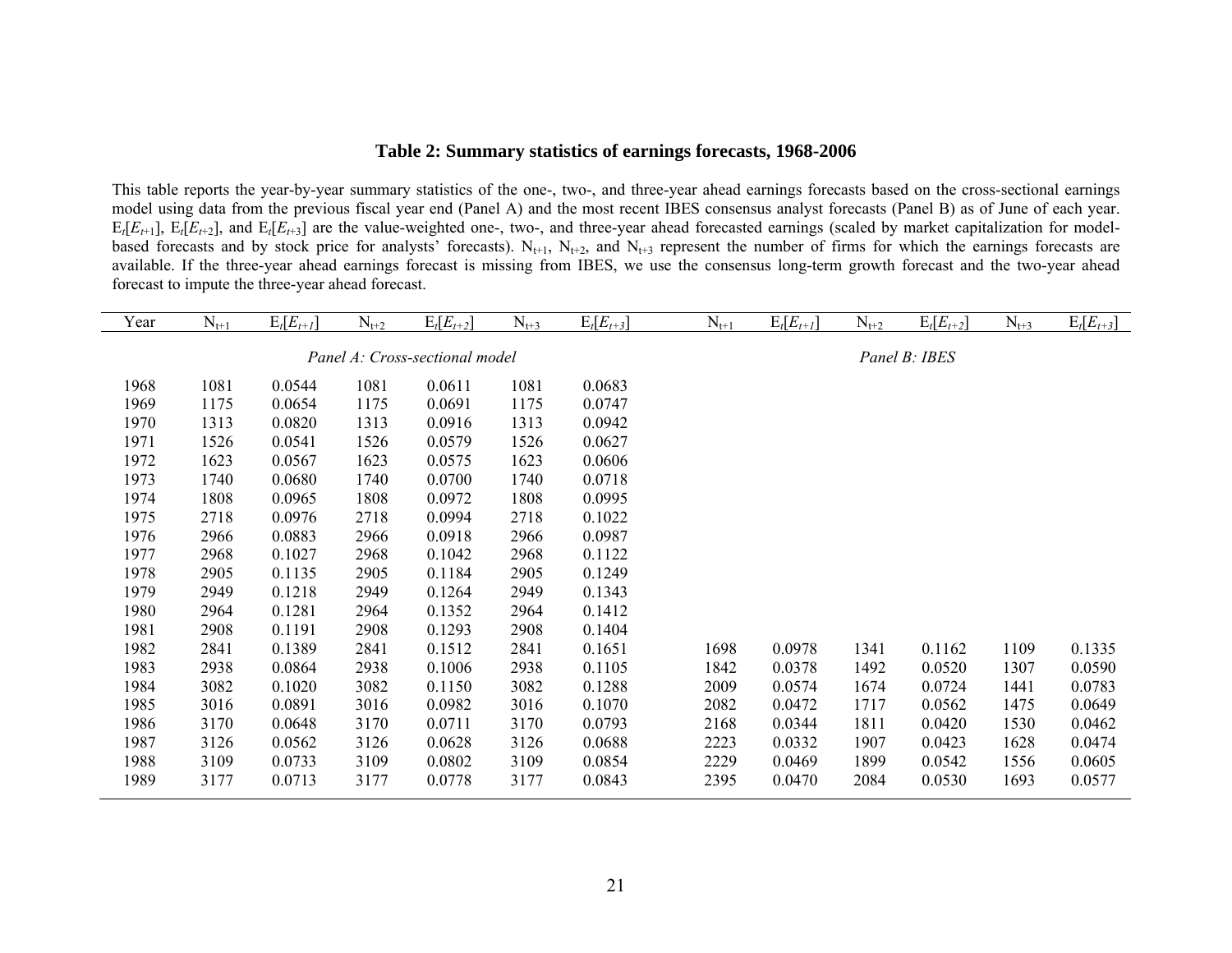| Year | $N_{t+1}$ | $E_t[E_{t+1}]$ | $N_{t+2}$ | $E_t[E_{t+2}]$                 | $N_{t+3}$ | $E_t[E_{t+3}]$ | $N_{t+1}$ | $E_t[E_{t+1}]$ | $N_{t+2}$ | $E_t[E_{t+2}]$ | $N_{t+3}$ | $E_t[E_{t+3}]$ |
|------|-----------|----------------|-----------|--------------------------------|-----------|----------------|-----------|----------------|-----------|----------------|-----------|----------------|
|      |           |                |           | Panel A: Cross-sectional model |           |                |           |                |           | Panel B: IBES  |           |                |
| 1990 | 3250      | 0.0692         | 3250      | 0.0773                         | 3250      | 0.0851         | 2446      | 0.0409         | 2130      | 0.0499         | 1709      | 0.0576         |
| 1991 | 3189      | 0.0601         | 3189      | 0.0682                         | 3189      | 0.0741         | 2410      | 0.0339         | 2178      | 0.0450         | 1754      | 0.0540         |
| 1992 | 3154      | 0.0489         | 3154      | 0.0563                         | 3154      | 0.0653         | 2450      | 0.0349         | 2221      | 0.0445         | 1849      | 0.0543         |
| 1993 | 3193      | 0.0473         | 3193      | 0.0535                         | 3193      | 0.0588         | 2635      | 0.0372         | 2416      | 0.0510         | 2024      | 0.0578         |
| 1994 | 3395      | 0.0459         | 3395      | 0.0511                         | 3395      | 0.0571         | 2910      | 0.0439         | 2701      | 0.0514         | 2266      | 0.0576         |
| 1995 | 3566      | 0.0478         | 3566      | 0.0501                         | 3566      | 0.0531         | 3421      | 0.0405         | 3105      | 0.0479         | 2527      | 0.0579         |
| 1996 | 3828      | 0.0438         | 3828      | 0.0468                         | 3828      | 0.0501         | 3767      | 0.0085         | 3408      | 0.0464         | 2808      | 0.0533         |
| 1997 | 3946      | 0.0398         | 3946      | 0.0435                         | 3946      | 0.0473         | 3979      | 0.0343         | 3565      | 0.0463         | 3043      | 0.0533         |
| 1998 | 3889      | 0.0337         | 3889      | 0.0391                         | 3889      | 0.0447         | 4189      | 0.0273         | 3803      | 0.0401         | 3287      | 0.0481         |
| 1999 | 3890      | 0.0275         | 3890      | 0.0332                         | 3890      | 0.0412         | 4089      | 0.0296         | 3701      | 0.0393         | 3164      | 0.0452         |
| 2000 | 3721      | 0.0298         | 3721      | 0.0343                         | 3721      | 0.0424         | 3817      | 0.0274         | 3293      | 0.0368         | 2839      | 0.0475         |
| 2001 | 3461      | 0.0302         | 3461      | 0.0357                         | 3461      | 0.0441         | 3510      | 0.0221         | 3022      | 0.0348         | 2565      | 0.0557         |
| 2002 | 3407      | 0.0179         | 3407      | 0.0218                         | 3407      | 0.0277         | 3498      | 0.0333         | 3223      | 0.0447         | 2742      | 0.0556         |
| 2003 | 3348      | 0.0193         | 3348      | 0.0215                         | 3348      | 0.0238         | 3427      | 0.0448         | 3196      | 0.0539         | 2845      | 0.0622         |
| 2004 | 3201      | 0.0314         | 3201      | 0.0318                         | 3201      | 0.0335         | 3530      | 0.0469         | 3371      | 0.0544         | 2949      | 0.0616         |
| 2005 | 3054      | 0.0387         | 3054      | 0.0389                         | 3054      | 0.0407         | 3544      | 0.0546         | 3414      | 0.0619         | 2955      | 0.0684         |
| 2006 | 2266      | 0.0456         | 2266      | 0.0455                         | 2266      | 0.0468         | 3299      | 0.0617         | 3196      | 0.0693         | 2755      | 0.0758         |
|      |           |                |           |                                |           |                |           |                |           |                |           |                |

**Table 2, continued**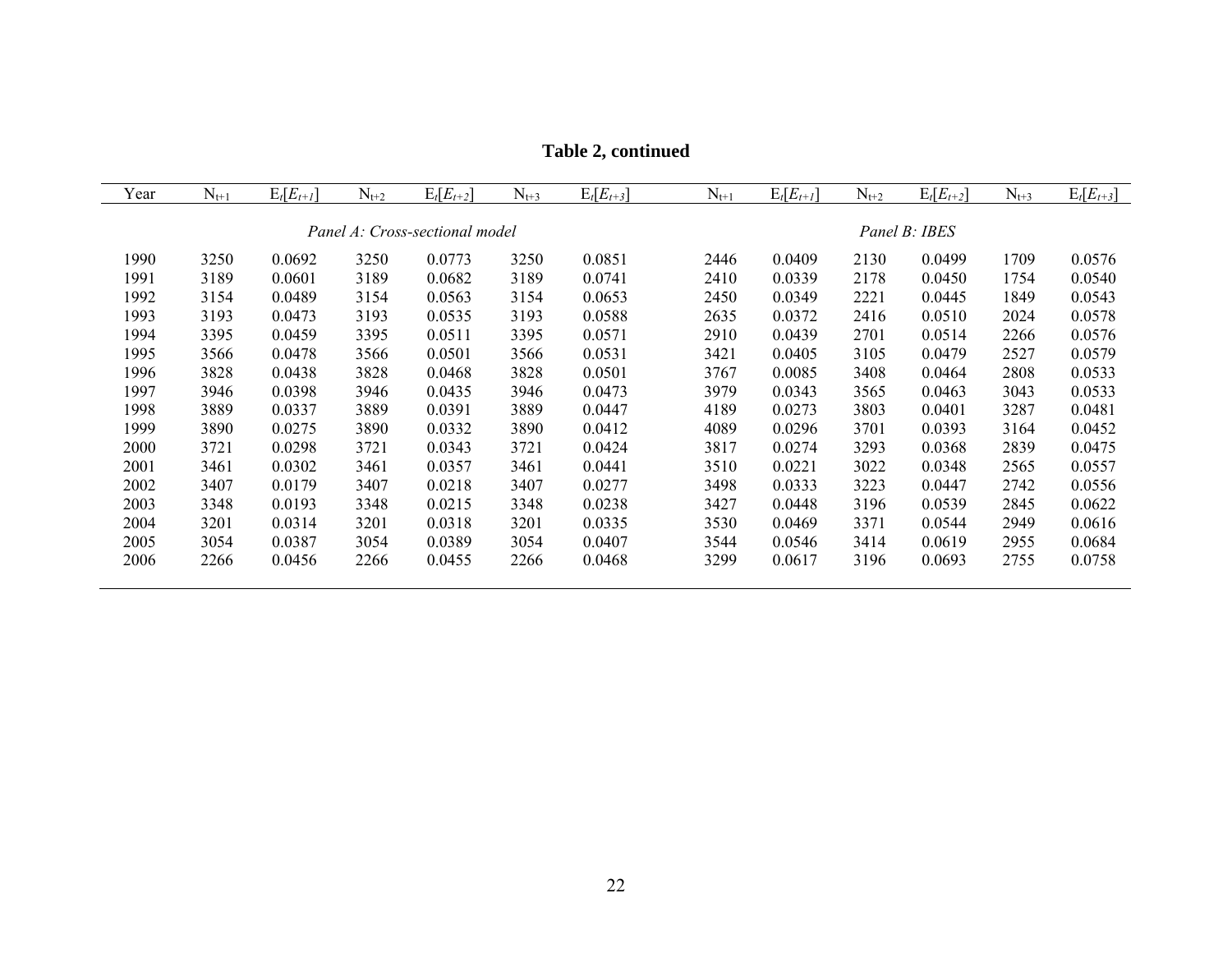### **Table 3: Average bias, accuracy, and earnings response coefficient of model-based and analysts' forecasts, 1968-2006**

This table reports the time series averages of the value-weighted forecast bias, forecast accuracy, and cross-sectional earnings response coefficient (ERC) for earnings forecasts generated by the cross-sectional earnings model and those associated with analysts' forecasts. Panel A reports the bias, accuracy, and ERC for the model-based forecasts for the full sample of firm-year observations for which these forecasts are available (the sample period is 1968- 2006). Panels B and C report the bias, accuracy, and ERC for the model-based and analysts' forecasts for the common sample of firm-year observations for which both forecasts are available (the sample period is limited to 1982-2006).  $E_t[E_{t+1}]$ ,  $E_t[E_{t+2}]$ , and  $E_t[E_{t+3}]$  are the one-, two-, and three-year ahead earnings forecasts. If the three-year ahead earnings forecast is missing from IBES, we use the consensus long-term growth forecast and the two-year ahead forecast to impute the three-year ahead forecast. Forecast bias is the difference between realized earnings and the earnings forecast (scaled by market capitalization for model-based forecasts and by price for IBES forecasts). Forecast accuracy is the absolute value of the forecast bias. ERCs are estimated each year by running cross-sectional regressions of one-, two-, and three-year ahead realized returns on unexpected earnings (realized minus forecasted earnings) measured over the same horizon. We standardize the unexpected earnings to have unit variance for each cross-section to make the ERCs comparable between model-based and analysts' forecasts.

|             | $E_t[E_{t+1}]$                                | $E_t[E_{t+2}]$ | $E_t[E_{t+3}]$ |
|-------------|-----------------------------------------------|----------------|----------------|
|             | Panel A: Cross-sectional model, full sample   |                |                |
| <b>Bias</b> | $-0.0013$                                     | $-0.0006$      | $-0.0003$      |
| Accuracy    | 0.0277                                        | 0.0399         | 0.0507         |
| ERC         | 0.1036                                        | 0.2064         | 0.3082         |
|             | Panel B: Cross-sectional model, common sample |                |                |
| <b>Bias</b> | $-0.0020$                                     | $-0.0029$      | $-0.0057$      |
| Accuracy    | 0.0272                                        | 0.0367         | 0.0424         |
| ERC         | 0.1812                                        | 0.5123         | 0.8508         |
|             | Panel C: IBES, common sample                  |                |                |
| <b>Bias</b> | $-0.0050$                                     | $-0.0150$      | $-0.0195$      |
| Accuracy    | 0.0240                                        | 0.0277         | 0.0302         |
| ERC         | 0.1044                                        | 0.2060         | 0.3258         |
|             |                                               |                |                |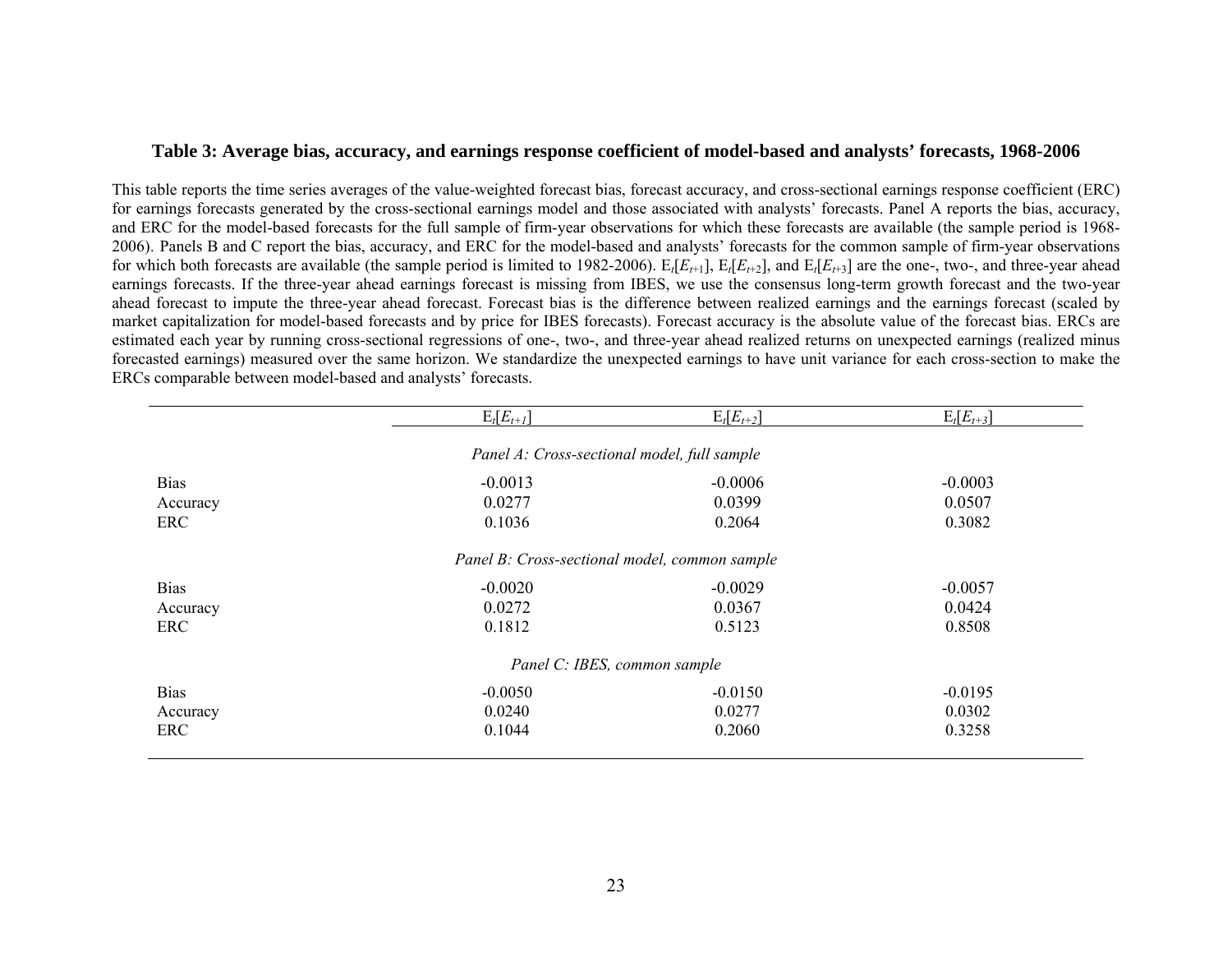# **Table 4: Summary statistics of model-based and analyst-based ICC estimates, 1968-2006**

This table reports the year-by-year summary statistics of the model-based (Panel A) and analyst-based (Panel B) ICC. The ICCs are estimated at the end of June of each year by solving the discounted residual income model, which incorporates the earnings forecasts from either the cross-sectional earnings model or analysts' forecasts for the next three years and requires that the ROE reverts to the historical industry median between year 4 and year 12. Residual incomes after year 12 are assumed to be a perpetuity. N is the number of firms for which we can estimate the ICC for a given year.

| Year | N    | Mean   | <b>STD</b>                     | 25%    | Median | 75%    | $\mathbf N$ | Mean   | <b>STD</b>    | 25%    | Median | 75%    |
|------|------|--------|--------------------------------|--------|--------|--------|-------------|--------|---------------|--------|--------|--------|
|      |      |        | Panel A: Cross-sectional model |        |        |        |             |        |               |        |        |        |
|      |      |        |                                |        |        |        |             |        | Panel B: IBES |        |        |        |
| 1968 | 1072 | 0.1543 | 0.1062                         | 0.0899 | 0.1235 | 0.1760 |             |        |               |        |        |        |
| 1969 | 1172 | 0.1397 | 0.0854                         | 0.0918 | 0.1186 | 0.1580 |             |        |               |        |        |        |
| 1970 | 1319 | 0.1722 | 0.0947                         | 0.1144 | 0.1504 | 0.1916 |             |        |               |        |        |        |
| 1971 | 1506 | 0.1215 | 0.0705                         | 0.0813 | 0.1087 | 0.1416 |             |        |               |        |        |        |
| 1972 | 1611 | 0.1098 | 0.0521                         | 0.0788 | 0.1026 | 0.1322 |             |        |               |        |        |        |
| 1973 | 1739 | 0.1393 | 0.0614                         | 0.1073 | 0.1346 | 0.1612 |             |        |               |        |        |        |
| 1974 | 1804 | 0.1650 | 0.0730                         | 0.1253 | 0.1579 | 0.1900 |             |        |               |        |        |        |
| 1975 | 2694 | 0.1680 | 0.0862                         | 0.1176 | 0.1525 | 0.1927 |             |        |               |        |        |        |
| 1976 | 2954 | 0.1780 | 0.1031                         | 0.1176 | 0.1521 | 0.1975 |             |        |               |        |        |        |
| 1977 | 2978 | 0.1819 | 0.0994                         | 0.1201 | 0.1523 | 0.1985 |             |        |               |        |        |        |
| 1978 | 2872 | 0.1712 | 0.0948                         | 0.1174 | 0.1472 | 0.1864 |             |        |               |        |        |        |
| 1979 | 2887 | 0.1759 | 0.0944                         | 0.1216 | 0.1533 | 0.1957 |             |        |               |        |        |        |
| 1980 | 2861 | 0.1845 | 0.0984                         | 0.1257 | 0.1624 | 0.2062 |             |        |               |        |        |        |
| 1981 | 2742 | 0.1733 | 0.0968                         | 0.1150 | 0.1486 | 0.1924 |             |        |               |        |        |        |
| 1982 | 2768 | 0.2021 | 0.1052                         | 0.1381 | 0.1732 | 0.2190 | 889         | 0.1321 | 0.0487        | 0.0999 | 0.1268 | 0.1544 |
| 1983 | 2757 | 0.1426 | 0.0876                         | 0.0925 | 0.1252 | 0.1653 | 1073        | 0.1050 | 0.0443        | 0.0759 | 0.1033 | 0.1271 |
| 1984 | 2823 | 0.1622 | 0.0985                         | 0.1086 | 0.1382 | 0.1860 | 1297        | 0.1173 | 0.0477        | 0.0842 | 0.1092 | 0.1323 |
| 1985 | 2733 | 0.1532 | 0.0913                         | 0.1018 | 0.1325 | 0.1726 | 1418        | 0.1098 | 0.0417        | 0.0851 | 0.1058 | 0.1275 |
| 1986 | 2826 | 0.1301 | 0.0871                         | 0.0849 | 0.1124 | 0.1471 | 1477        | 0.1009 | 0.0424        | 0.0742 | 0.0935 | 0.1128 |
| 1987 | 2834 | 0.1235 | 0.0818                         | 0.0787 | 0.1057 | 0.1409 | 1508        | 0.0968 | 0.0406        | 0.0733 | 0.0926 | 0.1134 |
| 1988 | 2842 | 0.1421 | 0.0894                         | 0.0925 | 0.1172 | 0.1552 | 1488        | 0.1075 | 0.0461        | 0.0797 | 0.1017 | 0.1233 |
| 1989 | 2963 | 0.1648 | 0.1139                         | 0.0944 | 0.1188 | 0.1583 | 1591        | 0.1031 | 0.0394        | 0.0776 | 0.0993 | 0.1191 |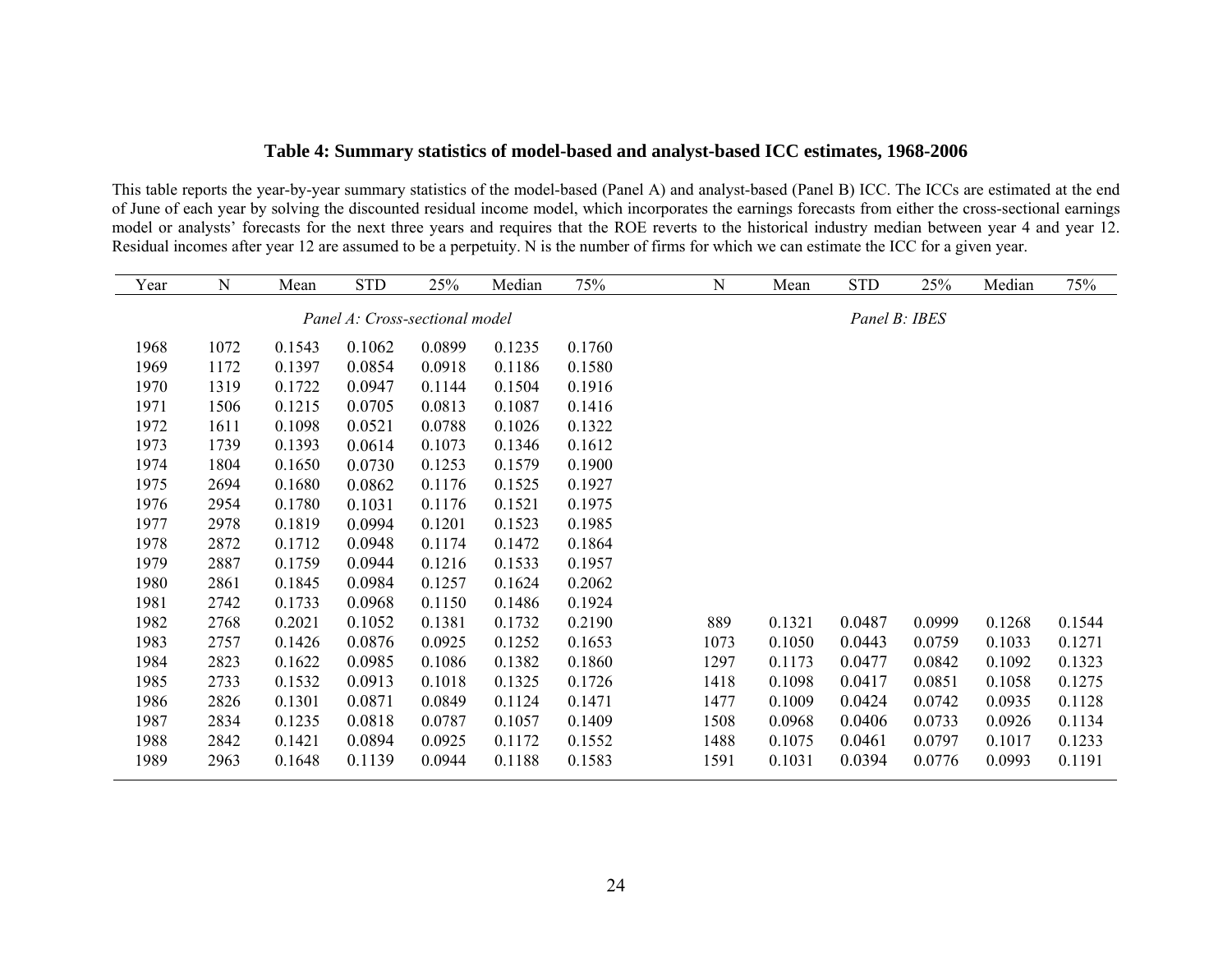| Year | N    | Mean   | <b>STD</b>                     | 25%    | Median | 75%    | $\mathbf N$ | Mean   | <b>STD</b>    | 25%    | Median | 75%    |
|------|------|--------|--------------------------------|--------|--------|--------|-------------|--------|---------------|--------|--------|--------|
|      |      |        |                                |        |        |        |             |        |               |        |        |        |
|      |      |        | Panel A: Cross-sectional model |        |        |        |             |        | Panel B: IBES |        |        |        |
| 1990 | 2884 | 0.1883 | 0.1300                         | 0.0891 | 0.1157 | 0.1567 | 1604        | 0.1044 | 0.0421        | 0.0722 | 0.0943 | 0.1171 |
| 1991 | 2669 | 0.1576 | 0.1112                         | 0.0778 | 0.1013 | 0.1347 | 1630        | 0.1037 | 0.0443        | 0.0746 | 0.0975 | 0.1219 |
| 1992 | 2652 | 0.1072 | 0.0791                         | 0.0672 | 0.0865 | 0.1122 | 1776        | 0.0980 | 0.0440        | 0.0715 | 0.0912 | 0.1128 |
| 1993 | 2775 | 0.0895 | 0.0672                         | 0.0573 | 0.0794 | 0.1030 | 1917        | 0.0980 | 0.0424        | 0.0667 | 0.0871 | 0.1087 |
| 1994 | 3003 | 0.0941 | 0.0674                         | 0.0636 | 0.0821 | 0.1059 | 2128        | 0.0999 | 0.0452        | 0.0679 | 0.0896 | 0.1104 |
| 1995 | 3171 | 0.0966 | 0.0740                         | 0.0615 | 0.0820 | 0.1054 | 2399        | 0.0937 | 0.0394        | 0.0705 | 0.0909 | 0.1112 |
| 1996 | 3467 | 0.0941 | 0.0727                         | 0.0604 | 0.0813 | 0.1038 | 2681        | 0.0972 | 0.0420        | 0.0682 | 0.0887 | 0.1082 |
| 1997 | 3494 | 0.1000 | 0.0728                         | 0.0642 | 0.0818 | 0.1036 | 2864        | 0.0975 | 0.0458        | 0.0681 | 0.0867 | 0.1051 |
| 1998 | 3424 | 0.0920 | 0.0610                         | 0.0639 | 0.0801 | 0.0994 | 3072        | 0.1063 | 0.0482        | 0.0662 | 0.0845 | 0.1044 |
| 1999 | 3292 | 0.0904 | 0.0626                         | 0.0585 | 0.0799 | 0.1023 | 2912        | 0.1043 | 0.0471        | 0.0692 | 0.0910 | 0.1120 |
| 2000 | 3161 | 0.0983 | 0.0736                         | 0.0574 | 0.0842 | 0.1163 | 2591        | 0.1033 | 0.0540        | 0.0666 | 0.0966 | 0.1231 |
| 2001 | 2831 | 0.0961 | 0.0729                         | 0.0609 | 0.0818 | 0.1089 | 2380        | 0.1112 | 0.0517        | 0.0687 | 0.0891 | 0.1116 |
| 2002 | 2719 | 0.1093 | 0.0906                         | 0.0547 | 0.0746 | 0.1016 | 2521        | 0.0973 | 0.0459        | 0.0728 | 0.0890 | 0.1051 |
| 2003 | 2643 | 0.0885 | 0.0762                         | 0.0528 | 0.0733 | 0.0965 | 2692        | 0.1017 | 0.0365        | 0.0771 | 0.0932 | 0.1097 |
| 2004 | 2612 | 0.0726 | 0.0586                         | 0.0477 | 0.0641 | 0.0820 | 2768        | 0.0867 | 0.0324        | 0.0709 | 0.0842 | 0.0975 |
| 2005 | 2593 | 0.0749 | 0.0539                         | 0.0532 | 0.0691 | 0.0855 | 2730        | 0.1067 | 0.0341        | 0.0727 | 0.0854 | 0.0977 |
| 2006 | 1920 | 0.0730 | 0.0462                         | 0.0504 | 0.0661 | 0.0838 | 2165        | 0.0897 | 0.0330        | 0.0749 | 0.0862 | 0.0986 |
|      |      |        |                                |        |        |        |             |        |               |        |        |        |

**Table 4, continued**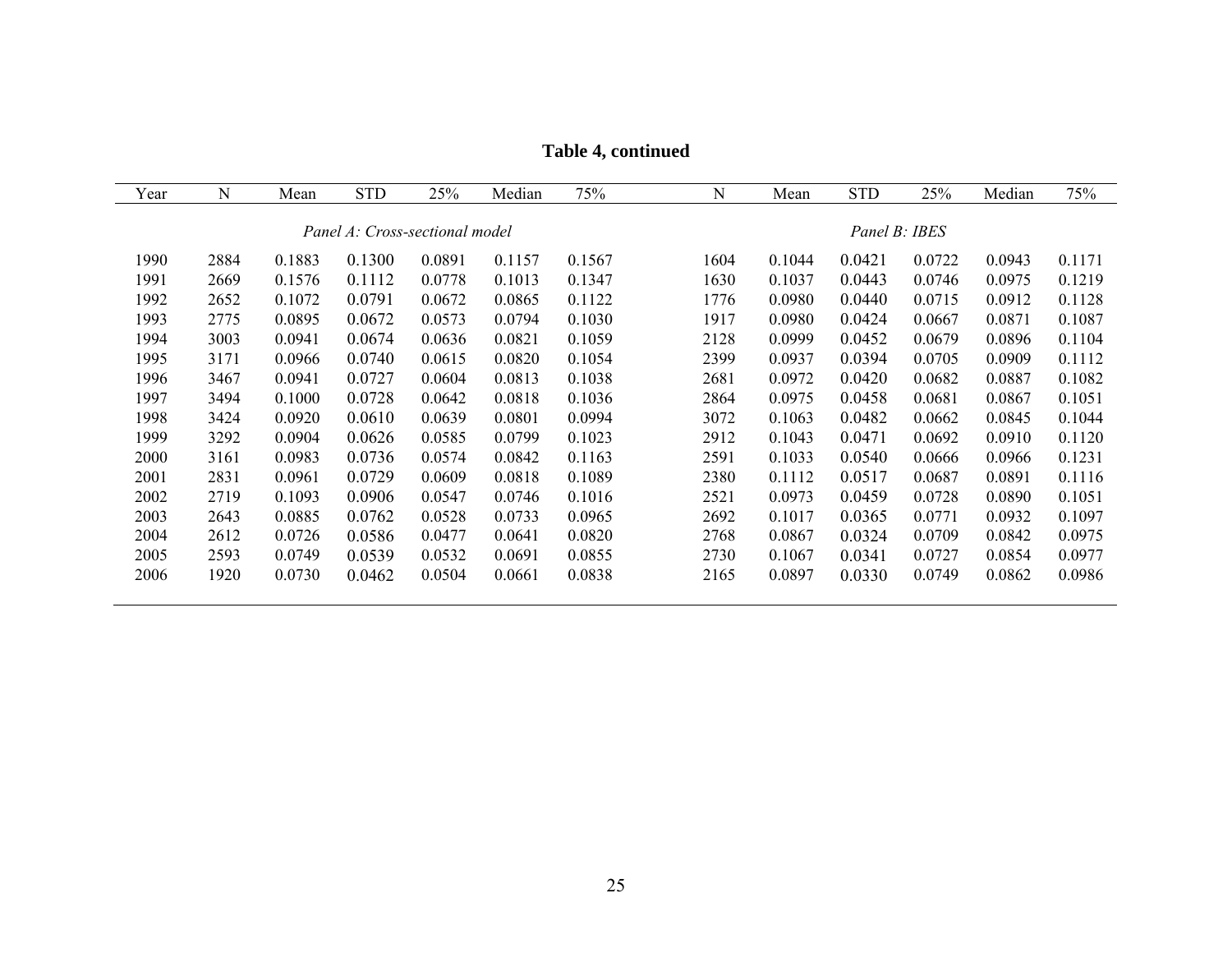#### **Table 5: Relation between realized returns and ICC estimates, 1968-2006**

Panel A of this table reports the time series averages of the cross-sectional correlations (and their time series *t*-statistics) between realized returns and ICC estimates, as well as the average coefficients (and their time series *t*-statistics) from annual Fama-MacBeth (1973) regression of realized returns on ICC estimates and proxies for cash flow news and discount rate news. Annual realized returns for year  $t+1$ , year  $t+2$ , and year  $t+3$  (denoted by  $r_{t+1}$ ,  $r_{t+2}$ , and  $r_{t+3}$ , respectively) are calculated by compounding monthly returns from July of year *t* to June of year *t*+1, from July of year *t*+1 to June of year *t*+2, and from July of year *t*+2 to June of year *t*+3, respectively. The ICC is estimated at the end of June of year *t* by solving the discounted residual income model. *Ncf* is the cash flow news proxy, which is the change in the earnings forecasts for a given year. –*Ndr* is the discount rate news proxy, which is the negative of the change in the ICC estimate for a given year. Both *Ncf* and –*Ndr* are orthogonalized with respect to the ICC. Panel B of this table reports the time series averages of the equal-weighted (EW) and value-weighted (VW) realized returns (and their time series *t*-statistics) over the next three years for decile portfolios sorted based on ICC measured at the end of June of each year, as well as the average return spread between Deciles 10 and 1 (10-1).

|           |             |        |           |                       |                          |        | Panel A: Correlations and Fama-MacBeth cross-sectional regression coefficients |           |           |             |                          |        |            |
|-----------|-------------|--------|-----------|-----------------------|--------------------------|--------|--------------------------------------------------------------------------------|-----------|-----------|-------------|--------------------------|--------|------------|
|           |             |        |           |                       | Fama-MacBeth regressions |        |                                                                                |           |           |             | Fama-MacBeth regressions |        |            |
|           |             | Corr.  | Intercept | ICC                   | Ncf                      | $-Ndr$ | Adj. $R^2$                                                                     | Corr.     | Intercept | ICC         | Ncf                      | $-Ndr$ | Adj. $R^2$ |
| Dep. Var. |             |        |           |                       |                          |        |                                                                                |           |           |             |                          |        |            |
|           |             |        |           | Cross-sectional model |                          |        |                                                                                |           |           | <b>IBES</b> |                          |        |            |
| $r_{t+1}$ | Coefficient | 0.0551 | 0.1253    | 0.2289                |                          |        | 0.01                                                                           | $-0.0149$ | 0.1901    | $-0.1003$   |                          |        | 0.01       |
|           | t-stat      | 2.83   | 3.35      | 2.45                  |                          |        |                                                                                | $-0.60$   | 4.15      | $-0.46$     |                          |        |            |
|           | Coefficient |        | 0.1348    | 0.2474                | 0.4446                   | 0.2449 | 0.19                                                                           |           | 0.1447    | 0.1475      | 0.3849                   | 0.4552 | 0.20       |
|           | t-stat      |        | 3.39      | 2.16                  | 12.01                    | 10.60  |                                                                                |           | 3.39      | 0.40        | 14.83                    | 14.41  |            |
| $r_{t+2}$ | Coefficient | 0.0511 | 0.1223    | 0.2483                |                          |        | 0.01                                                                           | $-0.0641$ | 0.1911    | $-0.5112$   |                          |        | 0.01       |
|           | t-stat      | 3.03   | 3.4       | 3.06                  |                          |        |                                                                                | $-2.80$   | 6.19      | $-2.78$     |                          |        |            |
|           | Coefficient |        | 0.1411    | 0.3174                | 0.4474                   | 0.2200 | 0.17                                                                           |           | 0.2238    | $-0.5976$   | 0.3856                   | 0.3829 | 0.16       |
|           | t-stat      |        | 3.88      | 3.94                  | 12.80                    | 11.57  |                                                                                |           | 5.92      | $-1.85$     | 14.44                    | 13.58  |            |
| $r_{t+3}$ | Coefficient | 0.0429 | 0.1381    | 0.2389                |                          |        | 0.01                                                                           | $-0.0755$ | 0.2030    | $-0.5020$   |                          |        | 0.01       |
|           | t-stat      | 2.65   | 4.11      | 2.58                  |                          |        |                                                                                | $-3.84$   | 7.26      | $-2.45$     |                          |        |            |
|           | Coefficient |        | 0.1311    | 0.3202                | 0.4437                   | 0.2099 | 0.16                                                                           |           | 0.2148    | $-0.5525$   | 0.3667                   | 0.3488 | 0.13       |
|           | t-stat      |        | 3.90      | 2.82                  | 12.16                    | 10.41  |                                                                                |           | 6.61      | $-1.74$     | 13.86                    | 13.16  |            |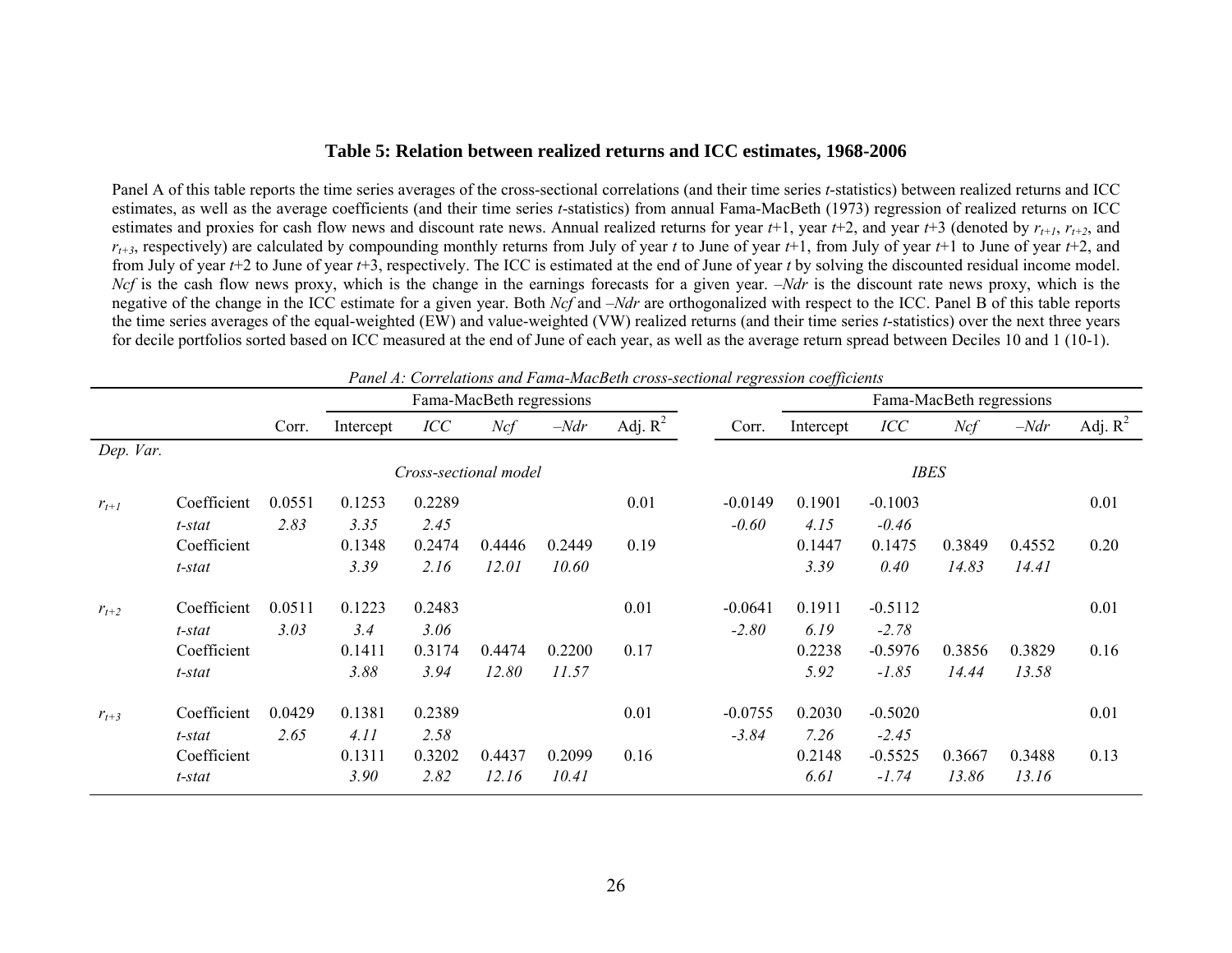|                         | Panel B: Returns on ICC-sorted portfolios |           |                                   |        |           |                  |           |         |                  |         |           |         |
|-------------------------|-------------------------------------------|-----------|-----------------------------------|--------|-----------|------------------|-----------|---------|------------------|---------|-----------|---------|
| Decile                  | $r_{t+1}$                                 | $t$ -stat | $r_{t+2}$                         | t-stat | $r_{t+3}$ | t-stat           | $r_{t+1}$ | t-stat  | $r_{t+2}$        | t-stat  | $r_{t+3}$ | t-stat  |
|                         |                                           |           | Cross-sectional model, EW returns |        |           | IBES, EW returns |           |         |                  |         |           |         |
|                         | 0.1049                                    | 2.27      | 0.0883                            | 2.19   | 0.1224    | 2.87             | 0.1966    | 3.92    | 0.1830           | 4.62    | 0.2062    | 6.04    |
| $\overline{c}$          | 0.1306                                    | 3.34      | 0.1240                            | 3.47   | 0.1467    | 4.34             | 0.1897    | 4.42    | 0.1685           | 5.95    | 0.1766    | 8.03    |
| $\overline{\mathbf{3}}$ | 0.1367                                    | 3.48      | 0.1503                            | 4.01   | 0.1635    | 4.66             | 0.1745    | 4.27    | 0.1450           | 6.02    | 0.1568    | 7.29    |
| $\overline{4}$          | 0.1480                                    | 4.02      | 0.1559                            | 4.31   | 0.1680    | 4.77             | 0.1636    | 4.27    | 0.1395           | 6.08    | 0.1379    | 5.93    |
| 5                       | 0.1480                                    | 4.21      | 0.1573                            | 4.17   | 0.1675    | 4.88             | 0.1578    | 4.23    | 0.1304           | 5.92    | 0.1628    | 7.09    |
| 6                       | 0.1578                                    | 4.22      | 0.1654                            | 4.42   | 0.1802    | 5.10             | 0.1578    | 5.19    | 0.1312           | 6.16    | 0.1596    | 6.77    |
| $\overline{7}$          | 0.1774                                    | 4.40      | 0.1735                            | 4.57   | 0.1798    | 4.89             | 0.1633    | 4.69    | 0.1340           | 5.63    | 0.1391    | 5.32    |
| $8\,$                   | 0.1777                                    | 4.61      | 0.1915                            | 4.84   | 0.1921    | 5.17             | 0.1649    | 4.67    | 0.1184           | 4.59    | 0.1340    | 5.81    |
| 9                       | 0.1865                                    | 4.36      | 0.1872                            | 4.46   | 0.1970    | 4.49             | 0.1889    | 4.94    | 0.1385           | 5.35    | 0.1300    | 4.43    |
| 10                      | 0.1933                                    | 4.58      | 0.1873                            | 4.38   | 0.2132    | 5.07             | 0.1992    | 4.53    | 0.0978           | 3.01    | 0.1020    | 3.00    |
| $10-1$                  | 0.0884                                    | 2.42      | 0.0991                            | 3.33   | 0.0908    | 2.49             | 0.0026    | 0.06    | $-0.0852$        | $-2.18$ | $-0.1042$ | $-2.77$ |
|                         |                                           |           | Cross-sectional model, VW returns |        |           |                  |           |         | IBES, VW returns |         |           |         |
| 1                       | 0.0914                                    | 2.60      | 0.0865                            | 2.65   | 0.1105    | 3.65             | 0.1786    | 3.96    | 0.1499           | 4.17    | 0.1766    | 5.05    |
| $\overline{c}$          | 0.1180                                    | 3.68      | 0.1069                            | 3.62   | 0.1148    | 4.37             | 0.1611    | 4.38    | 0.1267           | 4.12    | 0.1332    | 5.13    |
| 3                       | 0.1185                                    | 3.90      | 0.1217                            | 3.82   | 0.1591    | 5.61             | 0.1329    | 3.87    | 0.1237           | 4.25    | 0.1393    | 6.08    |
| $\overline{4}$          | 0.1422                                    | 4.64      | 0.1489                            | 4.80   | 0.1428    | 5.44             | 0.1363    | 4.23    | 0.1287           | 5.28    | 0.1370    | 4.89    |
| 5                       | 0.1324                                    | 4.63      | 0.1495                            | 4.94   | 0.1568    | 5.55             | 0.1353    | 4.16    | 0.1346           | 5.45    | 0.1571    | 6.16    |
| 6                       | 0.1393                                    | 5.09      | 0.1525                            | 5.64   | 0.1735    | 6.97             | 0.1462    | 5.06    | 0.1307           | 5.64    | 0.1287    | 4.82    |
| $\overline{7}$          | 0.1450                                    | 4.62      | 0.1385                            | 5.34   | 0.1781    | 6.32             | 0.1522    | 4.90    | 0.1111           | 4.06    | 0.1418    | 4.36    |
| 8                       | 0.1695                                    | 5.24      | 0.1767                            | 5.81   | 0.1768    | 5.99             | 0.1533    | 4.42    | 0.1255           | 4.47    | 0.1241    | 4.37    |
| 9                       | 0.1519                                    | 4.35      | 0.1770                            | 4.69   | 0.1675    | 4.38             | 0.1455    | 4.58    | 0.1255           | 4.62    | 0.1193    | 3.66    |
| 10                      | 0.1728                                    | 4.11      | 0.1623                            | 4.01   | 0.1696    | 4.44             | 0.1320    | 3.50    | 0.0952           | 2.59    | 0.1066    | 2.56    |
| $10-1$                  | 0.0814                                    | 2.46      | 0.0758                            | 2.53   | 0.0591    | 2.25             | $-0.0466$ | $-1.17$ | $-0.0548$        | $-1.57$ | $-0.0701$ | $-1.78$ |

# **Table 5, continued**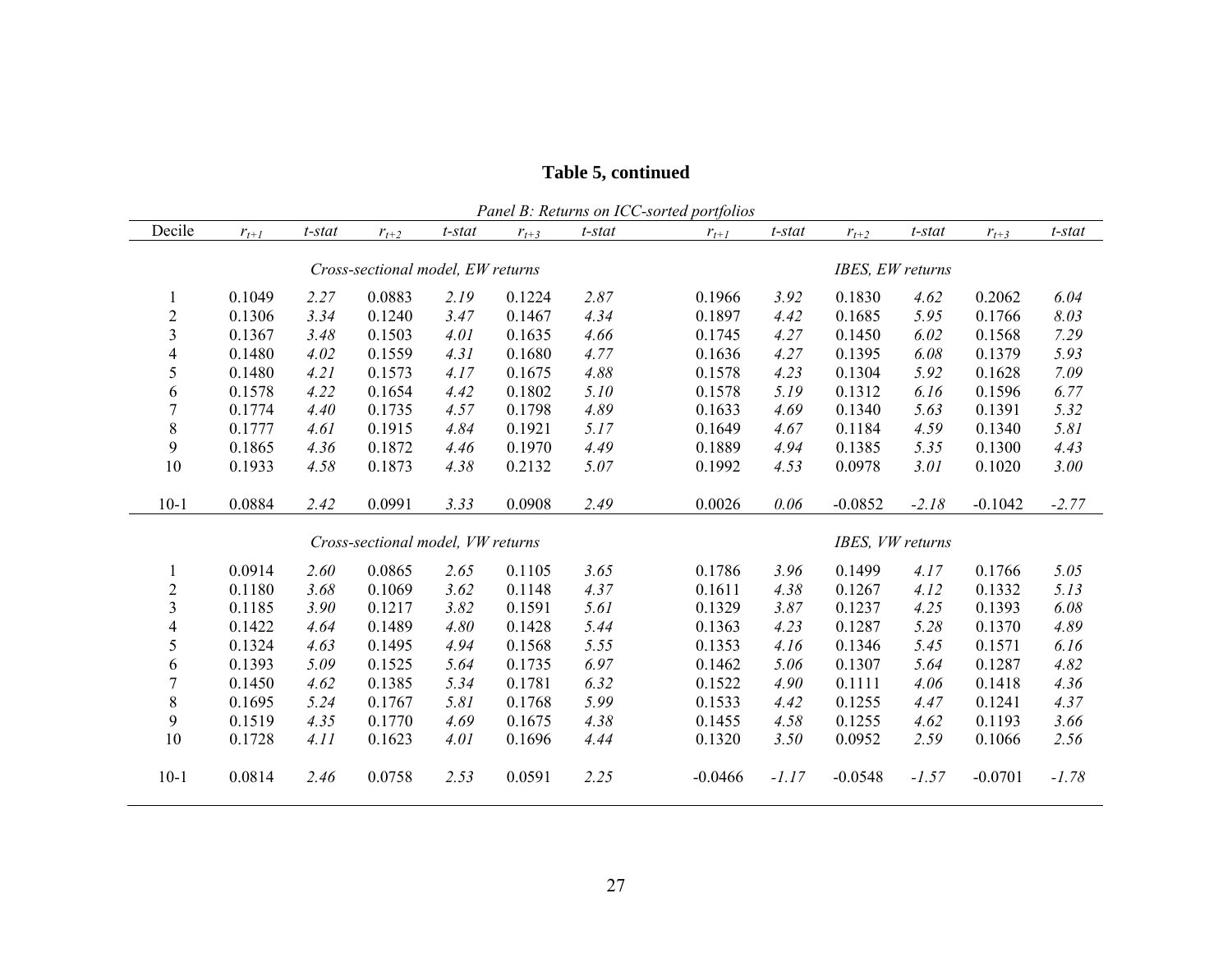#### **Table 6: Relation between realized returns and ICC estimates conditioning on forecast bias, accuracy, and ERC, 1968-2006**

This table reports the time series averages of the cross-sectional correlations between realized returns (Ret) and ICC estimates, as well as annual Fama-MacBeth (1973) regression coefficients of realized returns on ICC estimates, separately for firms with different levels of forecast bias, forecast accuracy, and earnings response coefficient (ERC). At the end of June of each year, we sort firms into tercile portfolios based on their forecast bias (Panel A), forecast accuracy (Panel B), or ERC (Panel C) associated with the model-based earnings forecasts for the next three years ( $E_I[E_{t+1}]$ ,  $E_I[E_{t+2}]$ , and  $E_t[E_{t+3}]$ ). We then calculate the correlations between the realized returns and the ICC estimates and estimate cross-sectional regressions of realized returns on the ICC estimates within each tercile portfolio. Annual realized returns are calculated by compounding monthly returns from July to June of next year. The ICC is estimated at the end of June of each year by solving the discounted residual income model. Forecast bias is realized earnings minus earnings forecast scaled by market capitalization. Forecast accuracy is the absolute value of forecast bias. We estimate a firm-specific ERC for each firm each year by dividing the firm's one-, two-, and three-year ahead realized returns by the unexpected earnings measured over the same horizon. Firms with negative ERC are excluded from the analysis. The table also reports the time series averages of the value-weighted bias, accuracy, ERC, realized return, and ICC for each tercile portfolio.

|                     | Tercile | <b>Bias</b> | Ret       | ICC    | Corr.  | t-stat | FM     | t-stat |
|---------------------|---------|-------------|-----------|--------|--------|--------|--------|--------|
|                     |         | $-0.0736$   | 0.0294    | 0.1134 | 0.0969 | 8.50   | 0.4300 | 5.17   |
| Bias $E_t[E_{t+1}]$ |         | $-0.0025$   | 0.0740    | 0.0818 | 0.1329 | 5.98   | 1.2556 | 4.68   |
|                     |         | 0.0270      | 0.1311    | 0.0846 | 0.0688 | 4.22   | 0.6208 | 3.37   |
|                     |         | $-0.1986$   | $-0.0315$ | 0.1291 | 0.1477 | 10.18  | 0.5056 | 8.04   |
| Bias $E_t[E_{t+2}]$ |         | $-0.0169$   | 0.0660    | 0.0905 | 0.2009 | 7.25   | 1.7470 | 7.45   |
|                     |         | 0.0459      | 0.2395    | 0.0855 | 0.1198 | 5.19   | 1.2920 | 3.68   |
|                     |         | $-0.2352$   | $-0.0120$ | 0.1258 | 0.1074 | 8.25   | 0.3393 | 6.22   |
| Bias $E_t[E_{t+3}]$ |         | $-0.0254$   | 0.0529    | 0.0893 | 0.1723 | 6.97   | 1.4716 | 6.65   |
|                     |         | 0.0537      | 0.2244    | 0.0857 | 0.1161 | 5.83   | .2909  | 5.50   |

*Panel A: Relation between realized returns and ICC estimates conditioning on forecast bias*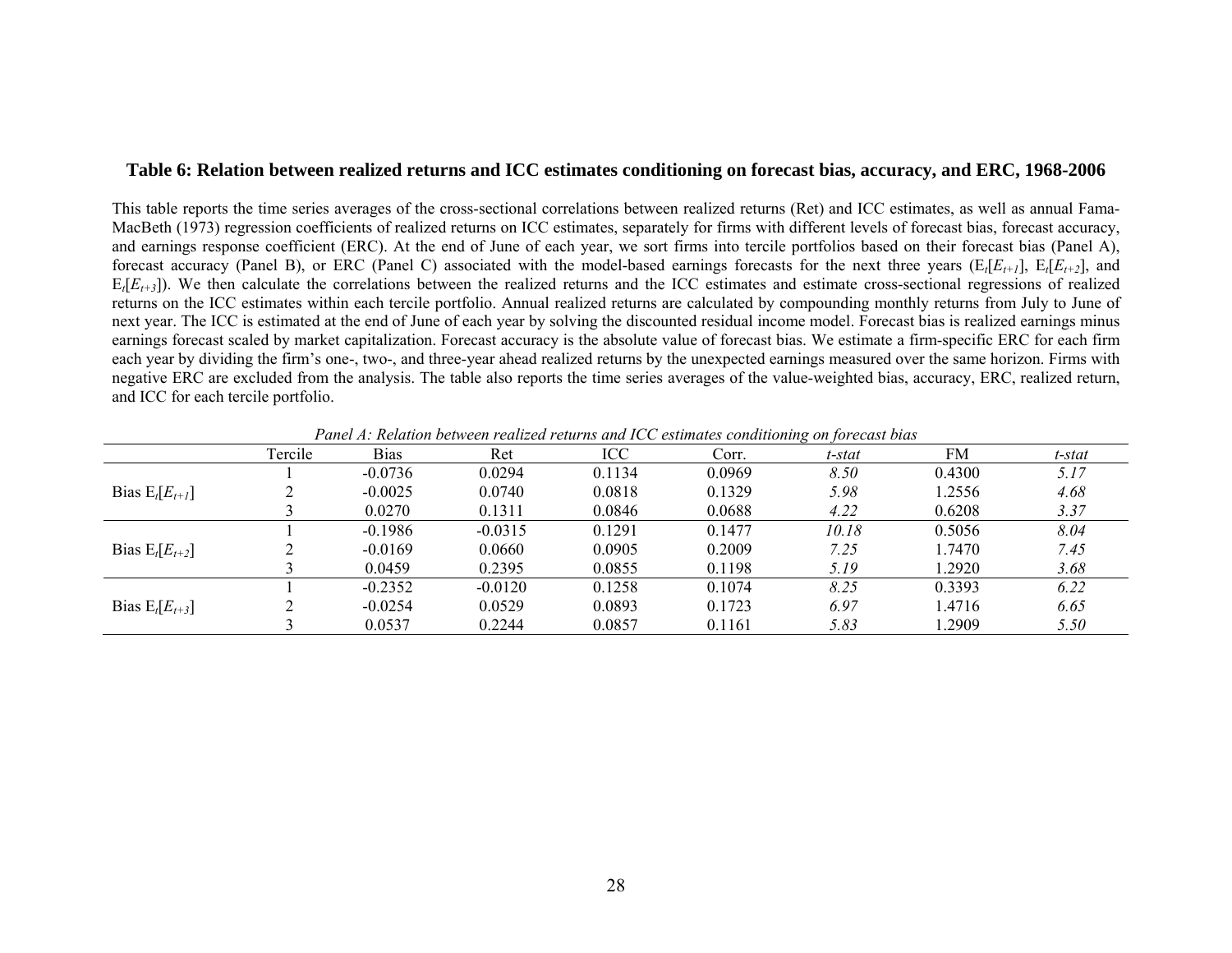# **Table 6, continued**

|                         | Tercile | Accuracy | Ret    | ICC    | T ance D. Technical occurrent realized retains and TCC estimates comationing on forecast accuracy<br>Corr. | t-stat | FM        | t-stat  |
|-------------------------|---------|----------|--------|--------|------------------------------------------------------------------------------------------------------------|--------|-----------|---------|
|                         |         | 0.0071   | 0.0876 | 0.0766 | 0.1068                                                                                                     | 4.85   | 1.0131    | 3.99    |
| Accuracy $E_t[E_{t+1}]$ |         | 0.0339   | 0.0953 | 0.0921 | 0.0873                                                                                                     | 3.95   | 0.8283    | 2.98    |
|                         |         | 0.1206   | 0.0749 | 0.1112 | 0.0427                                                                                                     | 3.71   | 0.1570    | 2.25    |
|                         |         | 0.0127   | 0.0873 | 0.0770 | 0.1837                                                                                                     | 6.65   | 1.7321    | 6.43    |
| Accuracy $E_t[E_{t+2}]$ |         | 0.0529   | 0.0819 | 0.0923 | 0.1226                                                                                                     | 5.56   | 1.1259    | 4.39    |
|                         |         | 0.1807   | 0.0733 | 0.1125 | 0.0331                                                                                                     | 2.09   | 0.0386    | 0.38    |
|                         |         | 0.0177   | 0.0810 | 0.0765 | 0.1689                                                                                                     | 6.62   | 1.5412    | 6.51    |
| Accuracy $E_t[E_{t+3}]$ |         | 0.0676   | 0.0981 | 0.0938 | 0.0995                                                                                                     | 4.56   | 0.8798    | 3.31    |
|                         |         | 0.2174   | 0.0972 | 0.1127 | 0.0199                                                                                                     | 1.33   | $-0.0285$ | $-0.27$ |

*Panel B: Relation between realized returns and ICC estimates conditioning on forecast accuracy* 

| Panel C: Relation between realized returns and ICC estimates conditioning on earnings response coefficient (ERC) |  |  |
|------------------------------------------------------------------------------------------------------------------|--|--|
|                                                                                                                  |  |  |

|                    | Tercile | ERC     | Ret       | ICC    | Corr.     | t-stat  | FM        | t-stat  |
|--------------------|---------|---------|-----------|--------|-----------|---------|-----------|---------|
|                    |         | l.7441  | 0.0160    | 0.0913 | $-0.1011$ | $-4.45$ | $-0.2442$ | $-3.54$ |
| ERC $E_t[E_{t+1}]$ |         | 8.5684  | 0.0936    | 0.0847 | 0.0330    | 1.10    | 0.6098    | 2.06    |
|                    |         | 47.9953 | 0.2098    | 0.0770 | 0.1095    | 3.95    | 1.5682    | 2.87    |
|                    |         | 1.6600  | $-0.0102$ | 0.0903 | $-0.0359$ | $-2.18$ | $-0.2087$ | $-2.06$ |
| ERC $E_t[E_{t+2}]$ |         | 8.1473  | 0.0811    | 0.0852 | 0.0874    | 3.67    | 1.4044    | 4.35    |
|                    |         | 44.9729 | 0.1673    | 0.0781 | 0.1476    | 5.56    | 1.9213    | 4.80    |
|                    |         | 1.8018  | 0.0033    | 0.0911 | $-0.0201$ | $-1.44$ | $-0.1811$ | $-1.36$ |
| ERC $E_t[E_{t+3}]$ |         | 8.4809  | 0.0661    | 0.0838 | 0.0652    | 2.82    | 1.0932    | 3.26    |
|                    |         | 39.5920 | 0.1459    | 0.0791 | 0.1698    | 7.37    | 2.0571    | 7.45    |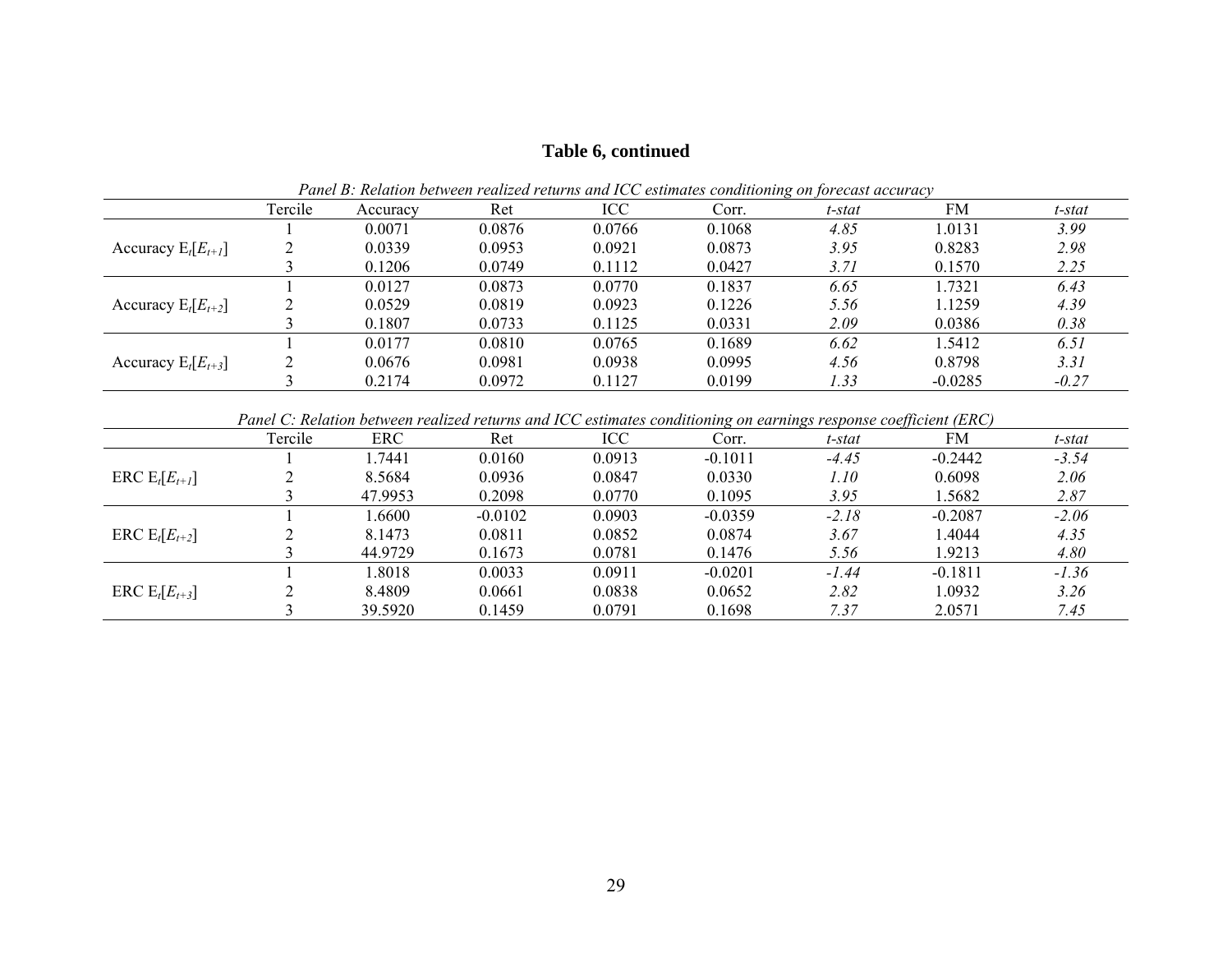# **Table 7: Market and industry realized and implied risk premiums, 1968-2006**

This table reports the time series averages of the equal-weighted (Panel A) and value-weighted (Panel B) realized excess returns and implied risk premiums for the aggregate market and for the 12 Fama-French industry portfolios (classified using the definitions downloaded from Ken French's website). Annual realized returns are calculated by compounding monthly returns from July to June of next year. The ICC is estimated at the end of June of each year by solving the discounted residual income model. We use two proxies for the risk-free rate: the annualized 30-day T-Bill rate (denoted "1") and the 10-year Treasury constant maturity rate (denoted "2").

|                           |             |        | Panel A: Equal-weighted risk premiums |        |             |        |             |        |
|---------------------------|-------------|--------|---------------------------------------|--------|-------------|--------|-------------|--------|
|                           | Excess Ret1 | t-stat | Excess Ret2                           | t-stat | Excess ICC1 | t-stat | Excess ICC2 | t-stat |
| Market                    | 0.0931      | 2.40   | 0.0775                                | 2.04   | 0.0681      | 16.27  | 0.0525      | 13.20  |
| Consumer NonDurables      | 0.0802      | 2.08   | 0.0646                                | 1.72   | 0.0789      | 19.11  | 0.0632      | 15.45  |
| <b>Consumer Durables</b>  | 0.0868      | 1.72   | 0.0712                                | 1.45   | 0.0764      | 17.65  | 0.0607      | 13.58  |
| Manufacturing             | 0.0884      | 2.32   | 0.0727                                | 1.96   | 0.0727      | 17.70  | 0.0570      | 15.42  |
| Energy                    | 0.0886      | 1.83   | 0.0730                                | 1.50   | 0.0388      | 8.60   | 0.0231      | 7.12   |
| Chemicals                 | 0.0866      | 2.47   | 0.0710                                | 2.07   | 0.0653      | 16.69  | 0.0497      | 13.73  |
| <b>Business Equipment</b> | 0.1207      | 2.12   | 0.1050                                | 1.86   | 0.0591      | 13.60  | 0.0434      | 10.78  |
| Telecommunication         | 0.1145      | 2.58   | 0.0989                                | 2.27   | 0.0536      | 12.89  | 0.0380      | 10.33  |
| <b>Utilities</b>          | 0.0922      | 3.38   | 0.0765                                | 2.93   | 0.0754      | 19.04  | 0.0597      | 19.53  |
| Wholesale and Retail      | 0.0885      | 1.94   | 0.0729                                | 1.63   | 0.0749      | 16.47  | 0.0592      | 12.79  |
| Healthcare                | 0.1337      | 2.66   | 0.1180                                | 2.37   | 0.0484      | 12.43  | 0.0327      | 8.42   |
| Finance                   | 0.0894      | 2.20   | 0.0737                                | 1.85   | 0.0737      | 14.62  | 0.0580      | 11.53  |
| Other                     | 0.0800      | 1.89   | 0.0643                                | 1.56   | 0.0711      | 15.35  | 0.0554      | 12.58  |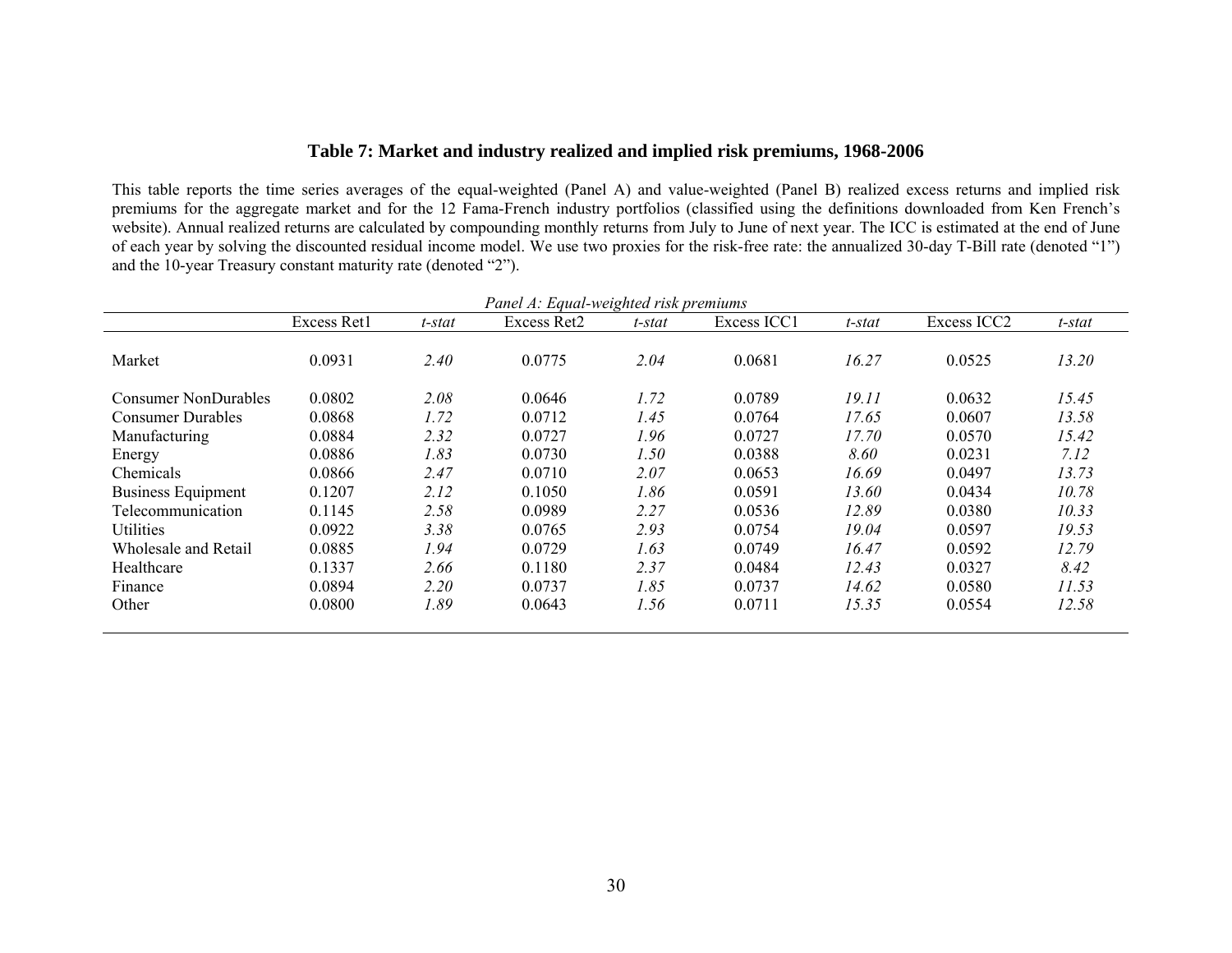| Panel B: Value-weighted risk premiums<br>Excess ICC2<br>Excess Ret1<br>Excess Ret2<br>Excess ICC1<br>t-stat<br>t-stat<br>t-stat<br>t-stat |        |      |        |      |        |       |           |         |  |  |  |  |
|-------------------------------------------------------------------------------------------------------------------------------------------|--------|------|--------|------|--------|-------|-----------|---------|--|--|--|--|
|                                                                                                                                           |        |      |        |      |        |       |           |         |  |  |  |  |
| Market                                                                                                                                    | 0.0598 | 2.12 | 0.0442 | 1.62 | 0.0257 | 9.18  | 0.0101    | 6.06    |  |  |  |  |
| Consumer NonDurables                                                                                                                      | 0.0756 | 2.57 | 0.0600 | 2.10 | 0.0220 | 8.27  | 0.0063    | 2.83    |  |  |  |  |
| <b>Consumer Durables</b>                                                                                                                  | 0.0477 | 1.39 | 0.0321 | 0.97 | 0.0395 | 14.10 | 0.0238    | 9.05    |  |  |  |  |
| Manufacturing                                                                                                                             | 0.0534 | 1.81 | 0.0377 | 1.32 | 0.0272 | 9.59  | 0.0115    | 6.47    |  |  |  |  |
| Energy                                                                                                                                    | 0.0892 | 2.77 | 0.0735 | 2.30 | 0.0252 | 6.04  | 0.0095    | 2.94    |  |  |  |  |
| Chemicals                                                                                                                                 | 0.0658 | 2.17 | 0.0502 | 1.71 | 0.0237 | 8.20  | 0.0080    | 4.46    |  |  |  |  |
| <b>Business Equipment</b>                                                                                                                 | 0.0621 | 1.34 | 0.0465 | 1.02 | 0.0114 | 3.12  | $-0.0043$ | $-1.94$ |  |  |  |  |
| Telecommunication                                                                                                                         | 0.0591 | 1.91 | 0.0435 | 1.45 | 0.0350 | 10.06 | 0.0193    | 7.96    |  |  |  |  |
| Utilities                                                                                                                                 | 0.0677 | 2.42 | 0.0521 | 1.92 | 0.0557 | 16.83 | 0.0401    | 18.59   |  |  |  |  |
| Wholesale and Retail                                                                                                                      | 0.0737 | 2.04 | 0.0581 | 1.65 | 0.0262 | 9.64  | 0.0105    | 3.87    |  |  |  |  |
| Healthcare                                                                                                                                | 0.0777 | 2.42 | 0.0620 | 1.95 | 0.0135 | 4.49  | $-0.0021$ | $-1.02$ |  |  |  |  |
| Finance                                                                                                                                   | 0.0761 | 1.99 | 0.0604 | 1.62 | 0.0293 | 8.31  | 0.0137    | 3.99    |  |  |  |  |
| Other                                                                                                                                     | 0.0536 | 1.51 | 0.0379 | 1.09 | 0.0273 | 7.33  | 0.0117    | 3.84    |  |  |  |  |

# **Table 7, continued**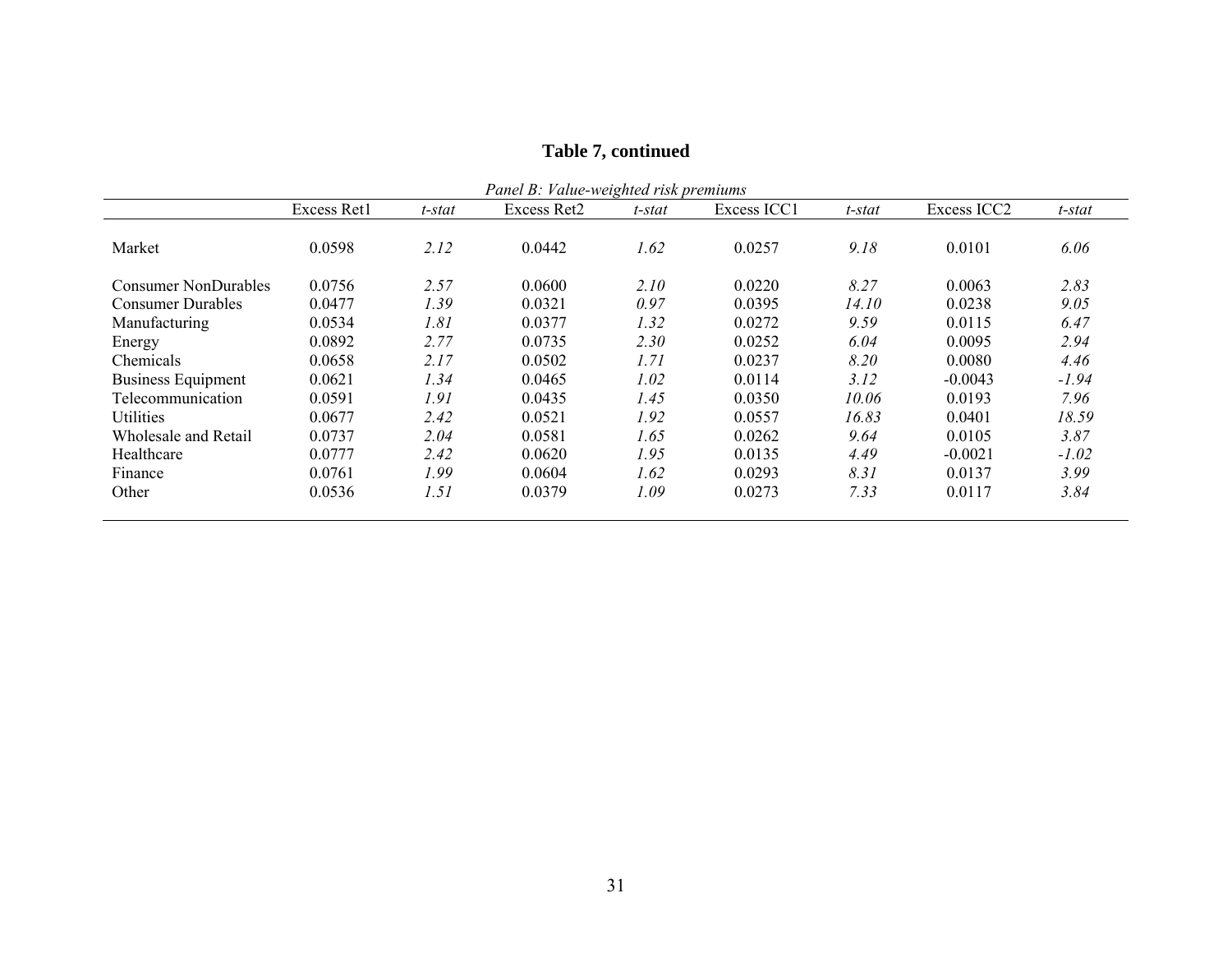#### **Table 8: The model-based ICC and cross-sectional return anomalies, 1968-2006**

This table reports the time series averages of the equal-weighted (Panel A) and value-weighted (Panel B) realized returns (Ret) and ICC for decile portfolios sorted based on various firm-level characteristics, as well as the 10-1 (High-Low) realized return and ICC spread and their time series *<sup>t</sup>*statistics. Beta is estimated using a rolling 60-month (24 month minimum) window ending in June of each year. Size is market capitalization at the end of June of each year. BE/ME is book equity divided by market capitalization at previous year's fiscal year end. Leverage is book value of debt divided by book equity. Distress is the default probability estimated using a dynamic logit model as in Campbell, Hilscher, and Szilagyi (2008). CAPEX is capital expenditure scaled by lagged total assets. Asset growth is the growth rate in total assets. Accruals is operating accruals scaled by lagged total assets. NOA is net operating assets scaled by lagged total assets. Analyst dispersion is the standard deviation of IBES analysts' forecasts divided by the stock price as of June of each year.

|                |     |        |        |        | Panel A: Equal-weighted portfolios |        |        |        |        |        |        |           |          |
|----------------|-----|--------|--------|--------|------------------------------------|--------|--------|--------|--------|--------|--------|-----------|----------|
| Characteristic |     | Low    | 2      | 3      | 4                                  |        | 6      | 7      | 8      | 9      | High   | $10-1$    | t-stat   |
| Beta           | Ret | 0.1540 | 0.1615 | 0.1700 | 0.1630                             | 0.1703 | 0.1719 | 0.1420 | 0.1502 | 0.1347 | 0.1140 | $-0.0401$ | $-1.00$  |
|                | ICC | 0.1577 | 0.1420 | 0.1348 | 0.1275                             | 0.1270 | 0.1231 | 0.1198 | 0.1177 | 0.1164 | 0.1120 | $-0.0457$ | $-7.77$  |
| <b>Size</b>    | Ret | 0.1665 | 0.1492 | 0.1435 | 0.1476                             | 0.1507 | 0.1378 | 0.1418 | 0.1355 | 0.1313 | 0.1212 | $-0.0453$ | $-1.23$  |
|                | ICC | 0.1666 | 0.1172 | 0.1082 | 0.1040                             | 0.0994 | 0.0976 | 0.0943 | 0.0941 | 0.0919 | 0.0836 | $-0.0830$ | $-13.33$ |
| <b>BE/ME</b>   | Ret | 0.0641 | 0.1051 | 0.1159 | 0.1387                             | 0.1480 | 0.1673 | 0.1816 | 0.1864 | 0.2049 | 0.2202 | 0.1562    | 5.95     |
|                | ICC | 0.1032 | 0.0940 | 0.1029 | 0.1108                             | 0.1197 | 0.1274 | 0.1368 | 0.1466 | 0.1604 | 0.1782 | 0.0749    | 13.26    |
| Leverage       | Ret | 0.0926 | 0.1318 | 0.1345 | 0.1529                             | 0.1603 | 0.1623 | 0.1768 | 0.1649 | 0.1735 | 0.1824 | 0.0898    | 2.45     |
|                | ICC | 0.0974 | 0.1108 | 0.1164 | 0.1194                             | 0.1244 | 0.1276 | 0.1327 | 0.1389 | 0.1519 | 0.1672 | 0.0698    | 20.43    |
| Distress       | Ret | 0.1283 | 0.1364 | 0.1453 | 0.1643                             | 0.1712 | 0.1777 | 0.1720 | 0.1648 | 0.1743 | 0.1825 | 0.0542    | 1.28     |
|                | ICC | 0.0874 | 0.0980 | 0.1076 | 0.1161                             | 0.1232 | 0.1330 | 0.1413 | 0.1490 | 0.1581 | 0.1728 | 0.0854    | 9.58     |
| <b>CAPEX</b>   | Ret | 0.1577 | 0.1716 | 0.1713 | 0.1635                             | 0.1708 | 0.1597 | 0.1551 | 0.1568 | 0.1397 | 0.0964 | $-0.0612$ | $-2.35$  |
|                | ICC | 0.1585 | 0.1410 | 0.1366 | 0.1303                             | 0.1276 | 0.1244 | 0.1207 | 0.1185 | 0.1158 | 0.1099 | $-0.0486$ | $-11.60$ |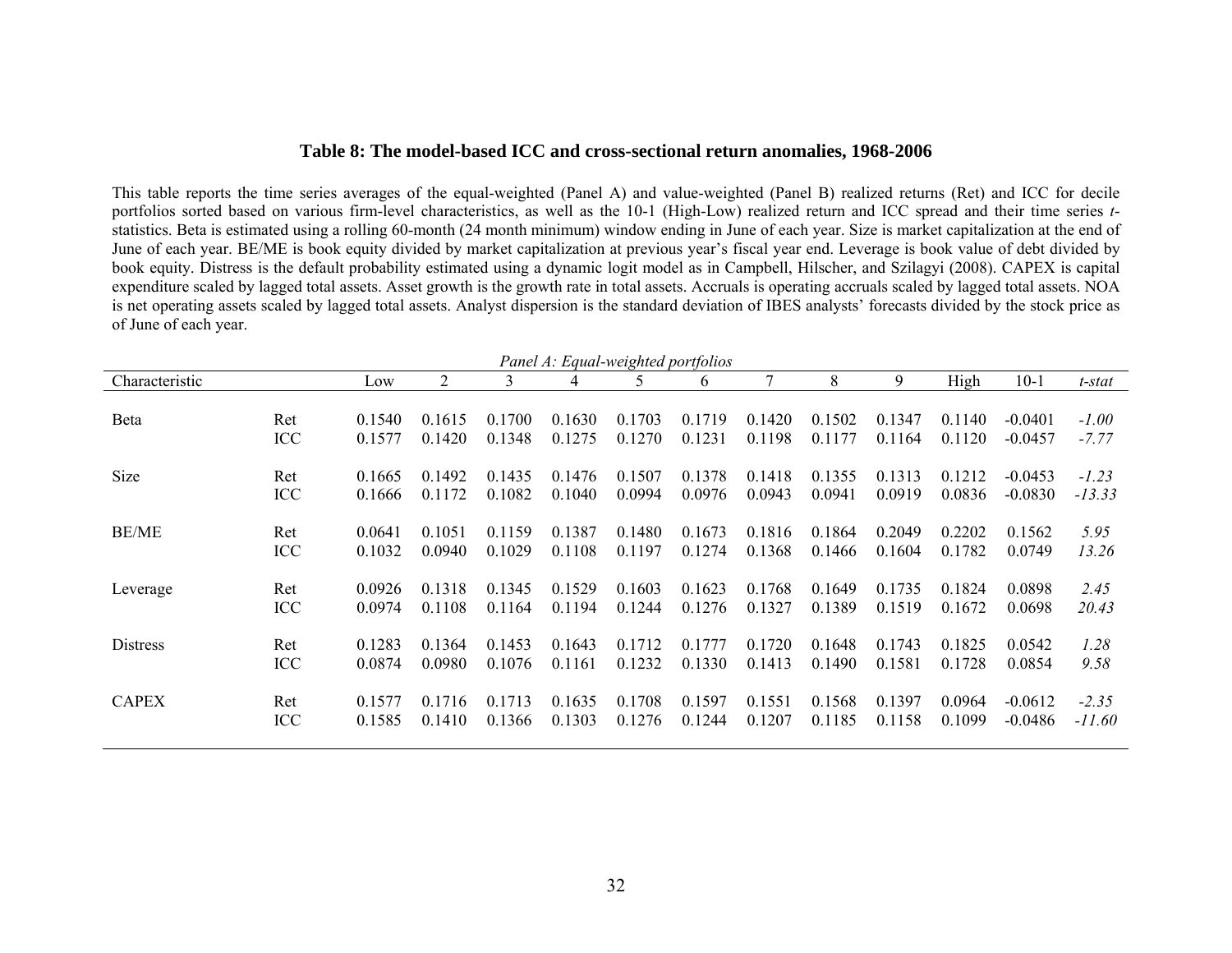**Table 8, continued** 

| Characteristic            |            | Low                 | 2                               |                     |                                       |                     | b                |                  | 8                           | 9                                                | High                | $10-1$                 | t-stat             |
|---------------------------|------------|---------------------|---------------------------------|---------------------|---------------------------------------|---------------------|------------------|------------------|-----------------------------|--------------------------------------------------|---------------------|------------------------|--------------------|
| Asset Growth              | Ret<br>ICC | 0.1714<br>0.1466    | 0.1997<br>0 1444                | 0.1849<br>0.1417    | 0.1791<br>0.1366                      | 0.1731<br>0.1298    | 0.1625<br>0.1258 | 0.1568<br>0.1218 | 0.1486<br>175<br>$\Omega$ 1 | 150<br>0 <sub>1</sub><br>133<br>$\overline{0}$ 1 | 0.0508<br>0.1079    | $-0.1206$<br>$-0.0387$ | $-4.36$<br>$-7.91$ |
| <b>Accruals</b>           | Ret<br>ICC | 0.1460<br>0 1 3 4 6 | 0.1633<br>0.1312                | 0.1833<br>0 1 2 6 5 | 0.1792<br>0 1 2 7 8                   | 0.1665<br>0.1283    | 0.1618<br>0.1297 | 0.1543<br>0.1282 | 0.1556<br>0.1290            | 0.1417<br>0.1258                                 | 0.0816<br>0 1 2 2 0 | $-0.0644$<br>$-0.0126$ | $-4.28$<br>$-4.66$ |
| <b>NOA</b>                | Ret<br>ICC | 0.1712<br>0 1 3 2 4 | 782<br>0 <sub>1</sub><br>0.1338 | 0.1771<br>0.1319    | 780<br>$($ ) $\overline{)}$<br>0.1308 | 0.1769<br>0 1 3 1 4 | 0.1611<br>0.1309 | 0.1647<br>0.1313 | 0.1404<br>0.1290            | 0.1302<br>0.1250                                 | 0.0542<br>0.1152    | $-0.1171$<br>$-0.0173$ | $-3.32$<br>$-4.37$ |
| <b>Analyst Dispersion</b> | Ret<br>ICC | 0.2663<br>0.0844    | 0.1975<br>0.0826                | 0.1829<br>0.0893    | 0.1626<br>0.0926                      | 0.1485<br>0.0963    | 0.1556<br>0.0997 | 0.1437<br>0.1021 | 0.1423<br>0.1036            | 0.1333<br>0.1050                                 | 0.1242<br>0.1082    | $-0.1421$<br>0.0238    | $-3.87$<br>7.85    |

|                |     |        |        |                       | Panel B: Value-weighted portfolios |        |              |            |        |        |        |           |          |
|----------------|-----|--------|--------|-----------------------|------------------------------------|--------|--------------|------------|--------|--------|--------|-----------|----------|
| Characteristic |     | Low    |        |                       | 4                                  |        | <sub>0</sub> |            | 8      | 9      | High   | $10-1$    | t-stat   |
|                |     |        |        |                       |                                    |        |              |            |        |        |        |           |          |
| Beta           | Ret | 0.1128 | 0.1246 | 334<br>0 <sup>1</sup> | 0.1251                             | 0.1336 | 0.1200       | 0.1108     | 0.1286 | 0.1167 | 0.1044 | $-0.0084$ | $-0.16$  |
|                | ICC | 0.0992 | 0.0893 | 0.0845                | 0.0858                             | 0.0882 | 0.0892       | 0.0890     | 0.0889 | 0.0917 | 0.0866 | $-0.0126$ | $-2.41$  |
| <b>Size</b>    | Ret | 0.1559 | 0.1472 | 0.1431                | 0.1483                             | 0.1494 | 0.1383       | 0.1425     | 0.1355 | 0.1304 | 0.1156 | $-0.0403$ | $-1.08$  |
|                | ICC | 0.1431 | 0.1167 | 0.1080                | 0.1038                             | 0.0993 | 0.0973       | 0.0941     | 0.0941 | 0.0915 | 0.0793 | $-0.0638$ | $-11.29$ |
| <b>BE/ME</b>   | Ret | 0.1015 | 0.1142 | 0.1324                | 0.1122                             | 0.1349 | 0.1504       | 0.1354     | 0.1715 | 0.1689 | 0.1829 | 0.0814    | 2.27     |
|                | ICC | 0.0631 | 0.0720 | 0.0802                | 0.0867                             | 0.0930 | 0.1035       | 0.1<br>103 | 0.1165 | 0.1282 | 0.1426 | 0.0795    | 16.69    |
| Leverage       | Ret | 0.1101 | 0.1240 | 194<br>01             | 0.1145                             | 0.1295 | 0.1332       | 0.1318     | 0.1294 | 0.1396 | 0.1455 | 0.0354    | 0.90     |
|                | ICC | 0.0657 | 0.0735 | 0.0760                | 0.0814                             | 0.0885 | 0.0940       | 0.0998     | 0.1082 | 0.1181 | 0.1147 | 0.0490    | 14.66    |
|                |     |        |        |                       |                                    |        |              |            |        |        |        |           |          |